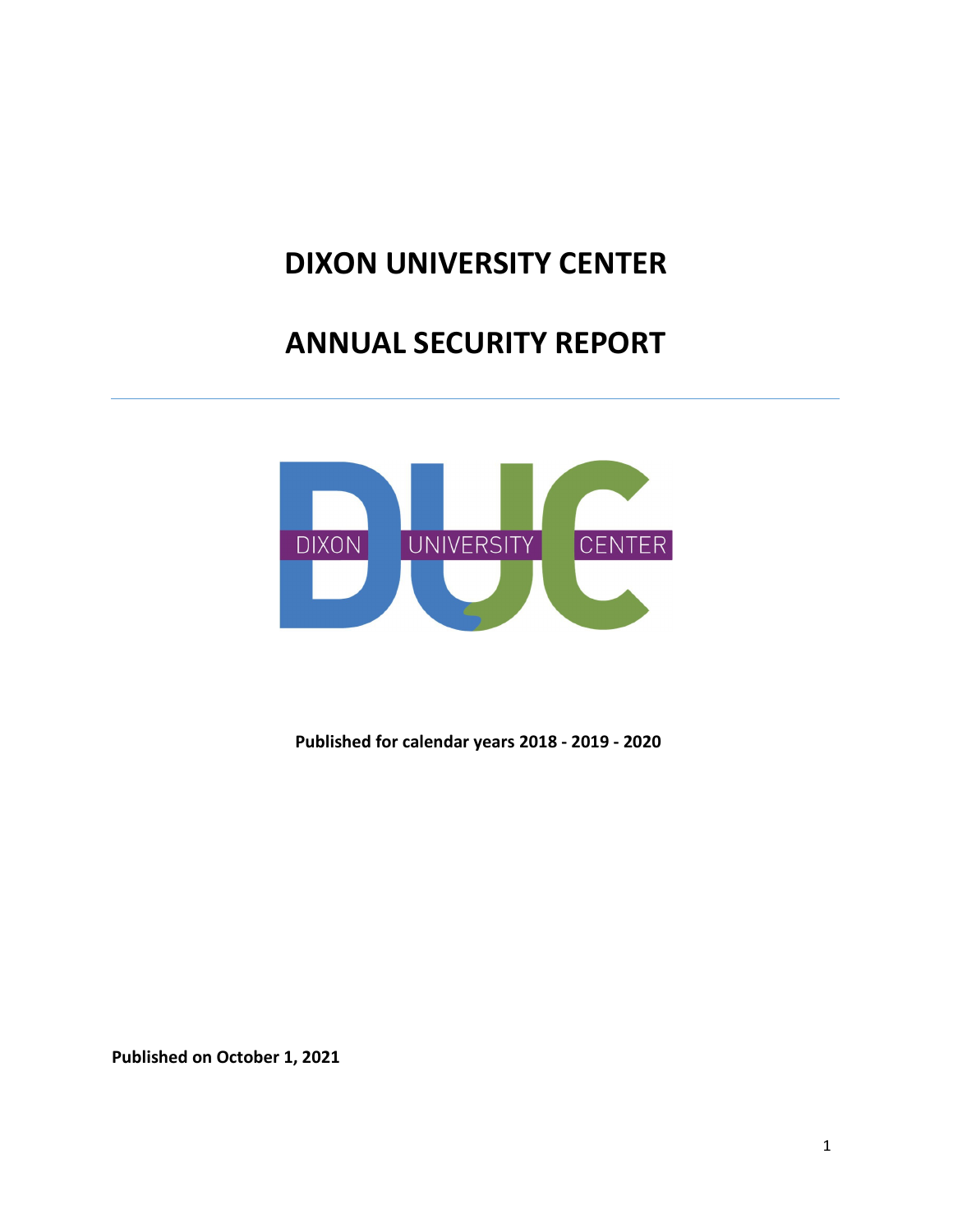| Table of Contents |  |
|-------------------|--|
|                   |  |
|                   |  |
|                   |  |
|                   |  |
|                   |  |
|                   |  |
|                   |  |
|                   |  |
|                   |  |
|                   |  |
|                   |  |
|                   |  |
|                   |  |
|                   |  |
|                   |  |
|                   |  |
|                   |  |
|                   |  |
|                   |  |
|                   |  |
|                   |  |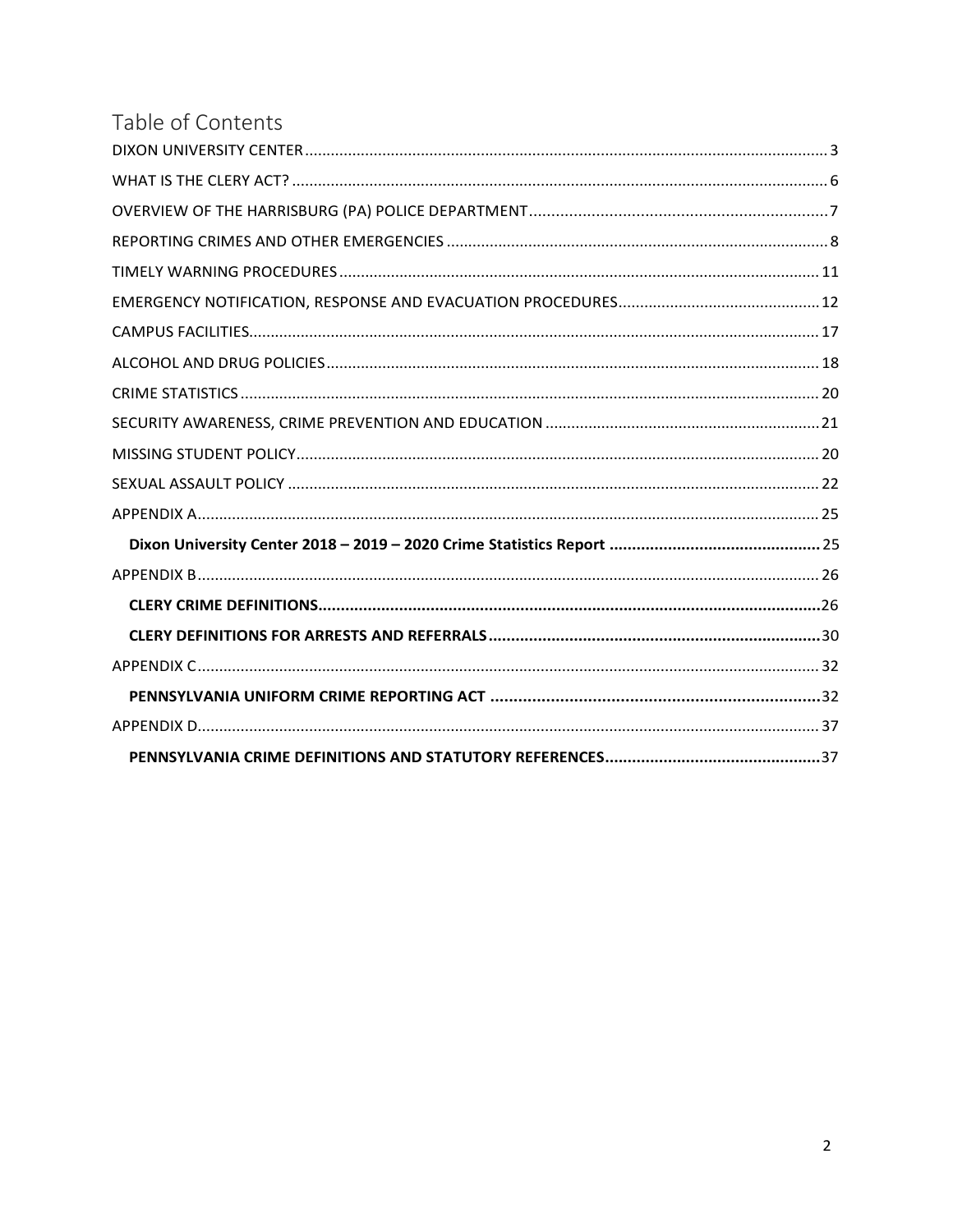## DIXON UNIVERSITY CENTER

#### <span id="page-2-0"></span>**History and Introduction**

Dixon University Center (DUC) was once the home of the Harrisburg Academy, whose leaders built the five historic structures on the grounds today. The Academy maintained the location until 1941, when the War Department took over the facility. Since 1956, the Dixon University Center has functioned in various configurations as an educational consortium. In 1987, the Board of Directors of the Dixon University Center, then a community corporation, invited Pennsylvania StateSystem of Higher Education (an agency of the Commonwealth consisting of the 14 publicly owned universities) to lead the University Center at Harrisburg consortium and ensure continuation of its higher education mission.

The State System began operating the six-and-one-half-acre site under a lease/purchase agreement in 1988, and purchased the site in 1991. In 1993, the Board of Governors of the State System acknowledged the leadership and generosity of its founding chairman, F. Eugene Dixon Jr., by renaming the Center in his honor. The location continues to be known as the Dixon University Center (DUC).

Dixon University Center is foremost an academic and governance center, providing area residents the advantages of both public and private institutions. An expansive menu of undergraduate, graduate and certificate programs; professional development; and customized training are offered on-site by a consortium of State System universities and private colleges and universitiesfor adult students, in the evenings and on weekends. The Center is also a cultural resource, a testing ground for new technology, and a community gathering place.

#### **Dixon University Center Academic Programs**

Programs offered at the Dixon University Center include undergraduate and graduate programs; continuing education programs; professional development programs; and customized training solutions for adult learners looking for a part-time and flexible education. The programs are responsive to the needs of adult learners who are employed full-time or have other scheduling demands, offering online classes as well as evening classes.

The Dixon University Center is located at 2986 N. Second Street, Harrisburg, PA 17110. The DUC may be reached at (717)-720-4080, and additional information is available at the following [website.](https://www.dixonuniversitycenter.org/)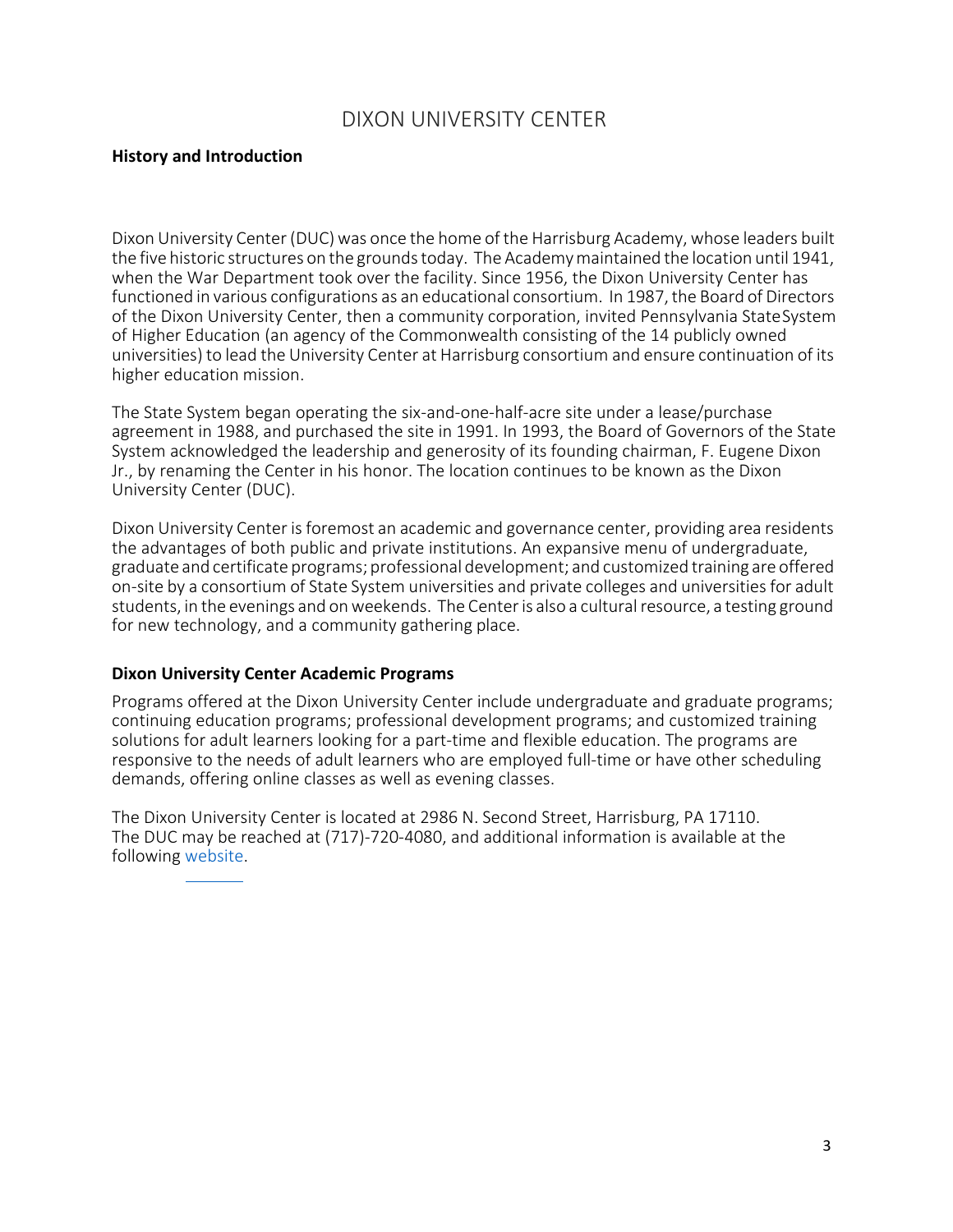### **Participating State System Universities**

**Indiana University of Pennsylvania**

Sexual Discrimination Harassment & Sexual Misconduct Policy

**IUP Community Standards Policy** 

## **Lock Haven University**

Sexual Misconduct Policy

Student Handbook (Conduct)

## **Millersville University**

Sexual Misconduct Policy

Student Code of Conduct

## **Shippensburg University**

Sexual Misconduct Policy

**Student Code and Conduct Process**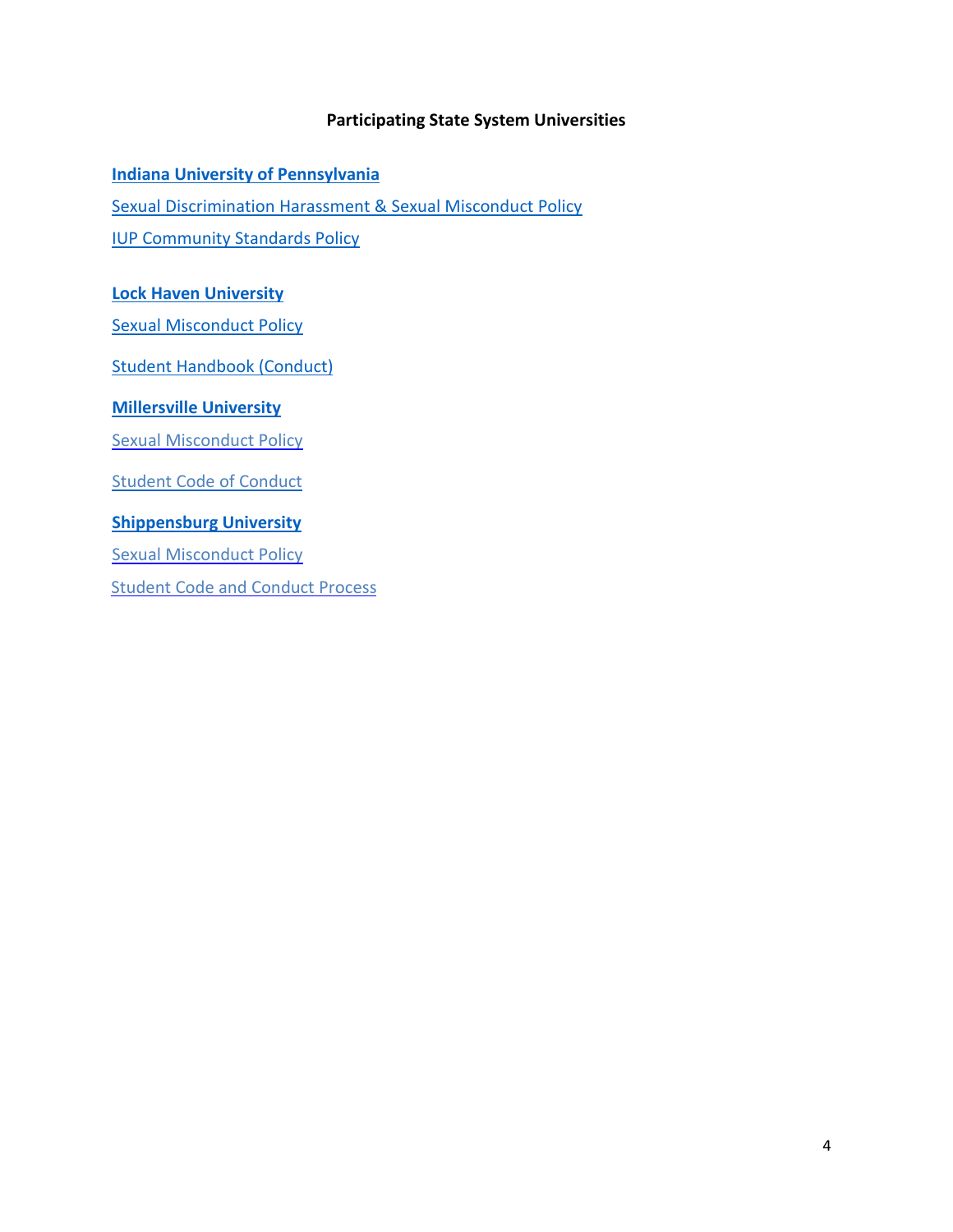## **Participating Private Colleges and Universities**

**Elizabethtown College**

**Student Handbook and Code of Conduct** 

**Evangelical Seminary**

Code of Conduct

**Immaculata University**

Title IX and Nondiscrimination

**Student Code of Conduct** 

**Lebanon Valley College**

Student Conduct Code

Title IX Sexual Harassment Policy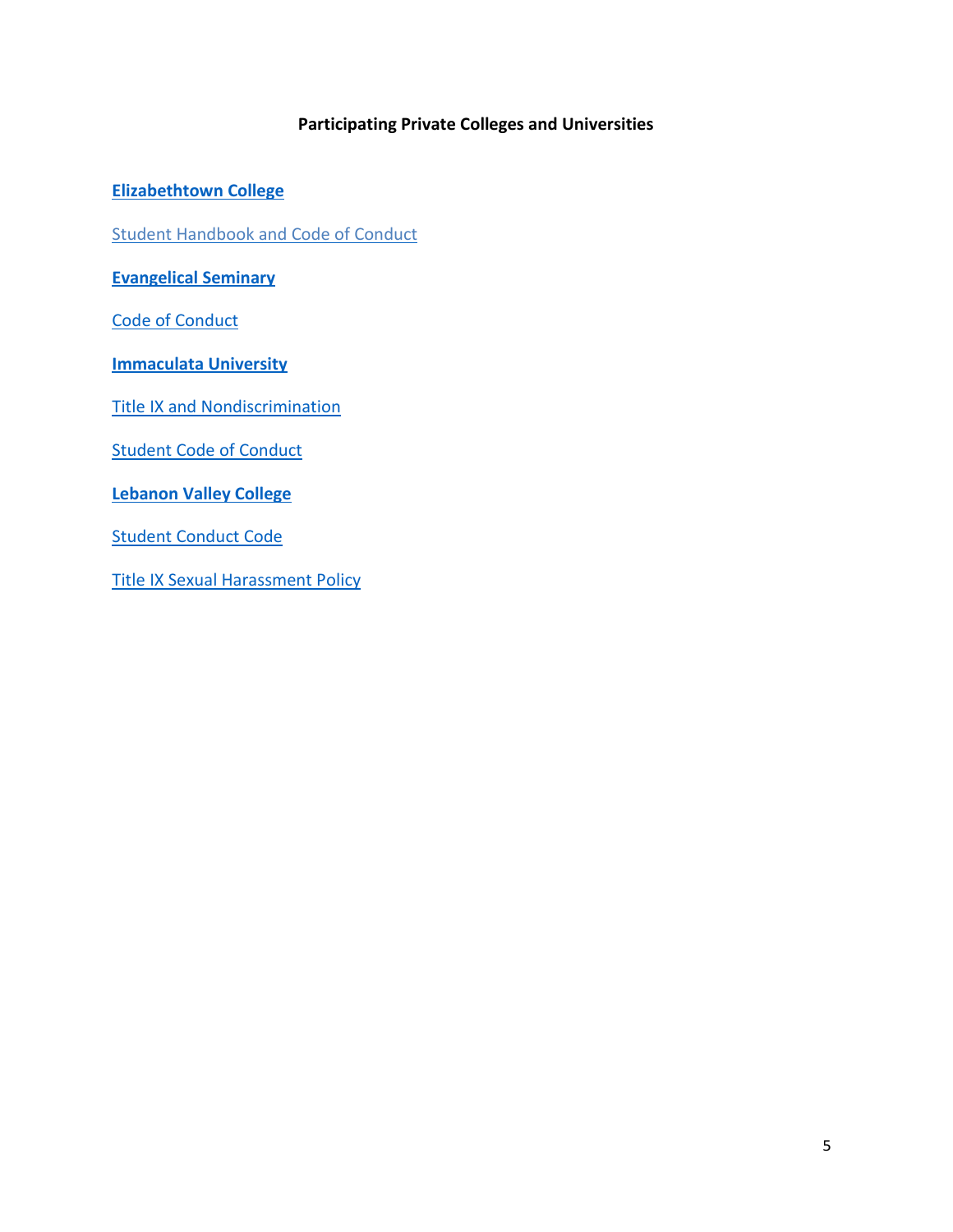# WHAT IS THE CLERY ACT?

<span id="page-5-0"></span>Signed into law in 1990, the Jeanne Clery Disclosure of Campus Security Policy and Campus Crime Statistics Act (Clery Act) is a federal law that requires colleges and universities that are recipients of Title IV student financial aid to disclose certain timely and annual information about campus crime and security policies. The Clery Act was championed by Howard and Connie Clery after their daughter was murdered at Lehigh University in 1986. All post-secondary public and private institutions receiving federal student aid and offering academic programs at Dixon University Center (DUC) must adhere to these regulations.

## **Policy disclosure**

Participating colleges and universities must provide the DUC community and the public with accurate statements of current policies and practices regarding procedures for students and others to report criminal actions or other emergencies on campus and security of, and access to, college or university facilities and law enforcement services available on the campus.

## **Records Collection and Retention**

Participating colleges or universities are required to make a reasonable, good faith effort to obtain certain crime statistics from the Harrisburg Police Department to include in the annual security report.

## **Information Dissemination**

Participating colleges or universities are required to provide members of the DUC community with information needed to make informed personal safety decisions. This includes: 1) providing a "timely warning" of any Clery Act crime that represents an ongoing threat to the safety of students and employees; 2) publishing an annual security report; 3) making the report available to all current students and employees; 4) ensuring the annual security report is made available to prospective students and employees; and 5) working with appropriate parties to issue an emergency notification for any significant emergency or dangerous situation occurring on the DUC campus involving an immediate threat to the health or safety of students or employees.

## **Preparation of the DUC Annual Security Report**

The participating State System Universities at DUC use a representative committee of personnel from each institution along with DUC administrative personnel to prepare this report in compliance with the Clery Act. In addition, local law enforcement agencies with jurisdiction at DUC contribute information provided in this report. **NOTE: No residential housing facilities are available at DUC, and as such, no Fire Safety report is compiled for the campus.**

This publication is distributed in accordance with applicable state and federal law, including the Pennsylvania College and University Security Information Act (24 P.S. §§ 2502-1 – 2502-5); the Jeanne Clery Disclosure of Campus Security Policy and Campus Crime Statistics Act (20 U.S.C. 1092(f)), and the Higher Education Amendments Act of 1998 (Section 486(e) of Public Law: 105- 244).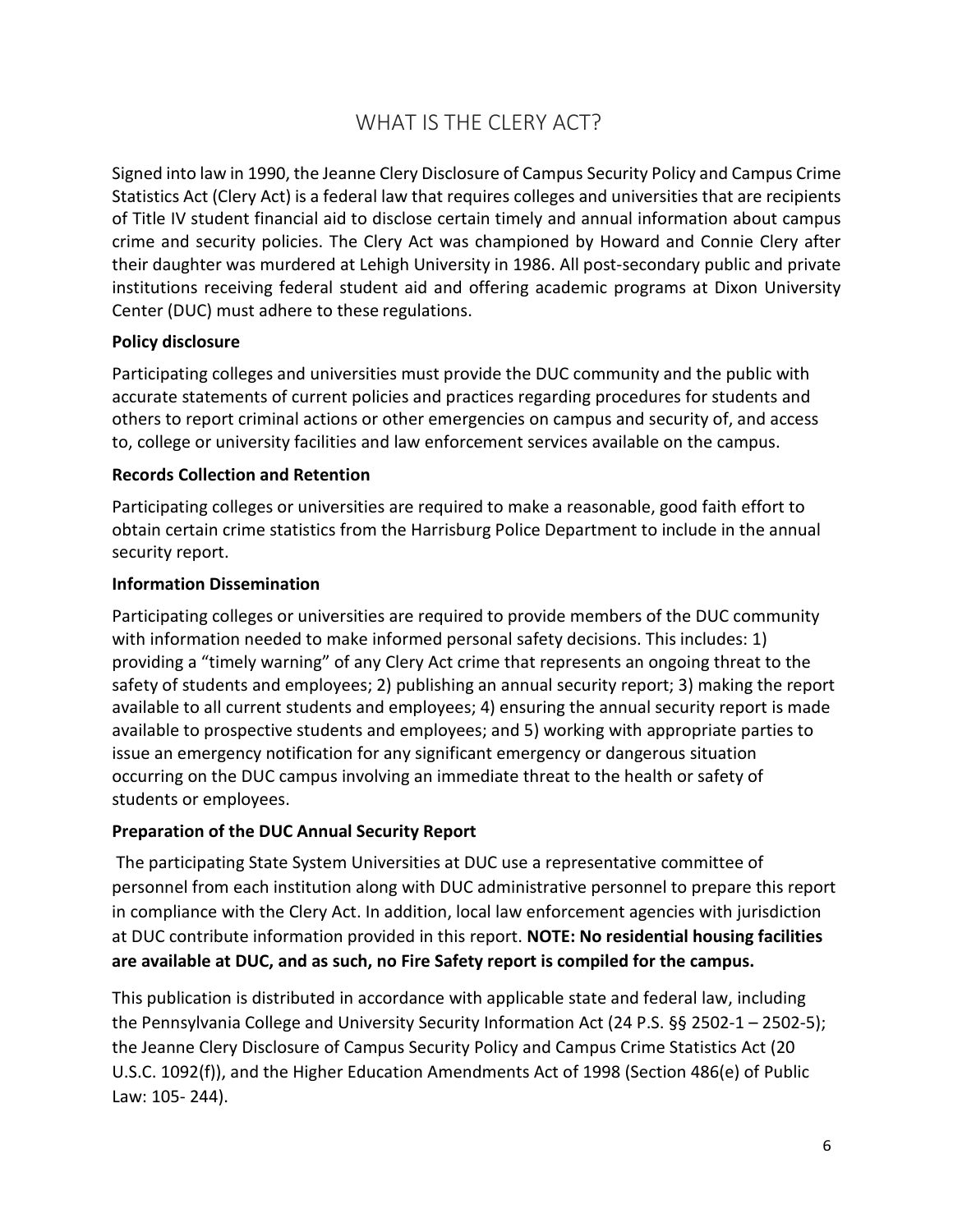# OVERVIEW OF THE HARRISBURG (PA) POLICE DEPARTMENT

## <span id="page-6-0"></span>**Enforcement Authority of Public Safety Personnel**

The Harrisburg Police Departmentis an organization of armed, commissioned police officers with full arrest authority. The department is accredited by the Pennsylvania Law Enforcement Accreditation Commission organization, and the Municipal Police Officer's Training Course completion is required for all municipal officers in the Commonwealth of Pennsylvania. Harrisburg police officers may enforce all state and local statutes, ordinances and codes, but are not authorized to enforce State System or participating college or university policies, rules or regulations.

## **Relationship with State and Local Police Agencies**

The Dixon University Center works with federal, state and local law enforcement agencies to coordinate services and activities to enhance safety within the boundaries of the campus, as appropriate. No formal agreements are in place for coverage of the campus because the Dixon University Center falls within the primary jurisdictional response and service area of the Harrisburg Police Department. The Harrisburg Police Department operates 24 hours a day and provides uniformed patrol, conducts criminal investigations, dispatches for both the Harrisburg Bureau of Police and Harrisburg Bureau of Fire, and provides emergency 911 service for Harrisburg and surrounding communities.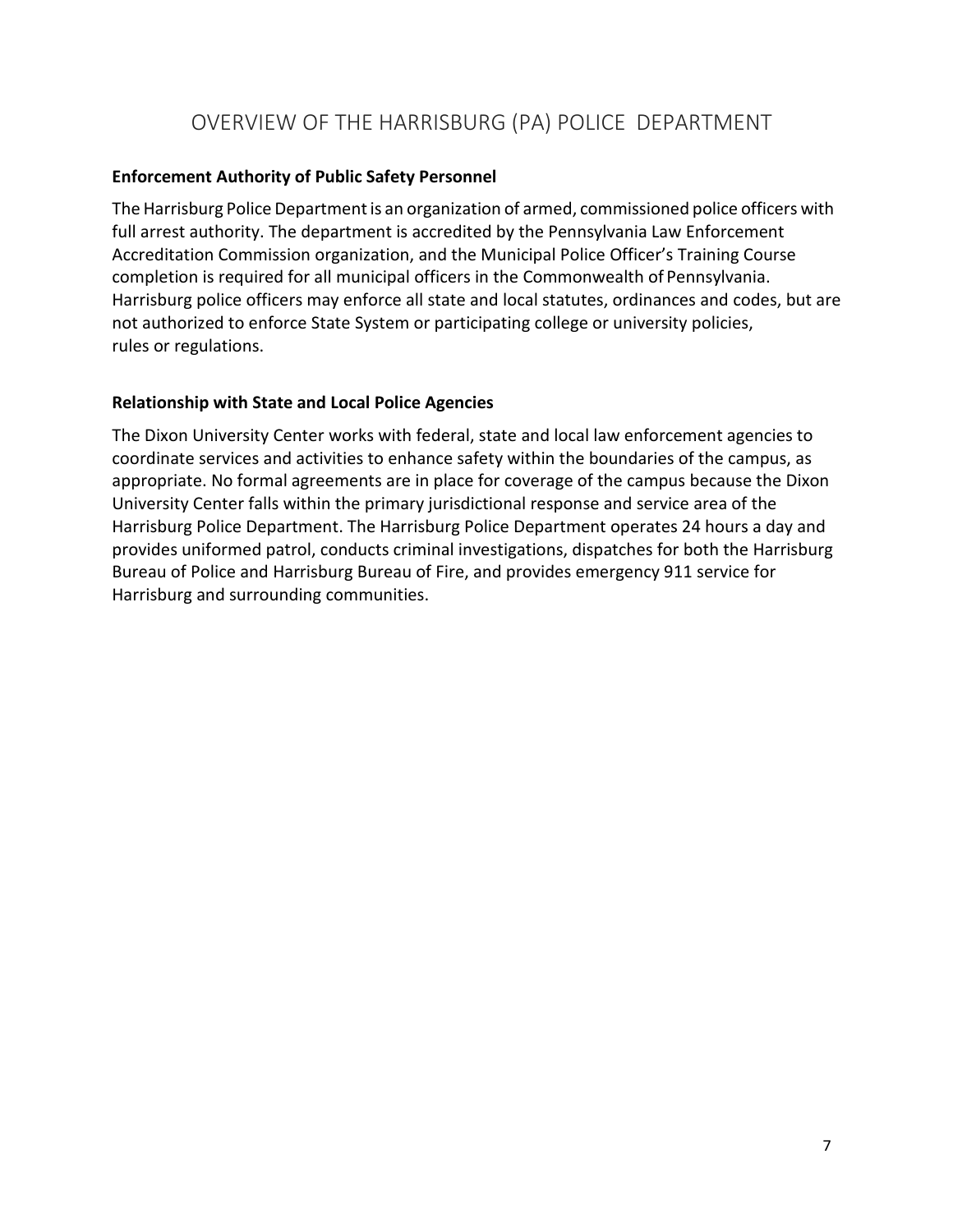## REPORTING CRIMES AND OTHER EMERGENCIES

#### <span id="page-7-0"></span>**How to Report a Crime or Emergency on Campus**

The Harrisburg Police Department provides law enforcement services to the Dixon University Center (DUC). In case of an emergency, dial 911 to reach Harrisburg Police to report criminal incidents and to request ambulance and fire rescue services (if dialing from a classroom, dial 9-911). **Please note:** DUC management and key personnel are alerted when 911 is dialed from any building on campus.

Nonemergency requests for Harrisburg Police Department services may be obtained by dialing (717) 255.3131.

**Harrisburg Police Department** is located at:

| 10 North Second Street (Administrative) |
|-----------------------------------------|
| Harrisburg, PA 17101-1678               |

123 Walnut Street (Downtown Bureau) Harrisburg, PA 17101-1614

**Security:** DixonUniversity Center provides unarmed, part-time, on-site security services at (717) 303.6834. Security is available as dictated by the class and event schedule.

**Blue Phones:** Four emergency blue phones available on campus and in the parking garage.Two are located in the parking garage, with one located at the north end and one at the south end; one is located in the lawn area between Richards Hall and South Hall; and another is mounted on the east side of Duncan Hall. These telephones are, if activated in an emergency, will call 911 and result in a police response.

#### **Response to Crimes and Other Emergencies**

Dispatchers are available at the listed contact numbers 24 hours a day to answer calls to report crimes or other emergencies. The Harrisburg Police Department works closely with neighboring public-safety agencies and first responders (police, fire, ambulance services and emergency management) to coordinate effective response(s) to emergency requests for service. Priority response is provided for crimes against persons and emergencies involving personal injury or threat of injury. For nonemergency calls for service, the Harrisburg Police Department may either handle the call as an information request, dispatch an officer, request the caller to meet with an officer at a district station or refer the caller to the appropriate entity for assistance.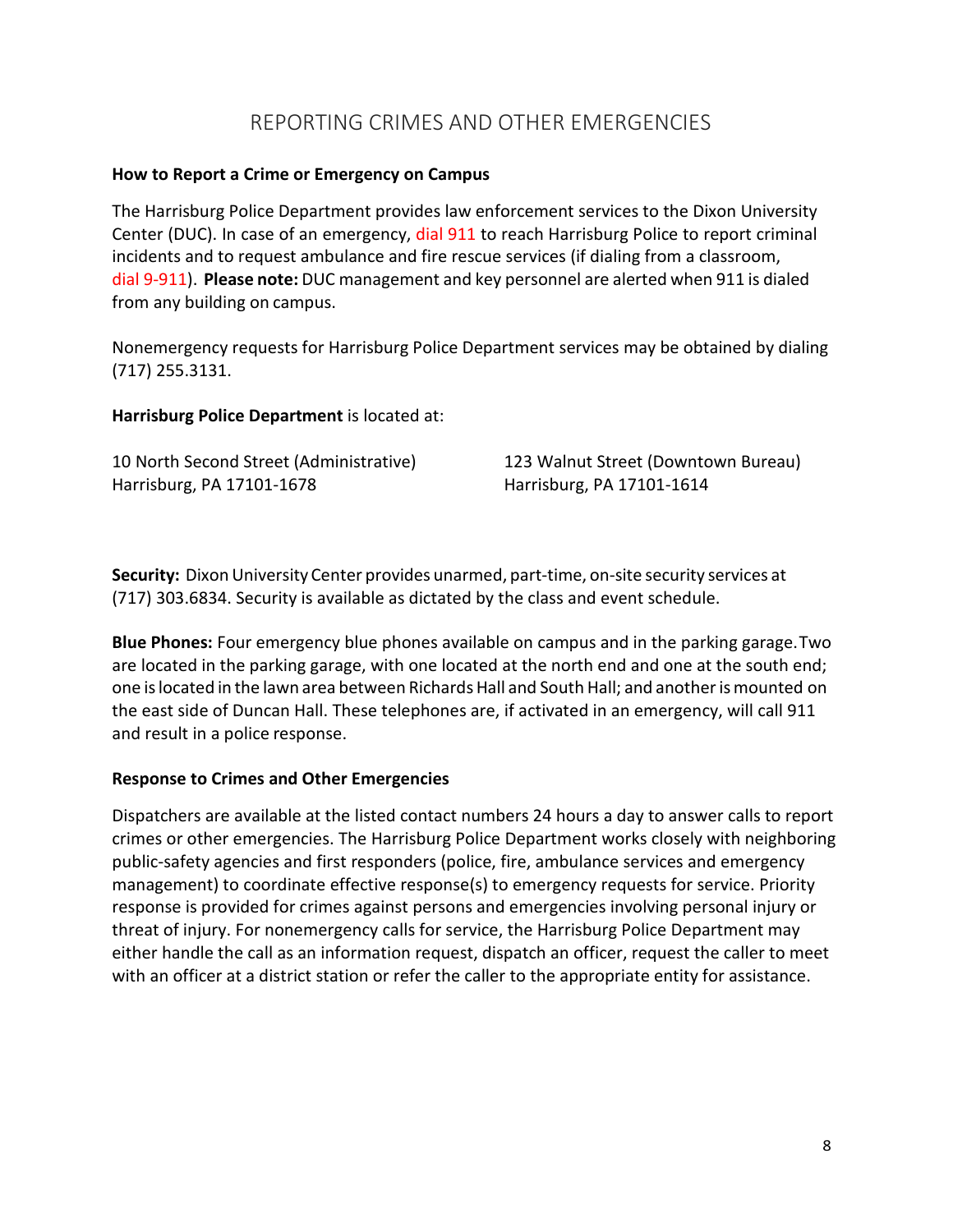The Harrisburg Police Department functionally operates as a full-service law enforcement agency by providing police patrol, investigations (detectives), records management, police communications, property and evidence collection, preservation and processing and special event security planning and deployments. In response to calls for service or activity directly observed by Harrisburg Police Department officers, persons arrested for criminal activity or cited for traffic violations may be referred to local courts for prosecution.

## **Campus Security Authority and Crime Reporting**

"Campus Security Authority" or "CSA" is a Clery Act term that encompasses four groups of individuals and organizations associated with an institution with responsibility to report Clery crimes that are reported to them in their capacity as a CSA:

- $\Box$  Campus Police Department or Campus Security Department.
- $\Box$  Individual(s) who have responsibility for campus security, but who do not constitute a campus police or security department.
- $\Box$  An individual or organization specified in an institution's statement of campus security policy to which students/employees should report criminal offenses.
- $\Box$  An official of an institution who has significant responsibility for student and campus activities. An "official" is defined as any person who has the authority and the dutyto take action or respond to particular issues on behalf of the institution.

CSAs for DUC will report crimes to the Harrisburg Police Department. Dr. Denise Pearson, State System Interim Title IX Coordinator, is the designated individual for crime-report information from campus CSAs. Please contact (717) 720.4158.

## **Campus Security Authorities for DUC operations by position:**

Academic and Meeting Support Manager AV Technician Director of Facilities Operations and Maintenance Assistant Vice Chancellor for Facilities Compliance Counsel Interim Title IX Coordinator for the State System of Higher Education Director of Governmental Relations Maintenance Supervisor Maintenance Repairman Maintenance Repairman Staff Assistant, Administration and Finance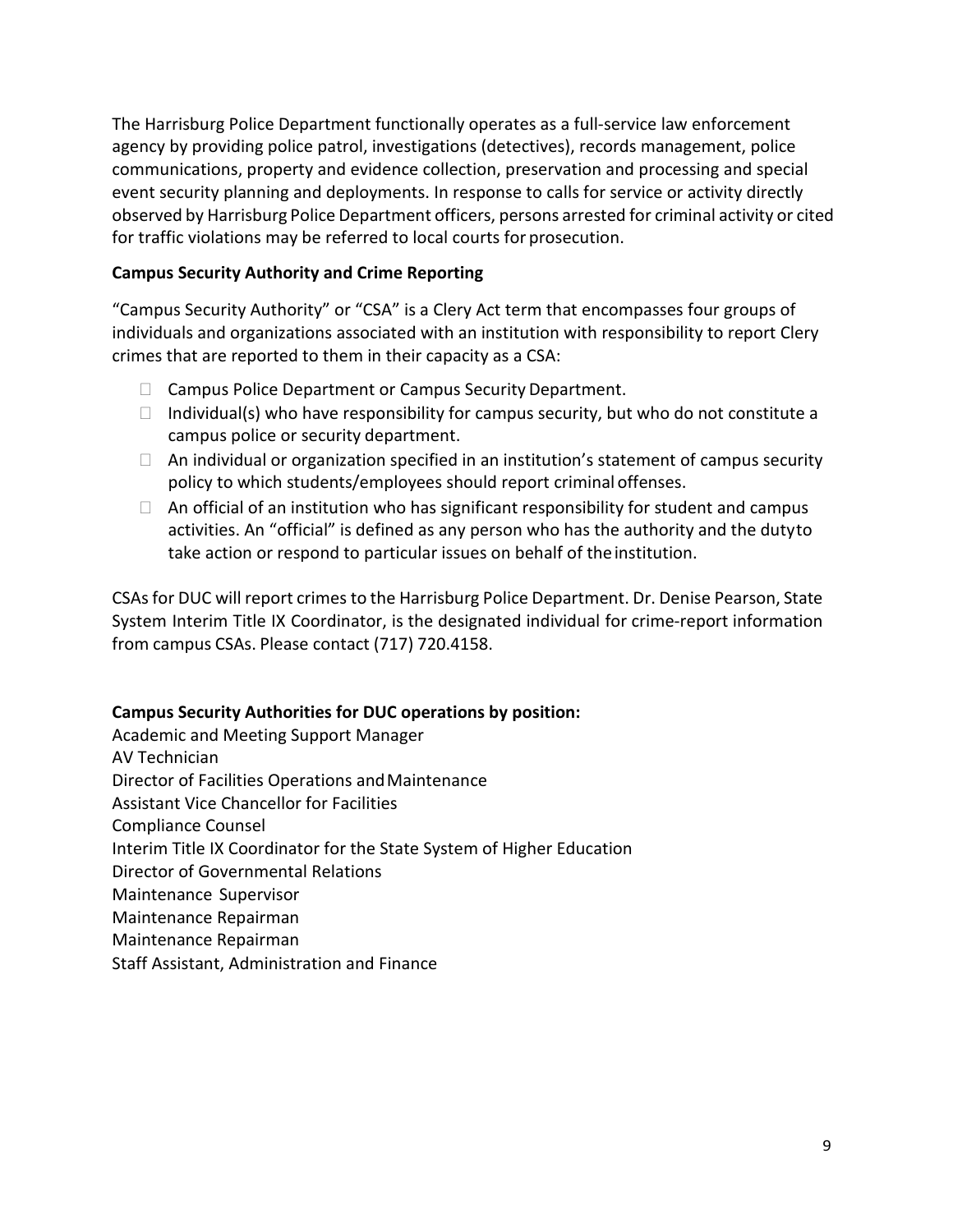## **Encouraging Accurate and Prompt Crime Reporting**

If crimes are never reported, little can be done to prevent other members of the DUC community from becoming victims. The DUC community will be much safer when all members of the community participate in health, safety and security programs and initiatives, including the prompt reporting of crime for purposes of investigation and accurate reporting.

Crimes should be reported to the Harrisburg Police Department in a timely and accurate manner for response, investigation and inclusion in the annual crime statistics. These reports may also be used to aid in the provision of timely warnings or safety advisories to the DUC community.

Crimes reported to the Harrisburg Police Department that fall outside that department's jurisdiction may be promptly referred to the appropriate law enforcement agency. The Harrisburg Police Department will either refer the information directly to the agency or ensure the caller or reporter of the information is provided contact information for that agency.

## **Anonymous and Voluntary Confidential Crime Reporting**

Neither the Harrisburg Police Department nor the Dixon University Center (DUC) offers an anonymous tip line or confidential online or in-person crime reporting options. Participating colleges or universities at DUC may offer an anonymous crime tip line and/or confidential reporting options. Contact the participating college or university for more information.

Pennsylvania Crime Stoppersis a nonprofit organization and service where persons with a crime tip can leave information and potentially be eligible for a cash reward. Persons interested in providing information in this manner may visit [www.crimewatchpa.com/crimestoppers/316](http://www.crimewatchpa.com/crimestoppers/316) or call (800) 472.8477.

## **Counselors and Confidential Crime Reporting**

Occasionally, victims of a crime wish to report the crime but may not want to give their names or pursue action through the criminal justice or respective judicial system of the participating college or university. Pastoral and licensed professional counselors are exempt from disclosing information when acting in their role of pastoral or professional counselors.\* Dixon University Center does not provide pastoral or professional counseling services. Participating colleges and universities at DUC may provide pastoral or professional counseling services and may have policies or practices in place that encourage pastoral and professional counselors to recommend persons they are counseling to report crimes on a voluntary, confidential basis for inclusion in the annual disclosure of crime statistics. Contact the participating college or university for additional information.

\*Confidentiality privileges afforded to a pastoral or professional counselor do not apply under Pennsylvania law when an alleged victim of sexual violence is a minor.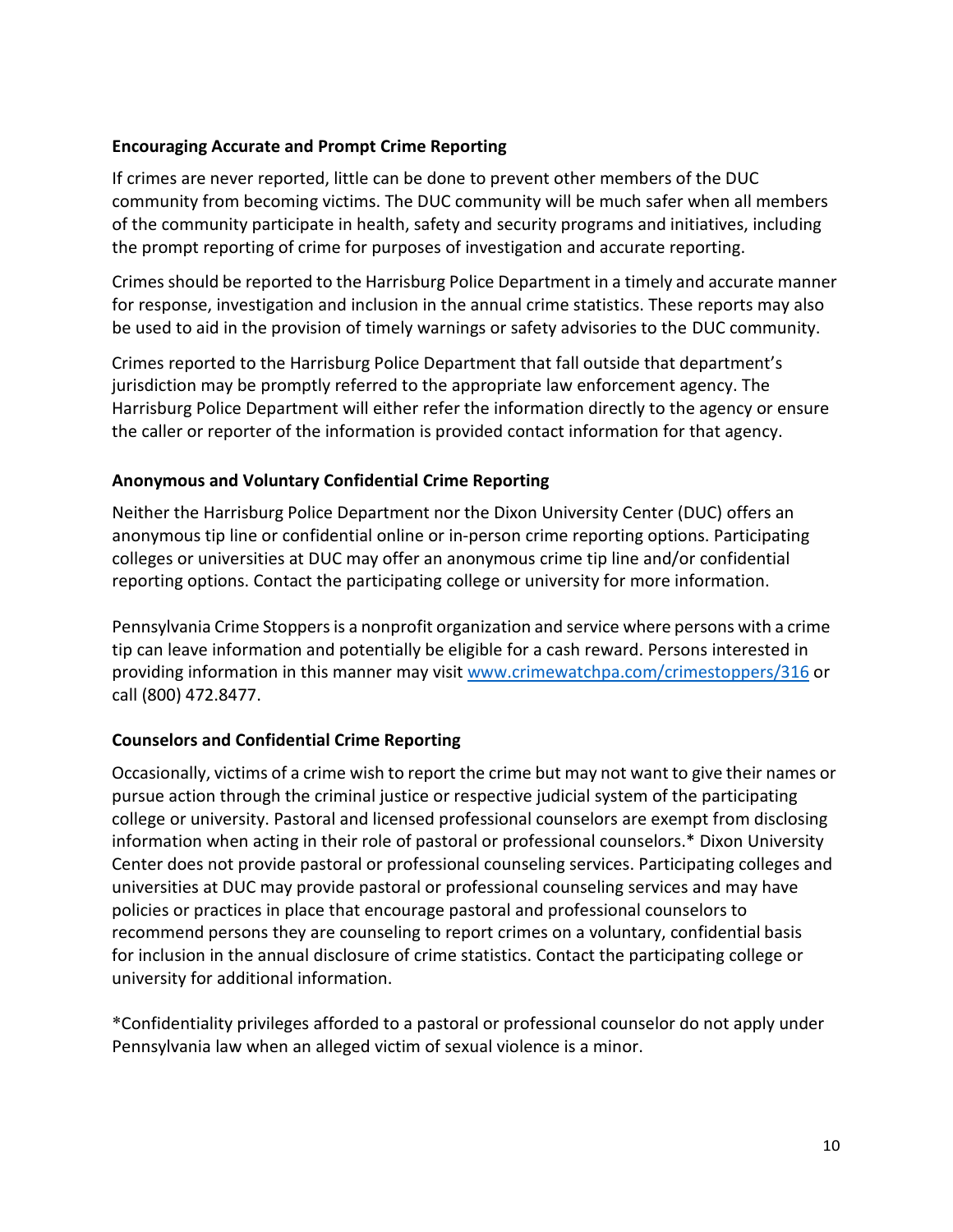## TIMELY WARNING PROCEDURES

## <span id="page-10-0"></span>**Issuance of Timely Warnings**

Federal law requires that timely warning information must be shared for all Clery Act crimes that occur at DUC and are 1) reported to Campus Security Authorities (CSAs) or the Harrisburg Police Department and are 2) considered to represent a serious or continuing threat to students and employees.

The Dixon University Center Director of Continuing Education and Conference Services or designee will contact participating State System University campus police to make a decision regarding the necessity of a timely notification warning on a case-by-case basis. The nature of the crime, the continuing danger to the DUC community and the possible risk of compromising law enforcement efforts may all be considerations when determining the need for a timely warning.

If deemed necessary, the Dixon University Center or a participating State System University campus police official will issue a timely warning notification. DUC will provide timely warning notifications using e2Campus, the DUC website, email to all available email addressesfor participating colleges and universities and theirfaculty and students, and by posting notices throughout the buildings at 2986 North Second Street, Harrisburg, PA 17110.

To register for the notification system at DUC, please click [here.](https://www.dixonuniversitycenter.org/e2campus) **NOTE:** Participating colleges and universities at DUC do not control the *e2Campus* system registration process or provide maintenance for the system.

Additionally, students or employees may visit the DUC [website](https://www.dixonuniversitycenter.org/) for notification information or updates or call (717) 720.4080 for prerecorded messages.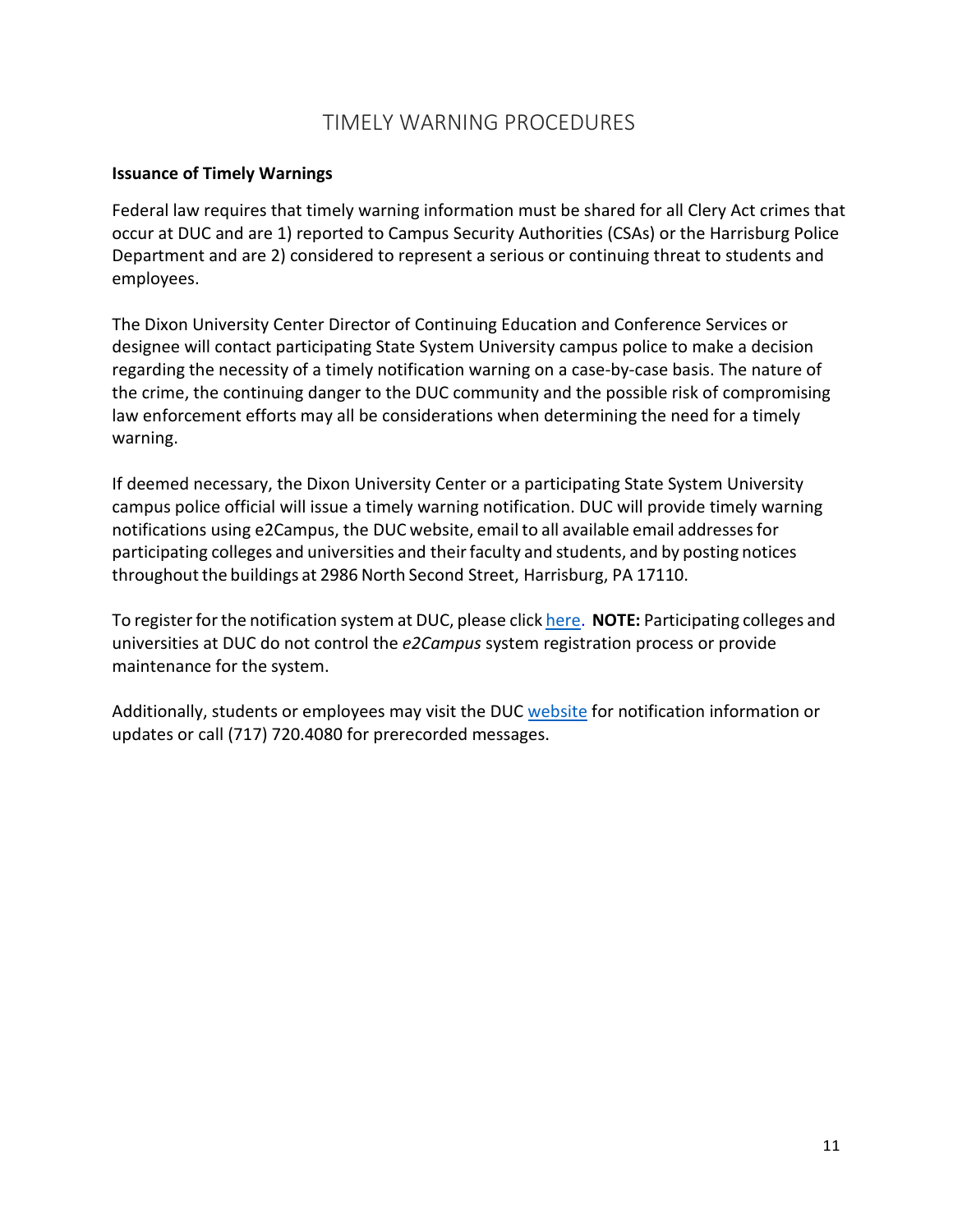## <span id="page-11-0"></span>EMERGENCY NOTIFICATION, RESPONSE AND EVACUATION PROCEDURES

When a confirmed threat or emergency occurs on or near campus, Dixon University Center(DUC) administrative staff will provide students, faculty and staff with the critical information necessary to protect themselves and the required or requested actions in response. This notification will include information pertaining to the threat or emergency, such as location, timing and safety, and evacuation procedures. Updates will be provided as necessary.

The decision to issue notifications will be made on a case-by-case basis in light of all the known facts, including confirmation and circumstances surrounding the situation. Notifications will be made without delay, taking into account the safety of the community, unless issuing a notification will compromise efforts to assist a victim or to contain, respond to or otherwise mitigate the emergency.

Students, faculty and staff who are employed or registered for academic coursework at DUC fall under the coordinated emergency notification, response and evacuation protocols of that facility. Participating colleges and universities do not control the emergency systems or related protocols at DUC and all questions, concerns or requests for additional information should be routed to the main DUC number at (717) 720.4080 for response. The Harrisburg Police Department is responsible for disseminating emergency procedure information to the larger community.

For information related to notification, emergency response and evacuation procedures for DUC, additional information is available on the Emergency Response Flyer on the DUC Emergency and Safety Preparedness website.

## **Notification**

DUC uses a messaging system called e2Campusto communicate weather and utility delays, along with any other emergency notifications. This type of communication will be used in the event of a crisis, emergency, or weather situation and will be used in addition to the current methods of communication, which include a voice message on the main [DUC](https://www.dixonuniversitycenter.org/) line at (717) 720.4080, the DUC [website](https://www.dixonuniversitycenter.org/) and local television stations. Please click [here](https://www.dixonuniversitycenter.org/e2campus) for additional information on the e2Campus messaging system and instructions on how to register.

In the event of an emergency, please remember to assist those with disabilities and share emergency notification information and updates with them if appropriate.

The Dixon University Center Director of Continuing Education and Conference Services will issue an "all clear" or similar message to indicate an emergency no longer exists and campus operations have returned to normal via the modes of messaging described above.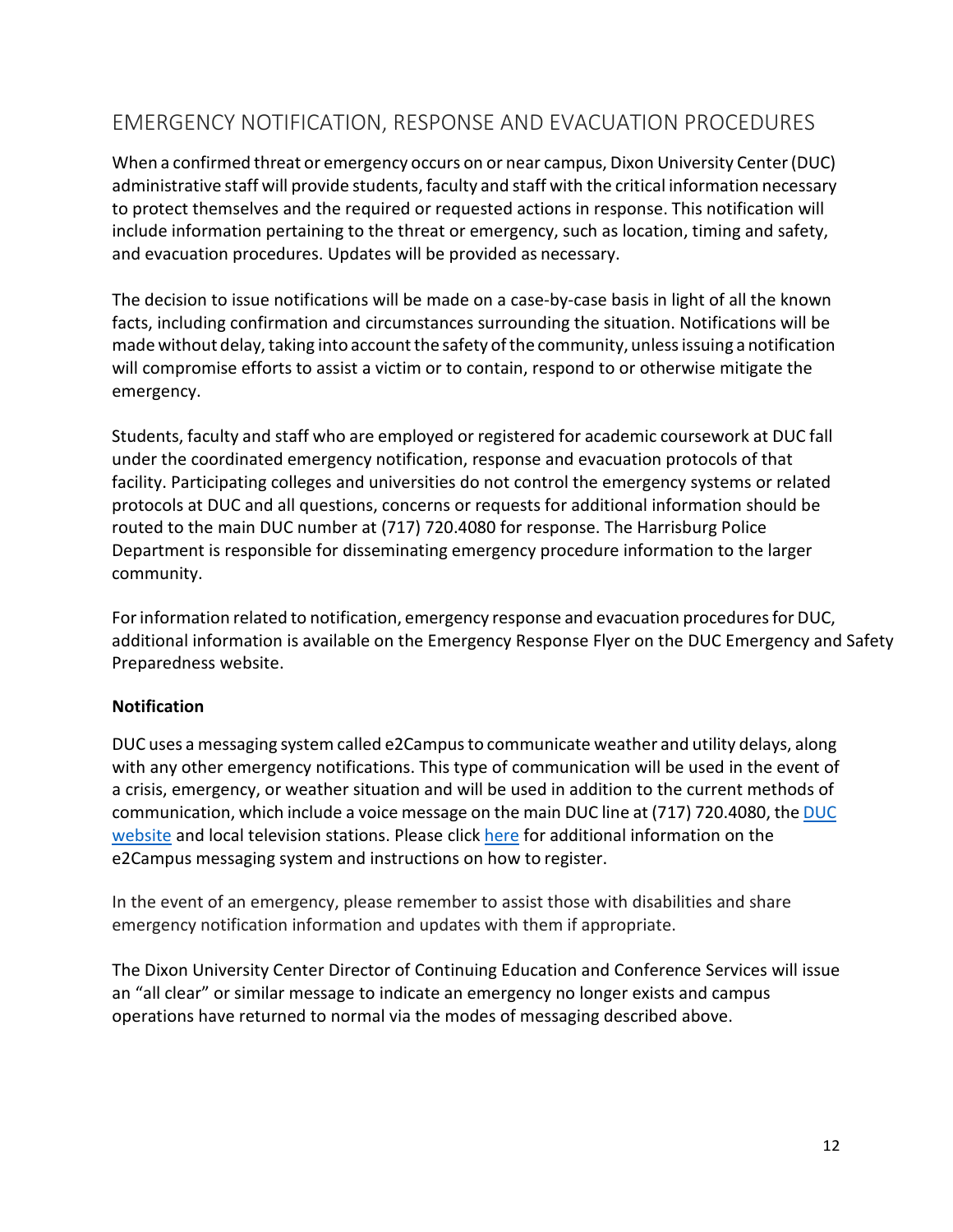## **Emergency Response**

The incident command structure (ICS) for DUC uses a detailed chain of command to coordinate and manage the emergency operations, to work with other emergency responders, and to bring specific resources to bear to the scene of the emergency. Additional information related to emergency procedures may be found [here.](https://www.dixonuniversitycenter.org/emergency-and-safety-preparedness)

## **Incident Command Structure**

The ICS is the model used for command, control and coordination of a response and provides a means to coordinate the efforts of individual agencies as they work toward the common goal of confirming the threat or emergency, stabilizing the incident and protecting life, property and the environment. The ICS organization has the capability to expand or contract to meet the needs of the incident, but all emergency incidents will have an Incident Commander.

#### **Incident Commander**

Under the incident command structure, the Incident Commander will be the senior first responder to arrive at the scene (e.g., the local fire chief). The Incident Commander is responsible for on-scene management until command authority is transferred to another person, who then becomes the Incident Commander.

## **Emergency Action Team (EAT)**

In the event of an incident of long duration, high severity or multicampus impact, the State System may implement an Emergency Operations Center (EOC), which would be led by the EAT. DUC has a team of skilled and experienced individuals who work together to assist the Incident Commander and coordinate emergency response efforts. Each member of the EAT brings their own area of expertise to the effort of managing the emergency as it unfolds.

- **Command**  EAT/DUC Senior Official Chancellor
- **Command Team** EAT/DUC Officials Executive Staff (any member of Executive Staff may act as alternate for Command position)
- **Operations Section Chief**  Assistant Vice Chancellor for Facilities
- **Planning Section Chief** Associate Vice Chancellor for Administration and Finance
- **Logistics Section Chief**  Director of Strategic Sourcing
- **Finance and Administration Section Chief**  Controller
- **Public Affairs**  Media Relations Manager
- **Safety/Liaison Officer**  Director of Facilities Operations
- **Legal Counsel**  Chief Counsel

**Building Coordinators —** employee volunteers who help coordinate emergency activities at their buildings. Each DUC building has a primary and backup Building Coordinator. The role of the Building Coordinator is to be the primary source for distributing emergency information to occupants of that building in the event of an emergency and to work with the Emergency Action Team (EAT) and other emergency responders to share information and coordinate emergency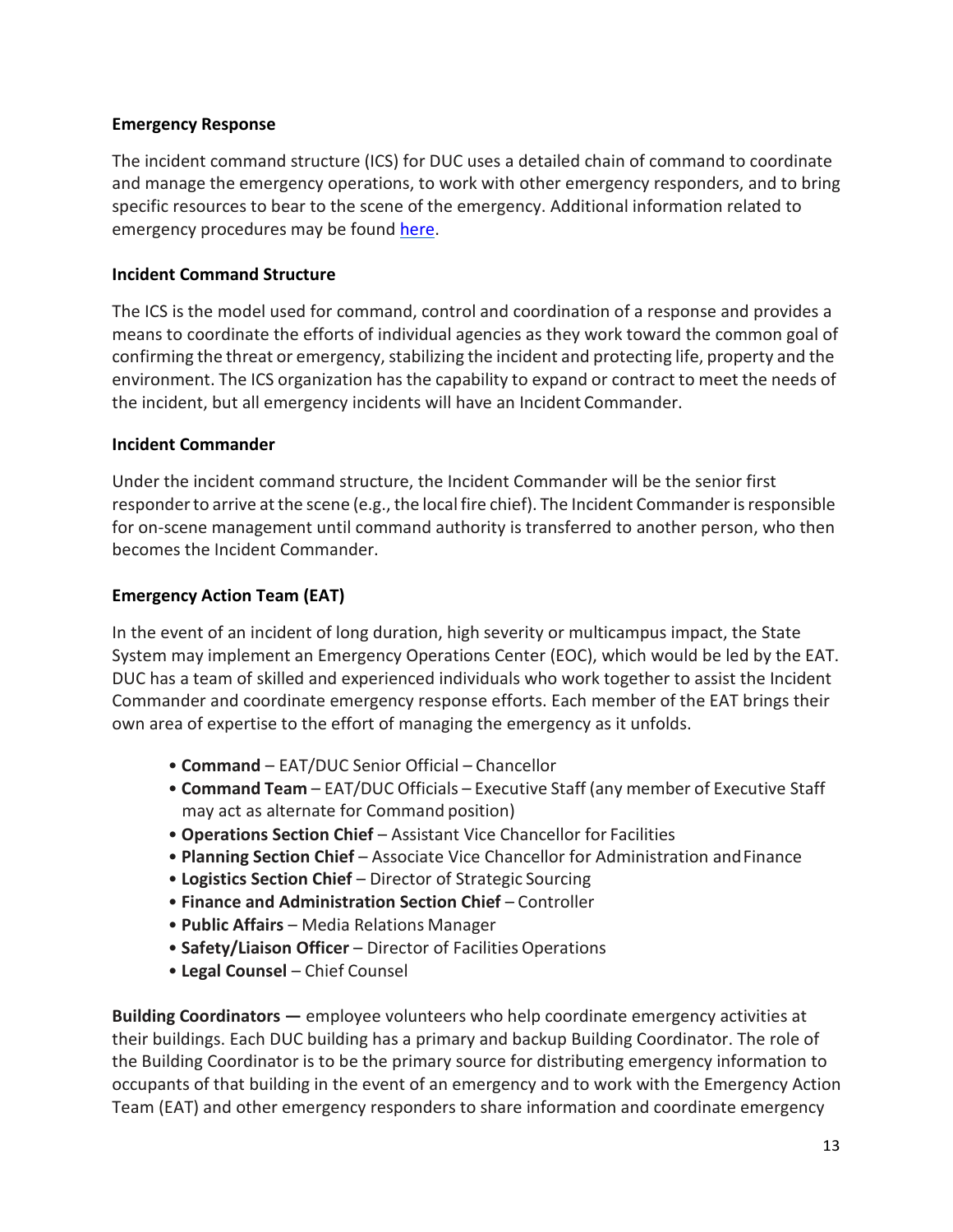activities. Also, the Building Coordinators are the leaders in evacuating buildings during emergencies. The Building Coordinator should pass along emergency information to those at the building who may not have an information source (such as a cell phone, computer or phone) and did not receive information through other means. The Building Coordinator may also help to pass along emergency information to building occupants (via word of mouth) from emergency responders if necessary.

## **Evacuations**

**Evacuation for a Fire:** In the event of a fire, activate the building alarm by pulling down on the closest pull station (red wall box that activates the fire alarm when "pulled" down), evacuate the building and notify emergency personnel by dialing 911.

- $\Box$  If you see a fire or other emergency requiring people to leave the building immediately, activate the building fire alarm.
- $\Box$  Take all personal belongings with you upon evacuation (if readily available); assume that you may not be able to return to the building.
- $\Box$  When you hear the building fire alarm, walk quickly to the nearest marked exit.
- $\Box$  Know the location of the nearest fire exit and have an alternate exit pathway identified if your primary exit is blocked by smoke or flames.
- $\Box$  When evacuating rooms/offices, do not close the door behind you. This assists others responsible for checking each office/room who close the door once it is "cleared." This policy/procedure should be relayed to the Incident Commander/Fire Chief so thatthey know a closed door means the room has been checked and cleared.
- $\Box$  If needed, assist individuals with disabilities in exiting the building.
- $\Box$  Do not use the elevator.
- $\Box$  Once outside, move to the designated muster point; do not block emergency responders as they enter the building.
- $\Box$  Do not return to an evacuated building until the "all clear" sign is provided by the Fire Chief, a police officer or other official.
- $\Box$  Remain at the designated muster point until a head count is taken; department supervisors will work with Building Coordinators to account for personnel intheir department. A building roster will be used to ensure the head count.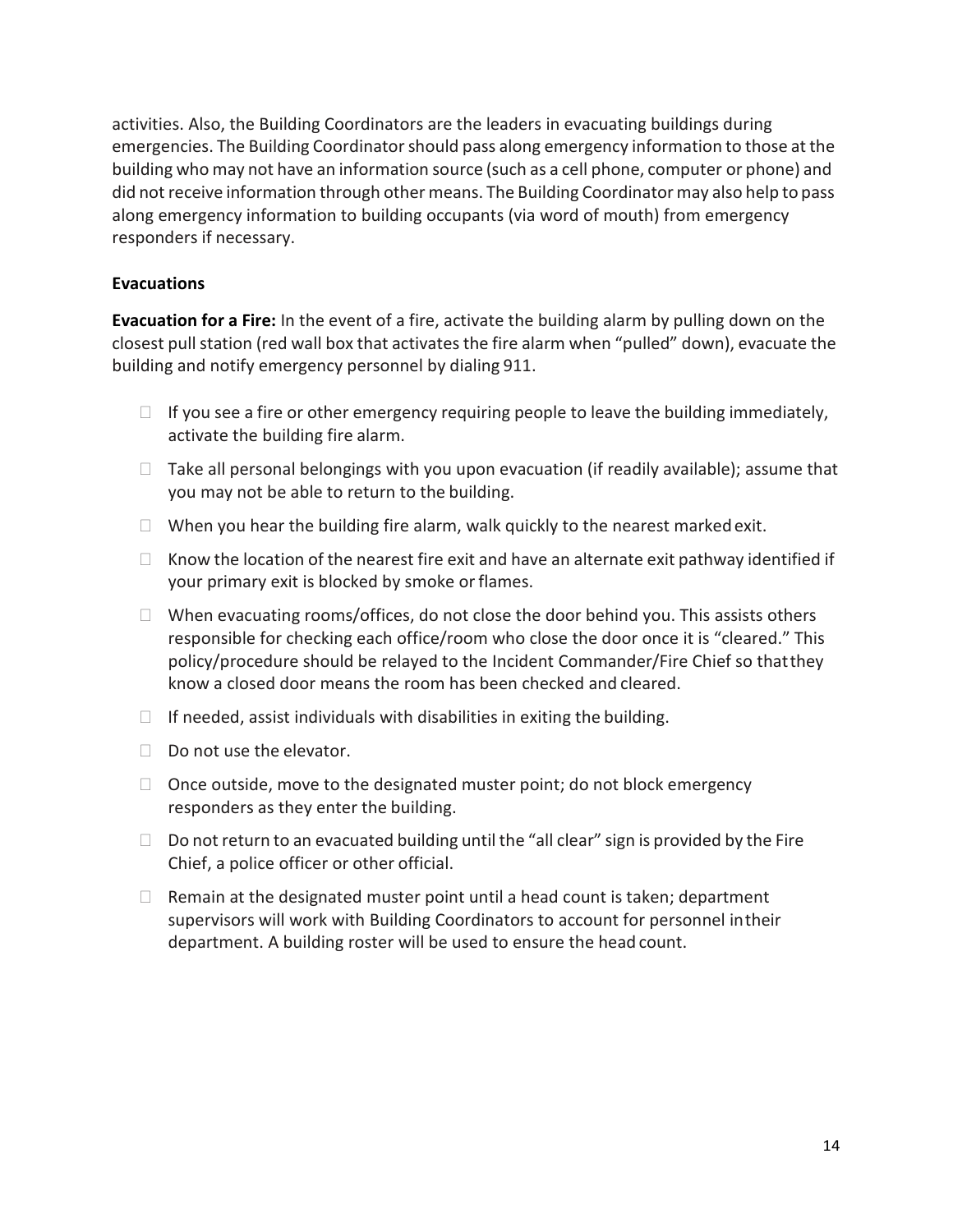#### **What to do if you are trapped in a room:**

- $\Box$  Feel the door and doorknob. If hot, do not open the door.
- $\Box$  If the door and doorknob are not hot, open the door a crack. If you see large amounts of smoke, close the door. If you feel it issafe, crawl out underneath the smoke to the nearest exit. Stay low to the floor, underneath the smoke.
- $\Box$  If not, stay in the room and place a cloth or jacket underneath the door to try to stop some of the smoke from entering the room. Stay low to the floor.
- $\Box$  If you become trapped in a building during a fire and a window is available, place an article of clothing (shirt, coat, etc.) outside the window as a marker for rescue crews.

**Evacuation for a Bomb Threat:** An evacuation during a bomb-threat emergency will be very similar to a fire evacuation; however, it may differ somewhat depending on the circumstances of the threat. After careful assessment of the situation by security and/or emergency personnel, any of the following actions can occur:

- o Area Evacuation (move to another part of the floor).
- o Floor Evacuation (to assembly area).
- o Full Building Evacuation (to assembly area).

When ordered to evacuate due to a bomb threat, the following rules apply:

- □ **DO NOT** use cell phones or any type of wireless two-way communications device.
- $\Box$  Remain calm.
- $\Box$  Evacuate, as indicated, from the area or floor in a quiet and orderly fashion.
- $\Box$  Listen closely to announcements or instructions from emergency personnel on your floor.
- $\Box$  Follow your assembly area procedures once evacuated.

**Power Outage:** Remain on floor until an assessment of the situation is conducted, an announcement is made with further instructions, or until power is restored.

**Severe Weather:** Remain on floor until an assessment of the situation is conducted or an announcement is made with further instructions and/or information. If the situation escalates, the following instructions might be issued:

- $\Box$  Move away from windows or any exterior glass.
- $\Box$  Evacuate to the center of the building (e.g., elevator corridor) and/or into a stairwell.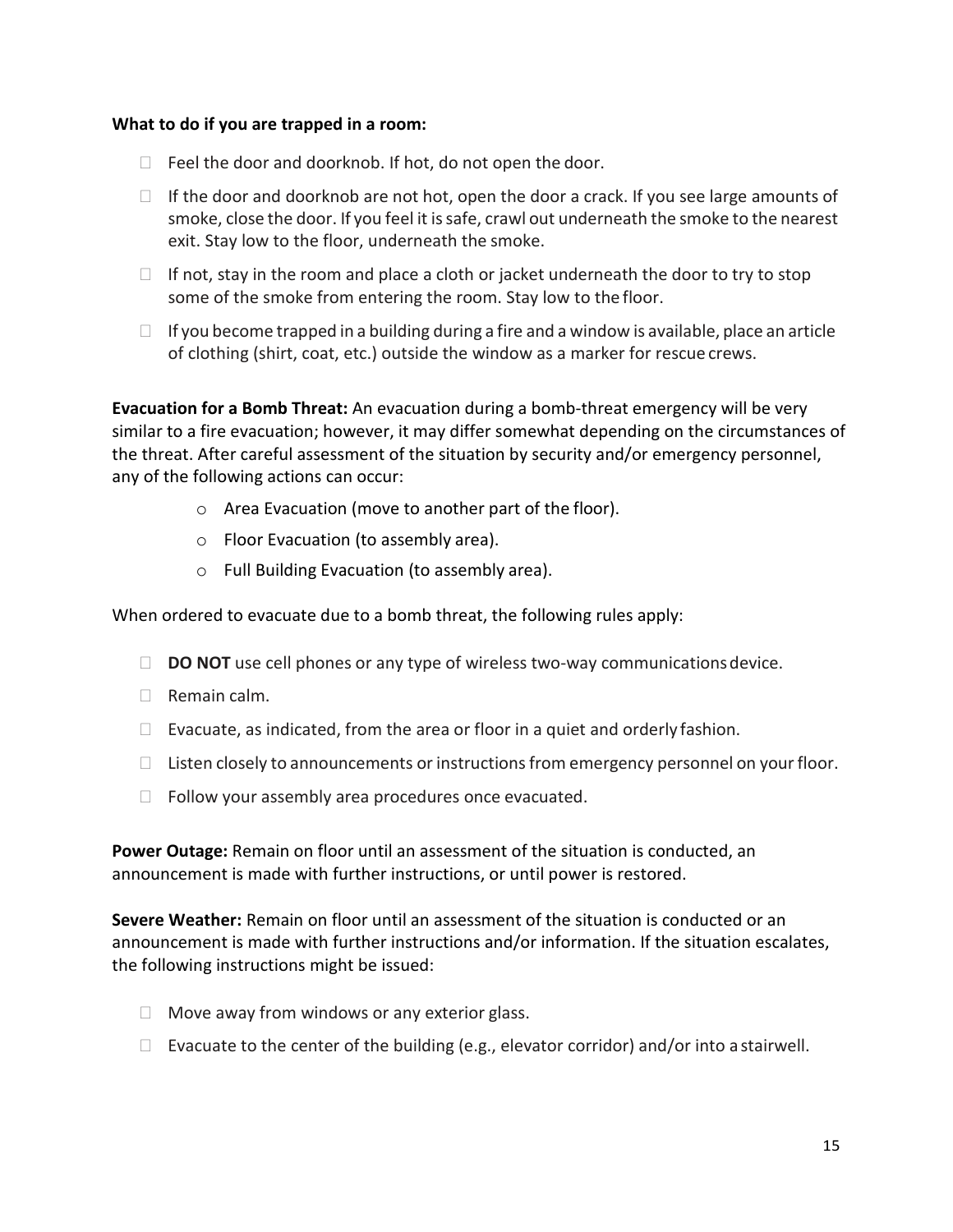**Suspicious Odor – External:** Hold on floor until an assessment of the situation is conducted or an announcement is made with further instructions and/or information. As the facilities staff is able to better control the environment inside of a building, it is safer to remain inside instead of evacuating out of the building into a potentially more hazardous atmosphere or environment. If possible, call building security and advise them of the situation once it is safe to doso.

**Suspicious Odor – Internal:** Hold on floor until an assessment of the situation is conducted or an announcement is made with further instructions and/or information. If the odor is strong, offensive, irritating or causes respiratory distress, evacuate the area/floor immediately and proceed to your assembly area. If possible, call building security and advise them of the situation once it is safe to do so.

- $\Box$  An evacuation of a floor(s)/building for suspicious odors would be conducted in the same manner as a fire evacuation, depending on the circumstances of the situation:
	- o Multiple floor evacuations of the affected areas; or
	- o Full building evacuation in the event the entire building is affected.

## **Earthquake:** In the event of an earthquake, the following procedures would apply:

- $\Box$  Move away from windows, high shelving and doors located on external (outside) walls.
- $\Box$  Take cover underneath a desk, table or other heavy piece of furniture.
- $\Box$  If there is not any furniture around, brace yourself under a doorway located on an internal (inside) wall.
- $\Box$  Be prepared for aftershocks. Do not leave your protected area too soon.
- $\Box$  During an earthquake, the safest place is right where you are. It is not safer outside the building. Most injuries occur due to falling debris as people enter or leave a building.
- $\Box$  If inside, stay inside; if outdoors, stay in an open area.
- $\Box$  Do not attempt to enter a building.
- $\Box$  Standby for emergency announcements/instructions.

## **Testing of Notification Response Systems**

The e2Campus system is typically tested once per semester during normal business operations. The system allows for a test message via SMS and/or email. The test message will show the e2Campus administrator to see if subscribers can receive messages sent from the system.

**NOTE:** Participating colleges and universities do not control the emergency response systems at DUC. Questions or concerns about the system should be directed to the Dixon University Center Director of Continuing Education and Conference Services.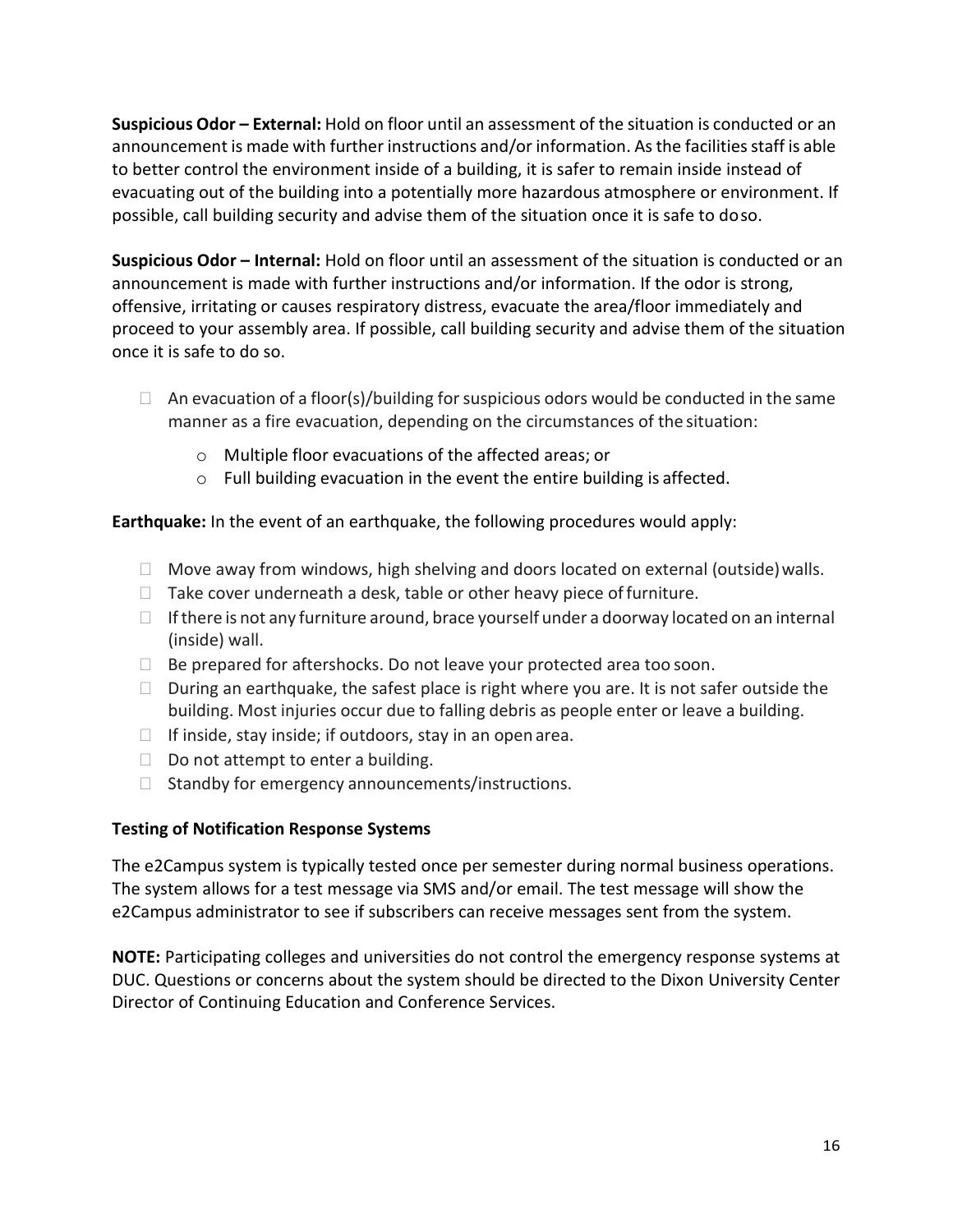# CAMPUS FACILITIES

<span id="page-16-0"></span>**Access to Campus Facilities:** Students, faculty and staff of participating colleges and universities and community members, guests and visitors have access to most Dixon University Center (DUC) campus buildings and facilities during regular business hours on weekdays and for scheduled events in the evenings and weekends, excluding most holidays. Information related to available hours of operation and holiday schedules may be found [here.](https://www.dixonuniversitycenter.org/contact)

Minors (any person under the age of 18) are not allowed to be at the DUC without being accompanied by an adult.

**Residence Halls:** No residential housing facilities are available at DUC.

**Security of Campus Facilities:** The Dixon University Center (DUC) Director of Facility Operations and Maintenance is responsible for locking and unlocking designated buildings and facilities. Contracted security servicesfor DUC are responsible for patrolling campus grounds and buildings during specified scheduled hours of operation.

Students, faculty or staff with concerns related to building door locks or security hardware failures are asked to report their information to the DUC Director of Facility Operations and Maintenance.

If you need assistance in gaining authorized entry into a DUC building or facility, please contact DUC administration at (717) 720.4080.

**Security Considerationsin the Maintenance of Campus Facilities:** Dixon University Center (DUC) facilities and ground maintenance personnel are responsible for the maintenance and repair of all buildings and property owned and operated by the DUC.

**Lighting:** Exterior campus lighting is essential in creating a safe campus environment. Motor vehicle parking lots and structures, main pedestrian walkways and most campus building exteriors are lighted throughout the night. Maintenance, custodial, security, faculty and staff advise the facilities management personnel of the DUC on an ongoing basis of any lighting outages that occur.

**Grounds Maintenance:** DUC grounds maintenance personnel trim trees, vines, shrubs and other vegetation on a regular basis to enhance campus security. Pedestrian walkways, building entrances, windows and lighting fixtures are free from obstructing vegetation. Building coordinators are encouraged to report any specific concerns regarding vegetation to the DUC Help Desk via phone at (717) 720.4444.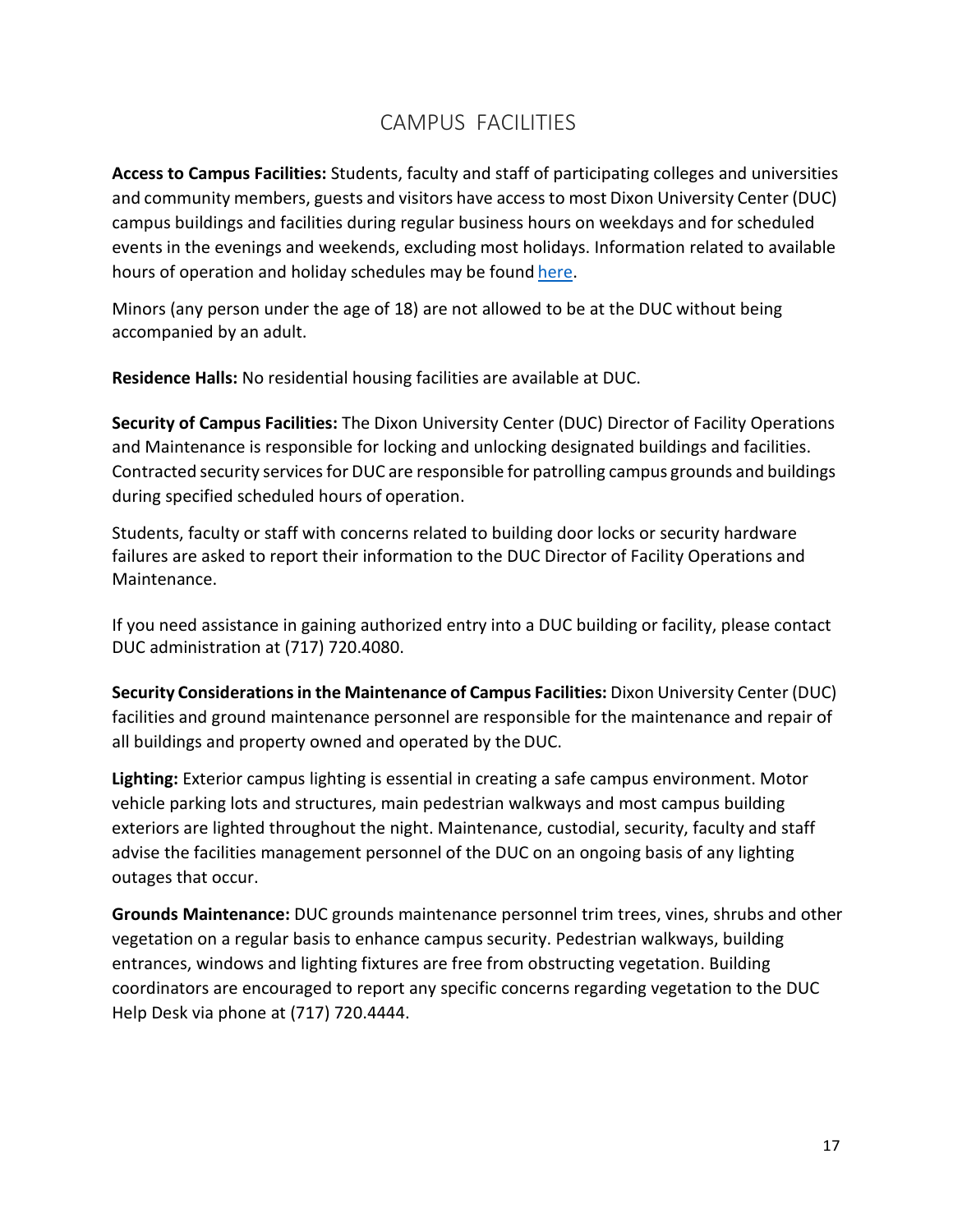# ALCOHOL AND DRUG POLICIES

## <span id="page-17-0"></span>**Possession, Use and Sale of Alcohol and Illegal Drugs**

Dixon University Center (DUC) is committed to excellence in all aspects of personal and academic life. DUC supports the responsible, legal consumption of alcohol and compliance with all federal, state and local laws concerning alcohol and illegal drugs. Alcohol may be served at events that do not have minors in attendance with the written approval of the Dixon University Center.

Violators of Commonwealth, federal and/or local laws regulating the possession, use and sale of alcohol or illegal drugs at DUC or participating colleges and universities will be reported to local authorities and may be held accountable by criminal courts as well as the student conduct policies of their institution.

## **Drug and Alcohol Education Programs**

Dixon University Center (DUC) does not provide drug or alcohol awareness programs for students and employees. Students and employees are encouraged to contact their participating colleges and universities for student or employee drug and alcohol awareness program material and/or ongoing training.

In accordance with the Safe and Drug-Free Schools and Communities Act, participating colleges and universities at the DUC annually provide information to students and employees regarding drug and alcohol policies and required reporting.

#### **Alcohol and Drugs in the Workplace**

The unlawful manufacture, distribution, dispensing, possession or use of alcohol and other controlled substances by a DUC employee while on duty, or on DUC grounds, is prohibited. Inappropriate use of alcohol or other controlled substances by any employee while on DUC grounds is prohibited. Such conduct shall subject the employee to appropriate discipline, up to and including termination. Employees who are taking a controlled substance as prescribed by a medical provider are not in violation of PASSHE policy.

#### **Criminal Penalties for Drug and Alcohol Violations**

In accordance with Pennsylvania law, persons found to be in possession of illegal drugs or paraphernalia can be charged with a misdemeanor or felony offense, depending on the type and/or quantity of substance discovered. Under current statutory guidance, penalties for a first offense upon conviction can include fines no less than \$500 and possible imprisonment up to 15 years.

Persons under the age of 21 found to be purchasing, consuming, possessing or transporting alcoholic beverages can be charged with a summary offense. Penalties upon conviction for a first offense can include fines up to \$300 and will involve suspension of driving privileges for 90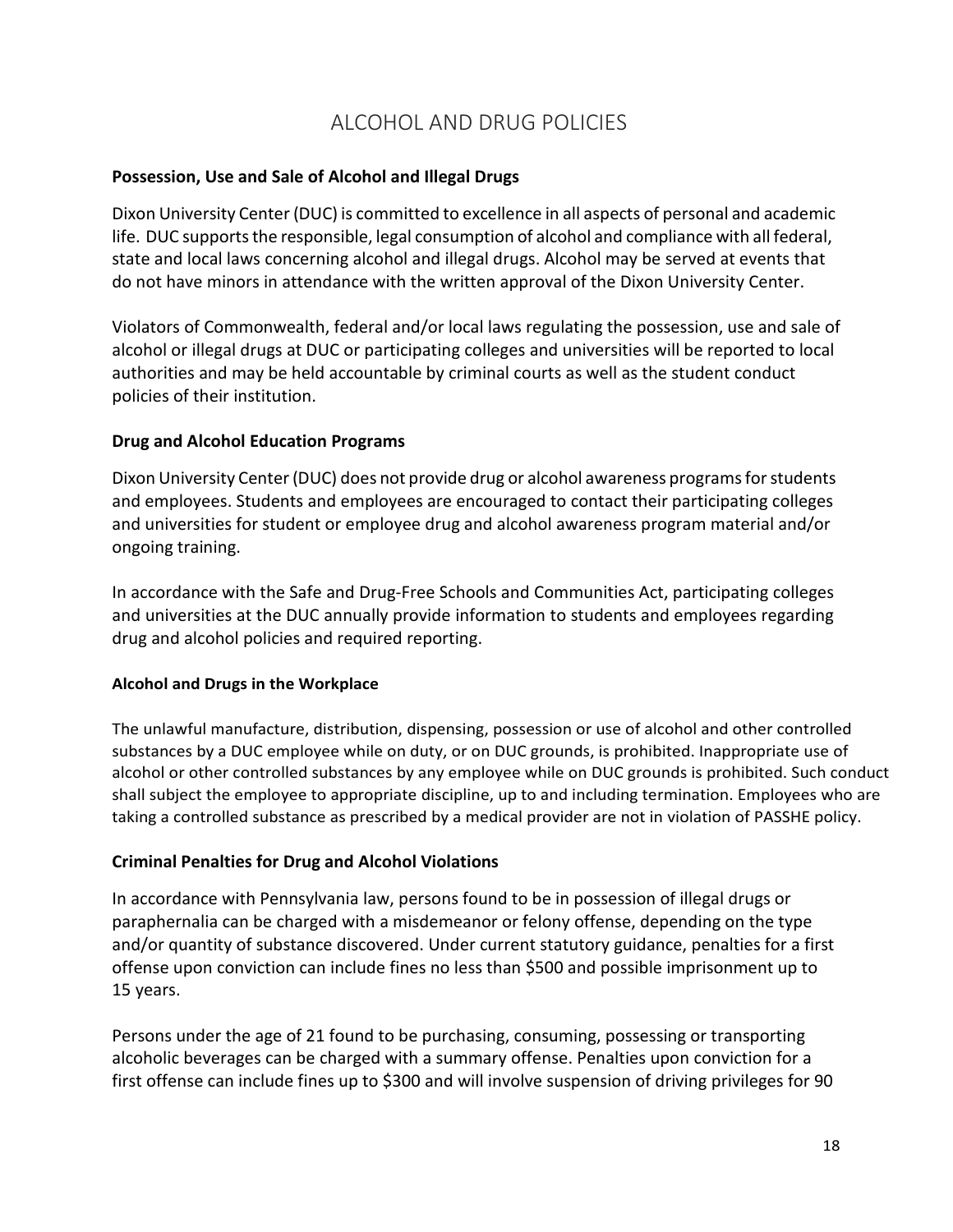days. Persons found to be furnishing alcohol to minors can be charged with a misdemeanor offense. Penalties upon conviction can include fines of no less than \$1,000.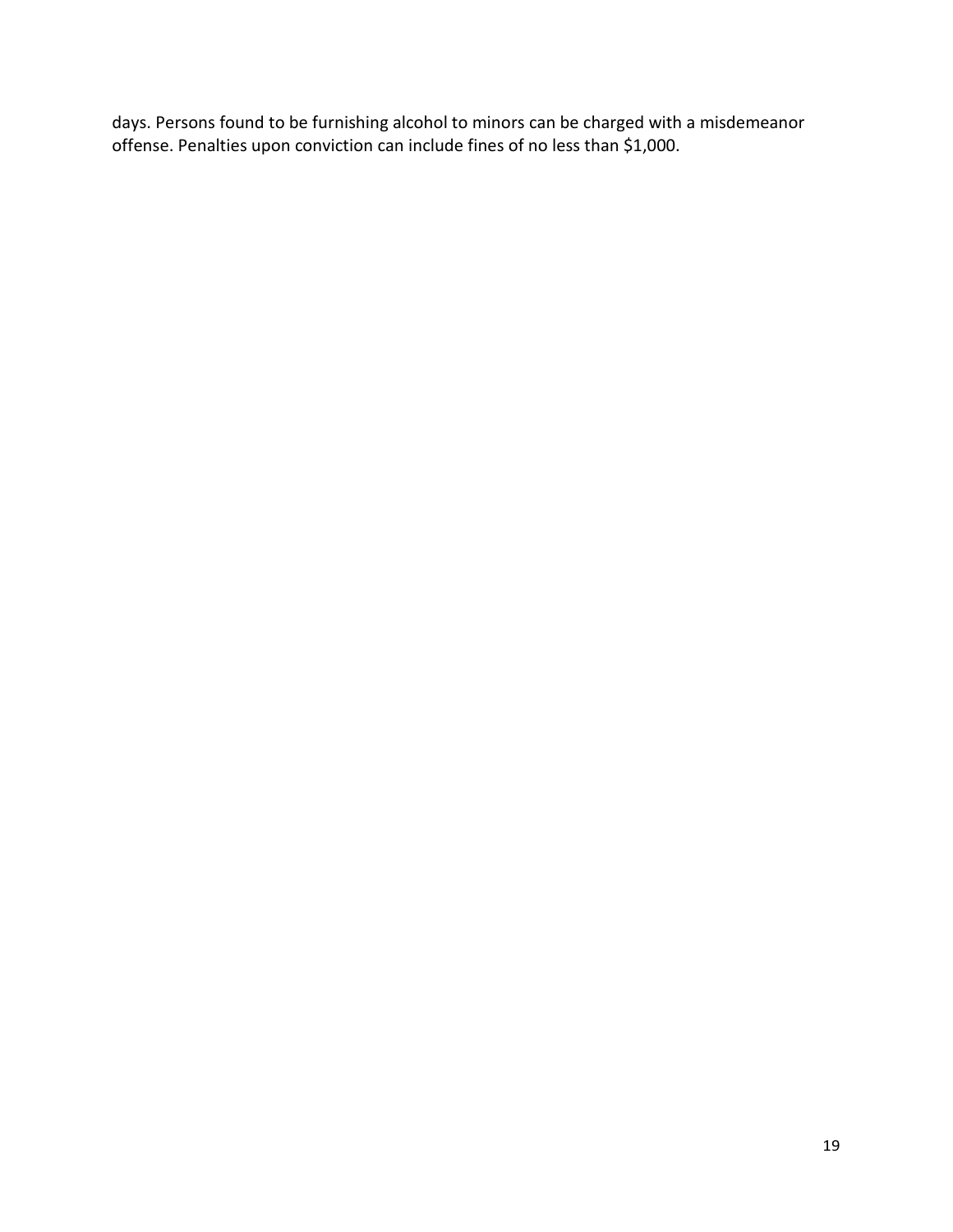# CRIME STATISTICS

## <span id="page-19-0"></span>**Preparation and Disclosure of Annual Crime Statistics**

Dixon University Center (DUC) campus crime, arrest and referral statistics include those reported to the Harrisburg Police Department, the office responsible for student conduct at each participating State System university and other Campus Security Authorities as defined by the Clery Act. Crime statistics are gathered for buildings and property within campus boundariesthat are owned or controlled by DUC; or, properties that are leased, rented or controlled by DUC and used for educational and institutional purposes.

By October 1 of each year, an email notification is made to all enrolled students, faculty and staff of participating State System universities and the administrative contacts for participating colleges and universities that provides the website address for accessing crime statistics and information regarding how interested persons can request a printed copy of this Annual Security Report (ASR). Additionally, information about the ASR is made available to all applicants who apply for enrollment or employment at the participating State System university.

DUC Annual Security Report information is available [here.](https://www.dixonuniversitycenter.org/duc-annual-security-report)

## **Criminal Activity Off Campus**

DUC currently does not own or control any off-campus buildings or student housing for purposes of "noncampus" reporting. The Harrisburg Police Department responds to criminal complaint activity outside of the DUC campus and crime statistics for geographic areas required for disclosure are requested from this agency for inclusion in the Annual Security Report.

Students participating in academic programs at DUC that become involved in criminal cases off campus may be subject to arrest by the local agency and sanctions through the student disciplinary process of the participating college or university.

In general, students, employees and visitors to the DUC campus should know that, as with any community, criminal activity occasionally occurs both on and off campus and it is important to take reasonable precautions to avoid being a crime victim at all times. The Harrisburg Police Department can assist any member of the DUC community in determining an appropriate point of contact for police matters occurring off campus.

## **Daily Crime Log**

Dixon University Center does not have a campus police orfull-time security department and does not maintain a daily crime log.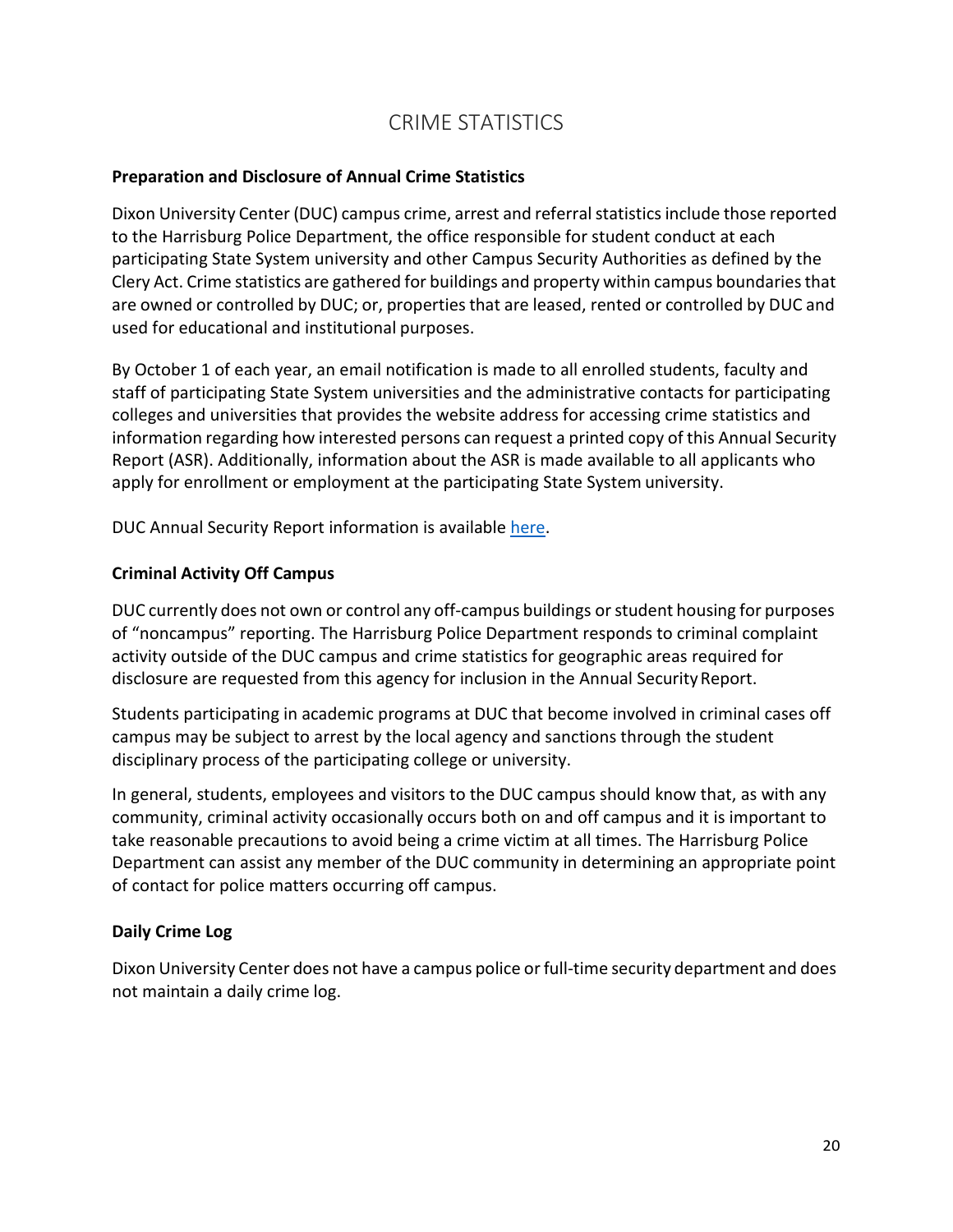# SECURITY AWARENESS, *CRIME* PREVENTION AND EDUCATION

## <span id="page-20-0"></span>**Security Awareness Programs for Students and Employees**

Dixon University Center (DUC) does not provide security awareness programs for students and employees. Students and employees are encouraged to contact their participating college or university for student or employee orientation security program material and/or ongoing security training.

All students, faculty, staff, guests and visitors at the DUC are encouraged to practice personal safety precautions and, when practical, not walk alone (particularly after dark). Individuals who have personal safety concerns may ask DUC security personnel for an escort during specified scheduled hours of operation.

All students, faculty and staff of DUC are encouraged to review active harmer training utilizing the Federal Emergency Management Agency (FEMA) course: IS-907 "Active Shooter: What can you do?" for guidance and points of discussion. This training may be located at the Federal Emergency Management Agency (FEMA) Independent Study [webpage.](https://training.fema.gov/is/courseoverview.aspx?code=IS-907)

## **Crime Prevention Programs**

Dixon University Center (DUC) does not sponsor crime-prevention programs for students and employees. Students and employees are encouraged to contact their participating college or university for crime-prevention program material or the Harrisburg Police Department at (717) 558.6900 to request local crime-prevention materials.

## MISSING STUDENT POLICY

## <span id="page-20-1"></span>**Missing Student Policy**

Federal law requires each institution of higher learning with residential housing facilities to provide every student residing in on-campus housing the option of providing confidential contact information that will be used in the event the resident is reported missing. Dixon University Center maintains no residential housing facilities and does not have a missing student policy.

Persons with information related to missing persons, including students, should contact the Harrisburg Police Department immediately at 911 (for emergencies) or (717) 255.3131 for nonemergency information sharing.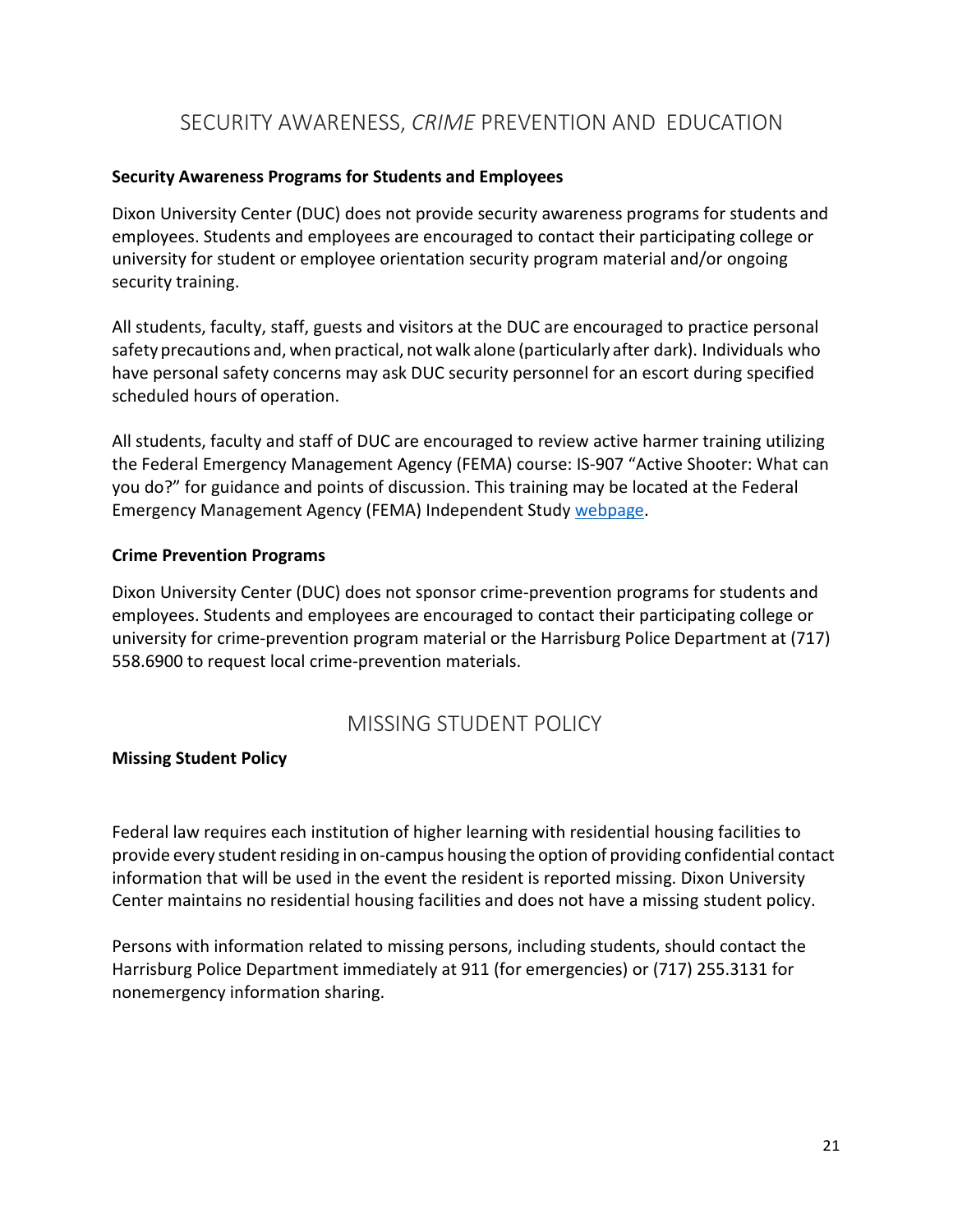# SEXUAL ASSAULT POLICY

## <span id="page-21-0"></span>**Sexual Assault, Domestic Violence, Dating Violence and Stalking Programs and Procedures**

Pennsylvania State System of Higher Education is an equal opportunity educational institution and will not discriminate on the basis of race, color, national origin, age, religion, veteran status, sex and disability in its activities, programs or employment practices as required by Title VI, Title VII, Title IX, Section 504, ADEA and the ADA.

For information regarding civil rights or grievance procedures and for inquiries concerning the application of Title IX and its implementing regulation, contact Denise Pearson, Vice Chancellor, Chief Diversity, Equity & Inclusion Officer and Interim Title IX Coordinator for the State System (email: [dpearson@passhe.edu, p](mailto:dpearson@passhe.edu,)hone: (717) 720.4158).

Additionally, inquiries concerning Title IX and its implementing regulation can be made to the U.S. Department of Education, Office of Civil Rights, Region III, The Wanamaker Building, 100 Penn Square East-Suite 505, Philadelphia, PA 19107; Phone: (215)656.6020.

For more information regarding Dixon University Center (DUC) Sexual Assault and Relationship Violence reporting procedures, safety tips and referrals to Pennsylvania's State System of Higher Education Title IX Coordinators, please click [here.](https://www.passhe.edu/inside/BOG/IE/Pages/Title-IX-Coordinators.aspx)

## **Primary and Ongoing Prevention and Awareness Programs and Campaigns**

Dixon University Center (DUC) does not sponsor sexual assault or relationship violence prevention programs for students and employees. Students and employees are encouraged to contact their participating college or university for program or campaign material or the Harrisburg Police Department at (717) 558.6900 to request local crime prevention, awareness or campaign programming information.

Dixon University Center maintains direct contact with the following resources in addition to the Harrisburg Police Department and resources available directly from participating colleges or universities:

- □ Pennsylvania Coalition Against Rape: 1.888.772.7227 [www.pcar.org](http://www.pcar.org/)
- □ National Sexual Assault Hotline: 1.800.656.4673 [www.rainn.org](http://www.rainn.org/)
- □ YWCA 24-hour Crisis Hotline: 1.800.654.1211 [http://www.ywcahbg.org](http://www.ywcahbg.org/)
- □ Pennsylvania Coalition Against Domestic Violence: 1.800.932.4632 [www.pcadv.org](http://www.pcadv.org/)
- □ National Domestic Violence Hotline: 1.800.799.7233 [www.ndvh.org](http://www.ndvh.org/)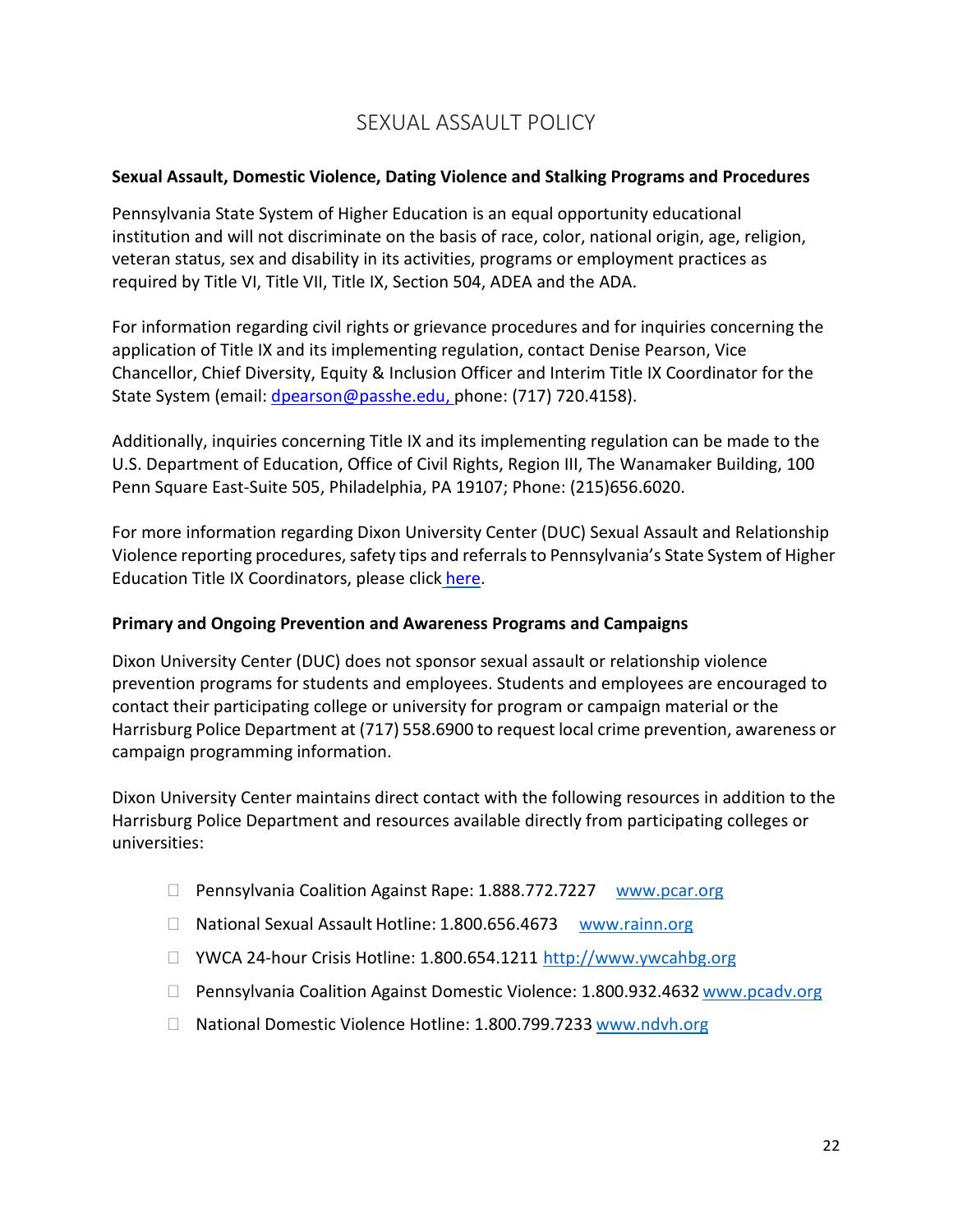## **Procedures Victims Should Follow and Reporting Options**

All sex offense and relationship violence crimes should be immediately reported to the Harrisburg Police Department at 911 (emergency) or (717) 255.3131 (nonemergency).

For purposes of Title IX reporting, reports of sex offense and relationship violence crimes may be made to Denise Pearson, the Interim State System Title IX Coordinator. Reports made to the State System may be provided to the Title IX Coordinator of a participating college or university.

Additional information is also available in the Sexual Assault and Relationship Violence Booklet [here.](https://www.dixonuniversitycenter.org/sites/dixonuniversitycenter.org/files/2021_duc_sexual_assault_booklet_3.pdf)

Reports may also be made to the Title IX Coordinator of the participating college or university.

The PASSHE Title IX Coordinator may provide information for law enforcementservices and each participating State System Title IX coordinator and associated victim services and resources at the participating college or university, upon request.

## **Preservation of Evidence**

Bathing, smoking, changing clothing or cleaning the bed/linen/area where a sexual assault occurred may reduce the ability to collect forensic evidence to support criminal charges or substantiate policy violations. If a victim elects to change the clothing they were wearing at the time of the assault, put all of the clothing into a paper (not plastic) bag. The preservation of evidence can be important for the purposes of obtaining a protection order or the successful prosecution of a crime and/or a policy violation. NOTE: Forensic evidence collection may still take place regardless if a victim of a sexual assault has undertaken any of these activities or steps.

Pennsylvania law contains provisions to ensure the collection and preservation of forensic evidence in sexual assault cases. A victim of a sexual offense will not bear the cost of a forensic medical examination that includes the collection of evidence even if the victim does not wantto participate in the criminal justice system or otherwise cooperate with a law enforcement agency, prosecuting attorney or other government official.

In circumstances of sexual assault, if victims do not opt for forensic evidence collection, healthcare providers can still treat injuries and take steps to address concerns of pregnancy and/or sexually transmitted disease. After an incident of sexual assault, the victim should consider seeking medical attention as soon as possible in all cases.

Victims of sexual assault, domestic violence, dating violence and stalking are encouraged to also preserve evidence by saving text messages, instant messages, social networking pages and other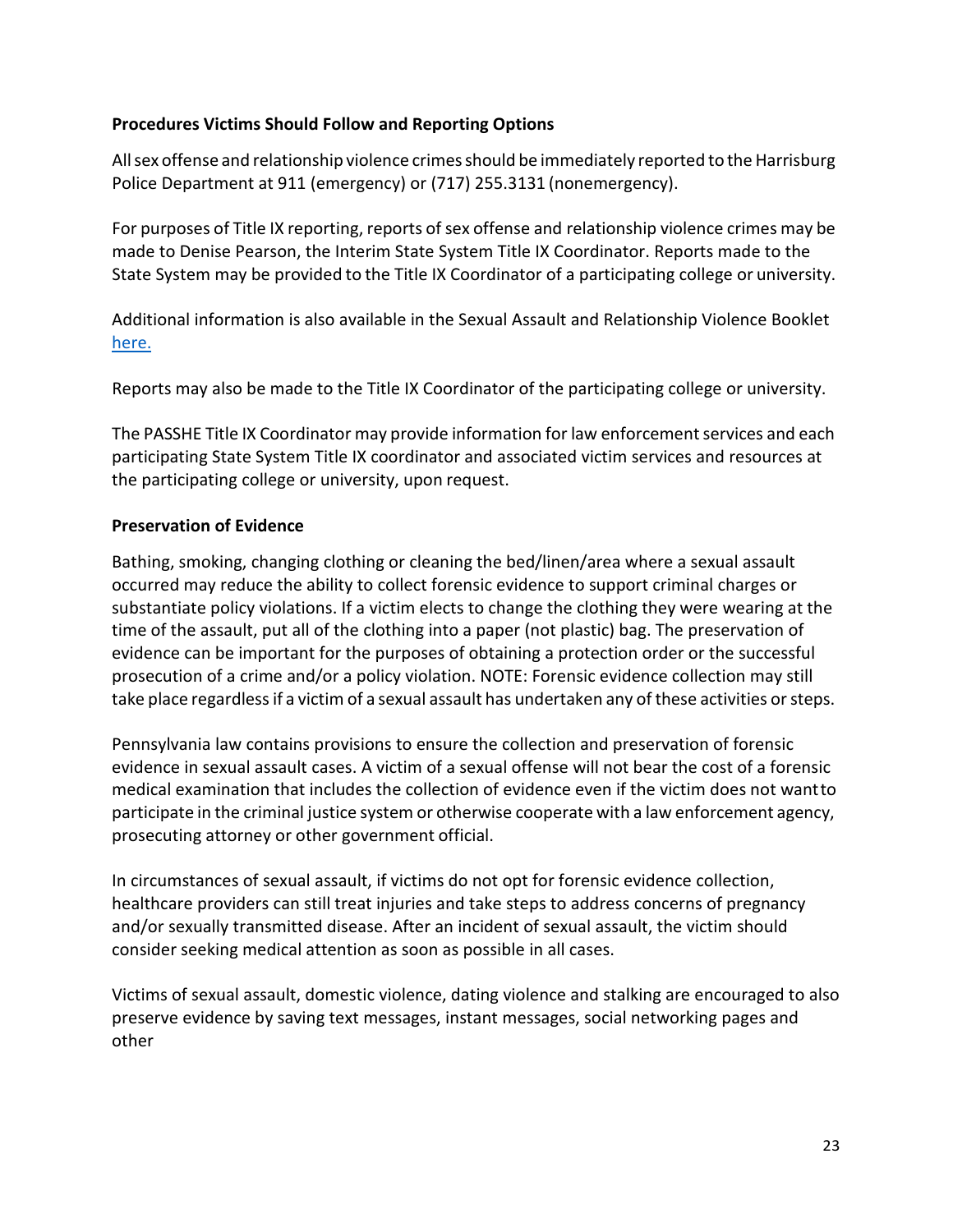communications; keeping pictures, logs or other copies of documents; and identifying witnesses that would be useful to police and/or other investigators.

## **Victim Confidentiality**

For students who are victims of crime, the Family Educational Rights and Privacy Act (FERPA) provides certain protections against the release of information for covered participating colleges and universities. Students, faculty or staff at DUC are also subject to all current statutory provisions of Commonwealth law related to protection of criminal investigative report information, inclusive of victim identification.

## **Victim Accommodations**

Sometimes, experiencing a sexual assault or relationship violence can compromise concentration, ability to focus on academics or even feeling able to get to class. The Title IX Coordinators or other personnel at participating colleges and universities can provide additional information to students on specific resources available through the participating college or university, including managing academic issues.

## **Procedure for Disciplinary Action**

Dixon University Center (DUC) does not directly enroll students and does not have student conduct regulations. Students will be referred to the participating college or university's specific student judicial process. Employees will be referred to the human resources office or other appropriate office for possible discipline.

## **Sex Offender Registration Policy**

The Campus Sex Crimes Prevention Act requires sex offenders, who must register under state law, to provide notice of enrollment or employment at any institution of higher education (IHE) in that state where the offender resides, as well as notice of each change of enrollment or employment status at the IHE. In turn, this information will be made available by the state authorities to the local law enforcement agency that has jurisdiction where the IHE is located. The IHE is not required to request this data from the state, but the IHE must issue a statement advising the campus community as to where information concerning registered sex offenders can be obtained. Information required under the Campus Sex Crimes Prevention Act for Pennsylvania is maintained by the Pennsylvania State Police and is accessible at <https://www.pameganslaw.state.pa.us/>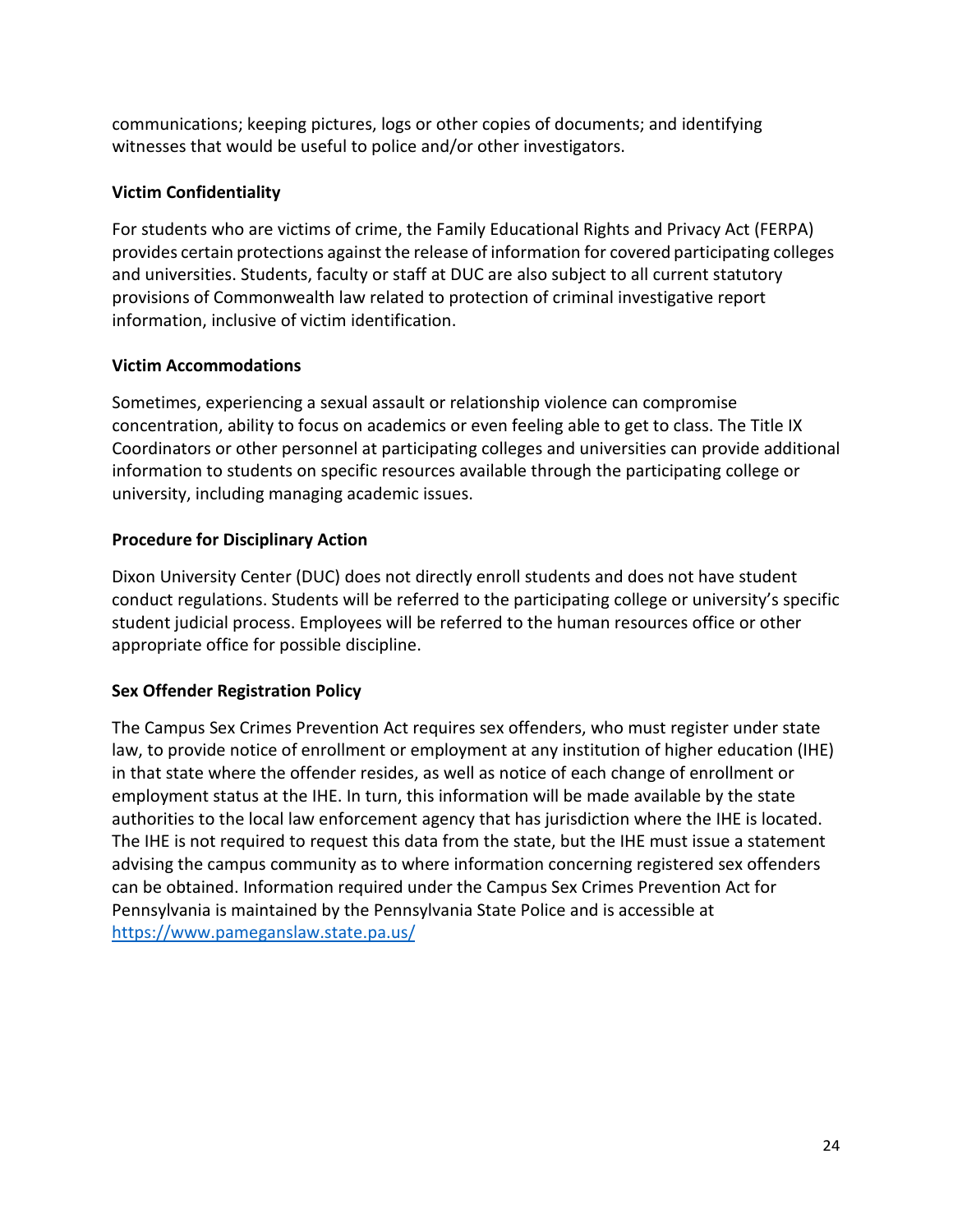| <b>Reported Crimes</b>                        | <b>On-Campus</b><br>Property |          |             | <b>Noncampus</b><br>Property |          |          | <b>Public Property</b> |             |          |
|-----------------------------------------------|------------------------------|----------|-------------|------------------------------|----------|----------|------------------------|-------------|----------|
| <b>Crime Year</b>                             | 2018                         | 2019     | 2020        | 2018                         | 2019     | 2020     | 2018                   | 2019        | 2020     |
| Murder/Non-Negligent<br>Manslaughter          | 0                            | 0        | 0           | 0                            | 0        | 0        | 0                      | 0           | 0        |
| <b>Manslaughter by</b><br><b>Negligence</b>   | 0                            | 0        | 0           | 0                            | 0        | 0        | 0                      | 0           | 0        |
| Robbery                                       | 0                            | $\Omega$ | $\Omega$    | $\Omega$                     | $\Omega$ | $\Omega$ | $\Omega$               | $\Omega$    | $\Omega$ |
| <b>Aggravated Assault</b>                     | 0                            | 0        | 0           | 0                            | 0        | 0        | 0                      | $\mathbf 0$ | 0        |
| <b>Motor Vehicle Theft</b>                    | 0                            | 0        | $\Omega$    | 0                            | $\Omega$ | $\Omega$ | 0                      | $\mathbf 0$ | 0        |
| <b>Arson</b>                                  | 0                            | 0        | 0           | 0                            | 0        | 0        | 0                      | 0           | 0        |
| <b>Burglary</b>                               | $\Omega$                     | $\Omega$ | $\Omega$    | $\Omega$                     | $\Omega$ | $\Omega$ | $\Omega$               | $\Omega$    | $\Omega$ |
| Rape                                          | 0                            | 0        | 0           | $\Omega$                     | $\Omega$ | $\Omega$ | $\Omega$               | $\Omega$    | $\Omega$ |
| <b>Fondling</b>                               | 0                            | 0        | 0           | 0                            | 0        | 0        | 0                      | $\mathbf 0$ | 0        |
| Incest                                        | 0                            | 0        | $\Omega$    | 0                            | $\Omega$ | $\Omega$ | 0                      | $\mathbf 0$ | $\Omega$ |
| <b>Statutory Rape</b>                         | 0                            | 0        | $\Omega$    | 0                            | $\Omega$ | $\Omega$ | 0                      | $\mathbf 0$ | 0        |
| <b>VAWA Offenses</b>                          |                              |          |             |                              |          |          |                        |             |          |
| <b>Stalking</b>                               | 0                            | 0        | 0           | 0                            | 0        | 0        | 0                      | 0           | 0        |
| <b>Domestic Violence</b>                      | $\Omega$                     | $\Omega$ | $\Omega$    | $\Omega$                     | $\Omega$ | $\Omega$ | $\Omega$               | $\Omega$    | $\Omega$ |
| <b>Dating Violence</b>                        | 0                            | 0        | $\Omega$    | 0                            | $\Omega$ | $\Omega$ | 0                      | 0           | 0        |
| <b>Arrests</b>                                |                              |          |             |                              |          |          |                        |             |          |
| <b>Liquor Law Violations</b>                  | 0                            | 0        | $\Omega$    | 0                            | 0        | 0        | 0                      | $\mathbf 0$ | 0        |
| <b>Drug Law Violations</b>                    | 0                            | 0        | 0           | 0                            | 0        | 0        | 0                      | 0           | 0        |
| <b>Weapons: Carrying,</b><br>Possessing, ETC. | 0                            | 0        | $\mathbf 0$ | 0                            | 0        | 0        | 0                      | 0           | 0        |
| <b>Disciplinary</b><br><b>Referrals</b>       |                              |          |             |                              |          |          |                        |             |          |
| <b>Liquor Law Violations</b>                  | $\Omega$                     | $\Omega$ | $\Omega$    | $\Omega$                     | $\Omega$ | $\Omega$ | $\Omega$               | $\mathbf 0$ | 0        |
| <b>Drug Law Violations</b>                    | 0                            | 0        | 0           | 0                            | 0        | 0        | 0                      | 0           | 0        |
| <b>Weapons: Carrying,</b><br>Possessing, ETC. | 0                            | 0        | 0           | 0                            | 0        | 0        | 0                      | 0           | 0        |
|                                               |                              |          |             |                              |          |          |                        |             |          |

### APPENDIX A

## Dixon University Center 2018 – 2019 – 2020 Crime Statistics Report

\* The reports for domestic violence and dating violence may also be included in a sexual assault or aggravated sexual assault category.

\*\* The Dixon University Center does not have any on-campus student housing facilities.

**HATE CRIMES:** A hate crime is defined as a crime committed that is intentionally directed at a person or persons selected on the basis of actual or perceived race, gender, gender identity, religion, sexual orientation, ethnicity or disability. For crimes listed above, and all locations (on-campus, noncampus, private property), there were no hate crimes reported in any of the following years: 2017, 2018 or 2019 for the Dixon University Center.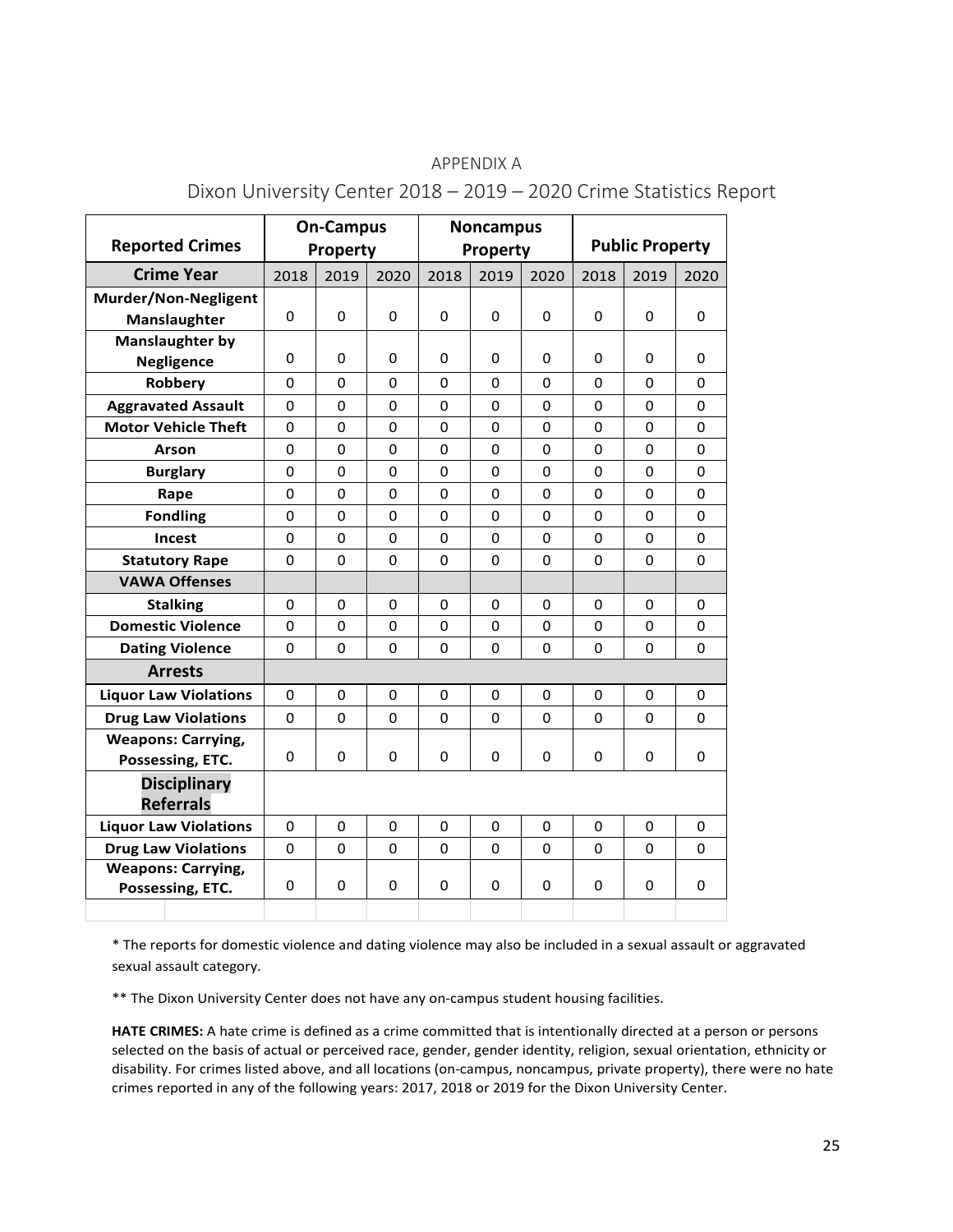# APPENDIX B CLERY CRIME DEFINITIONS

<span id="page-25-1"></span><span id="page-25-0"></span>**Criminal Homicide.** These offenses are separated into two categories: Murder and Non-negligent Manslaughter, and Manslaughter by Negligence.

**Murder and Non-negligent Manslaughter** is defined as the willful (non-negligent) killing of one human being by another.

## **Include as Murder and Non-negligent Manslaughter:**

Any death caused by injuries received in a fight, argument, quarrel, assault or the commission of a crime.

**Manslaughter by Negligence** is defined as the killing of another person through gross negligence**.**

## **Include as Manslaughter by Negligence:**

Any death caused by the gross negligence of another. In other words, it's something that a reasonable and prudent person would not do.

**Sexual Assault (Sex Offenses).** Any sexual act directed against another person, without consent of the victim, including instances where the victim is incapable of giving consent.

**Rape** is the penetration, no matter how slight, of the vagina or anus, with any body part or object, or oral penetration by a sex organ of another person, without the consent of the victim. This offense includes the rape of both males and females.

**Fondling** is the touching of the private body parts of another person for the purpose of sexual gratification, without the consent of the victim, including instances where the victim is incapable of giving consent because of his/her age or because of his/her temporary or permanent mental incapacity.

**Incest** is sexual intercourse between persons who are related to each other within the degrees wherein marriage is prohibited by law.

**Statutory Rape** is sexual intercourse with a person who is under the statutory age of consent.

**Robbery.** Robbery is the taking or attempting to take anything of value from the care, custody or control of a person or persons by force or threat of force or violence and/or by putting the victim in fear.

**Aggravated Assault.** Aggravated assault is an unlawful attack by one person upon another for the purpose of inflicting severe or aggravated bodily injury. This type of assault usually is accompanied by the use of a weapon or by means likely to produce death or great bodily harm.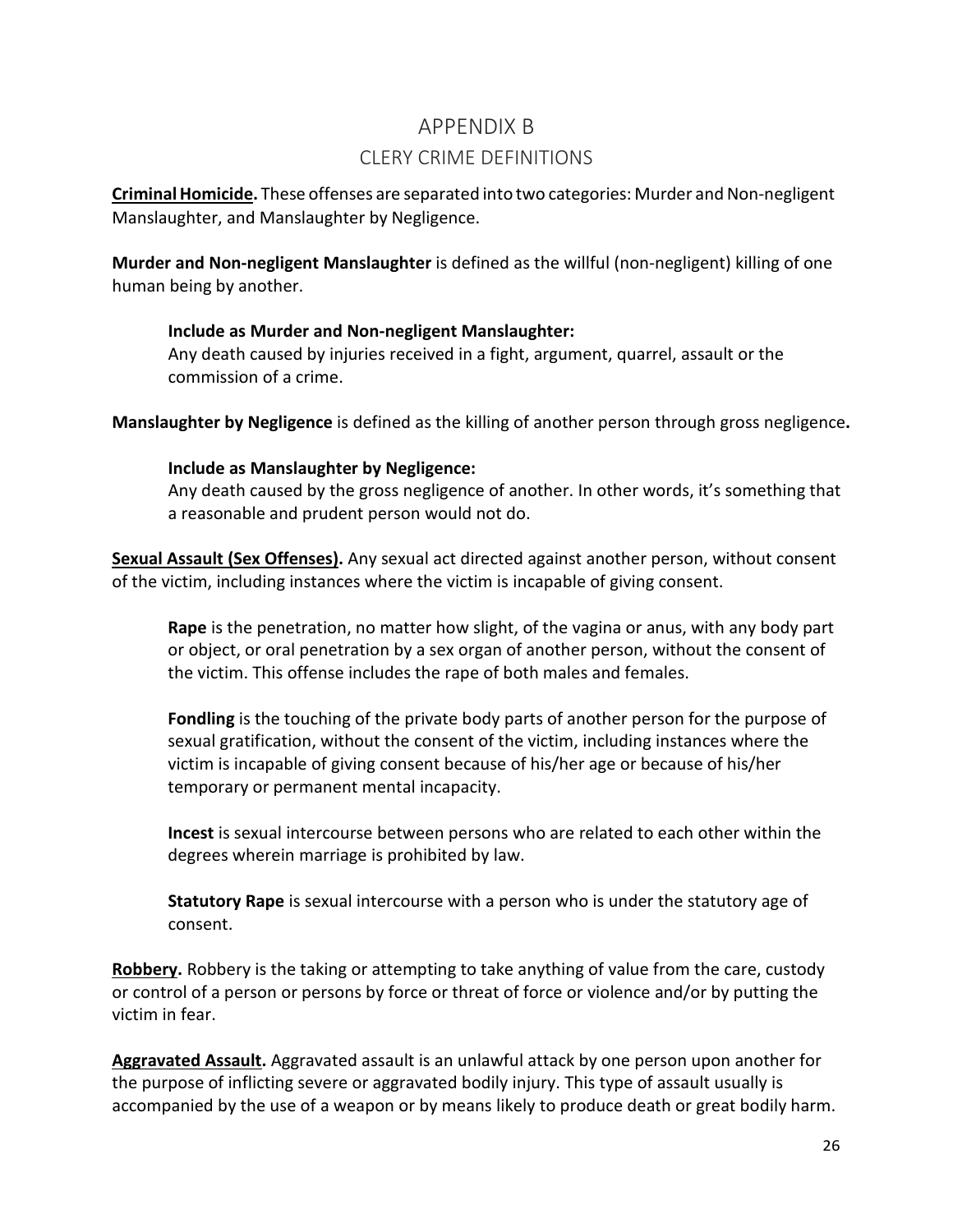**Burglary.** Burglary is the unlawful entry of a structure to commit a felony or a theft.

**Motor Vehicle Theft.** Motor vehicle theft is the theft or attempted theft of a motor vehicle.

**Arson.** Arson is any willful or malicious burning or attempt to burn, with or without intent to defraud, a dwelling house, public building, motor vehicle or aircraft, personal property of another, etc.

**Hate Crime.** A criminal offense that manifests evidence that the victim was intentionally selected because of the perpetrator's bias against the victim. Categories of bias:

**Race.** A preformed negative attitude toward a group of persons who possess common physical characteristics (e.g., color of skin, eyes and/or hair; facial features, etc.) genetically transmitted by descent and heredity, which distinguish them as a distinct division of humankind, (e.g., Asians, Blacks or African Americans, Whites).

**Religion.** A preformed negative opinion or attitude toward a group of persons who share the same religious beliefs regarding the origin and purpose of the universe and the existence or nonexistence of a supreme being (e.g., Catholics, Jews, Protestants, Atheists).

**Sexual Orientation.** A preformed negative opinion or attitude toward a group of persons based on their actual or perceived sexual orientation.

**Gender.** A preformed negative opinion or attitude toward a person or group of persons based on their actual or perceived gender (e.g., male or female).

**Gender Identity.** A preformed negative opinion or attitude toward a person or group of persons based on their actual or perceived genderidentity (e.g., bias against transgender or gender nonconforming individuals).

**Ethnicity.** A preformed negative opinion or attitude toward a group of people whose members identify with each other, through a common heritage, often consisting of a common language, common culture (often including a shared religion) and/or ideology that stresses common ancestry.

**National Origin.** A preformed negative opinion or attitude toward a group of people based on their actual or perceived country of birth.

**Disability.** A preformed negative opinion or attitude toward a group of persons based on their physical or mental impairments, whether such disability is temporary or permanent, congenital or acquired by heredity, accident, injury, advanced age or illness.

**NOTE:** For Clery Act purposes, hate crimes include any of the following offenses that are motivated by bias: murder and non-negligent manslaughter; sexual assault; robbery;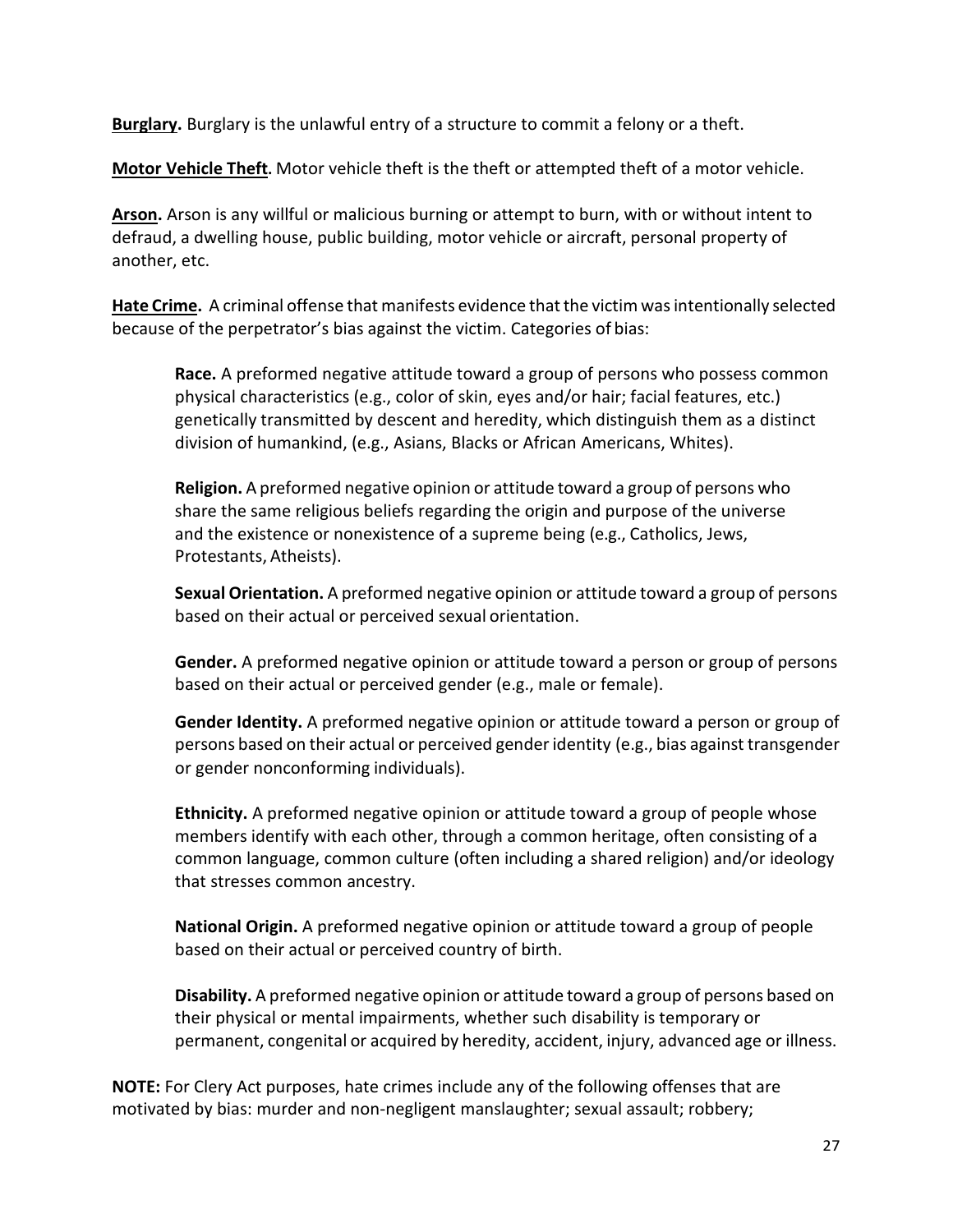aggravated assault; burglary; motor vehicle theft; arson; larceny-theft; simple assault; intimidation; destruction/damage/vandalism of property.

## **Larceny-Theft, Simple Assault, Intimidation, and Destruction/Damage/Vandalism of Property are included in Clery Act statistics only if they are Hate Crimes.**

**Larceny-Theft** is the unlawful taking, carrying, leading or riding away of property from or constructive possession of another.

**Simple Assault** is an unlawful physical attack by one person upon another where neither the offender displays a weapon, nor the victim suffers obvious severe or aggravated bodily injury involving apparent broken bones, loss of teeth, possible internal injury, severe laceration or loss of consciousness.

**Intimidation** is to unlawfully place another person in reasonable fear of bodily harm through the use of threatening words and/or other conduct, but without displaying a weapon or subjecting the victim to actual physical attack.

**Destruction/Damage/Vandalism of Property** is to willfully or maliciously destroy, damage, deface or otherwise injure real or personal property without the consent of the owner or the person having custody or control of it.

**Dating Violence.** Defined as violence committed by a person who is or has been in a social relationship of a romantic or intimate nature with the victim. The existence of such a relationship shall be determined based on the reporting party's statement and with consideration of the length of the relationship, the type of relationship, and the frequency of interaction between the persons involved in the relationship. For the purposes of this definition:

Dating violence includes, but is not limited to, sexual or physical abuse or the threat of such abuse.

Dating violence does not include acts covered under the definition of domestic violence.

**Domestic Violence.** Defined as a felony or misdemeanor crime of violence committed:

By a current or former spouse or intimate partner of the victim;

By a person with whom the victim shares a child in common;

By a person who is cohabitating with, or has cohabitated with, the victim as a spouse or intimate partner;

By a person similarly situated to a spouse of the victim under the domestic or family violence laws of the jurisdiction in which the crime of violence occurred;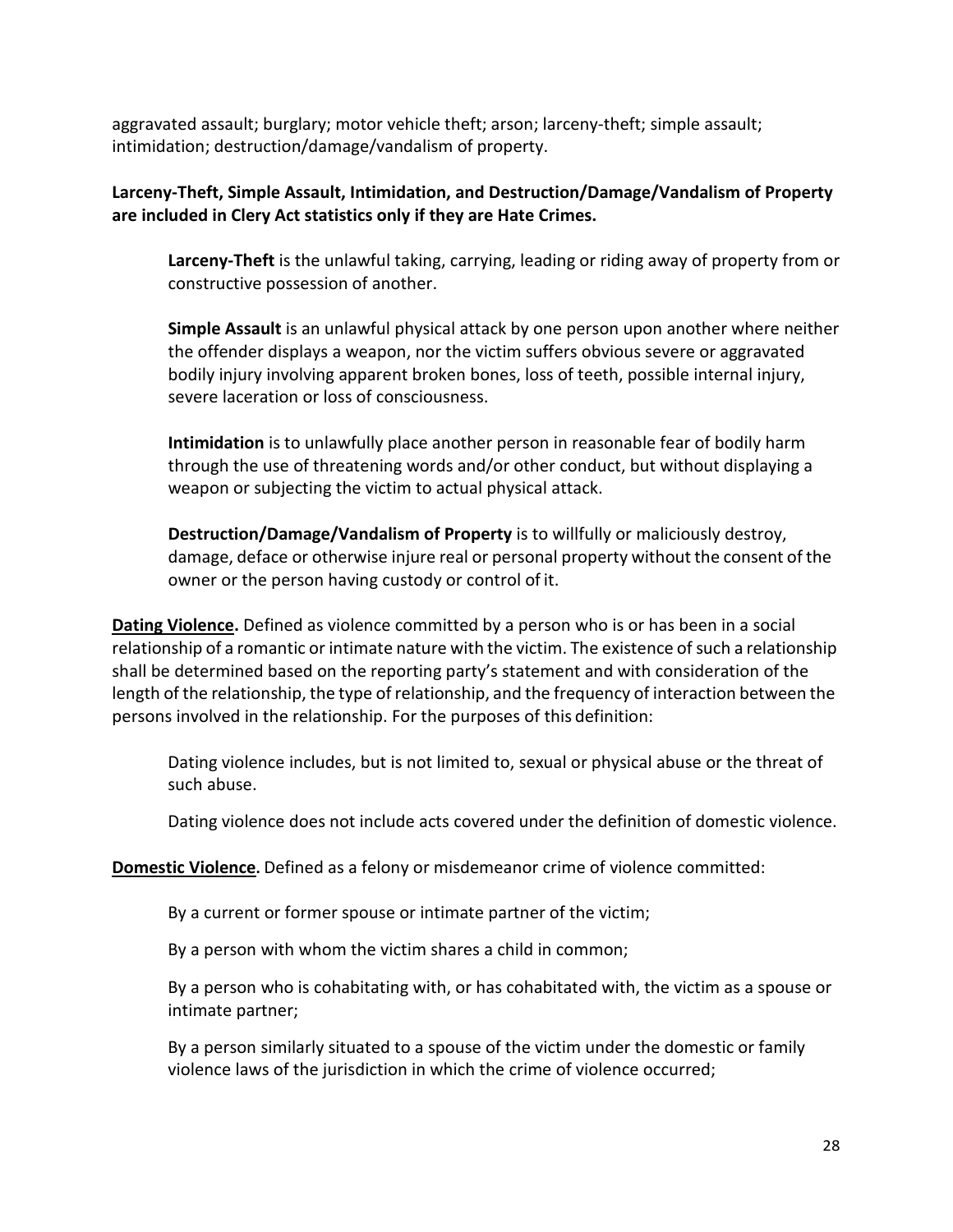By any other person against an adult or youth victim who is protected from that person's acts under the domestic or family violence laws of the jurisdiction in which the crime of violence occurred.

**Stalking.** Defined as engaging in a course of conduct directed at a specific person that would cause a reasonable person to fear for the person's safety or the safety of others, or suffer substantial emotional distress.

**Course of conduct** means two or more acts, including, but not limited to, acts in which the stalker directly, indirectly or through third parties, by any action, method, device or means, follows, monitors, observes, surveils, threatens or communicates to or about a person, or interferes with a person's property.

**Reasonable person** means a reasonable person under similar circumstances and with similar identities to the victim.

**Substantial emotional distress** means significant mental suffering or anguish that may, but does not necessarily, require medical or other professional treatment or counseling.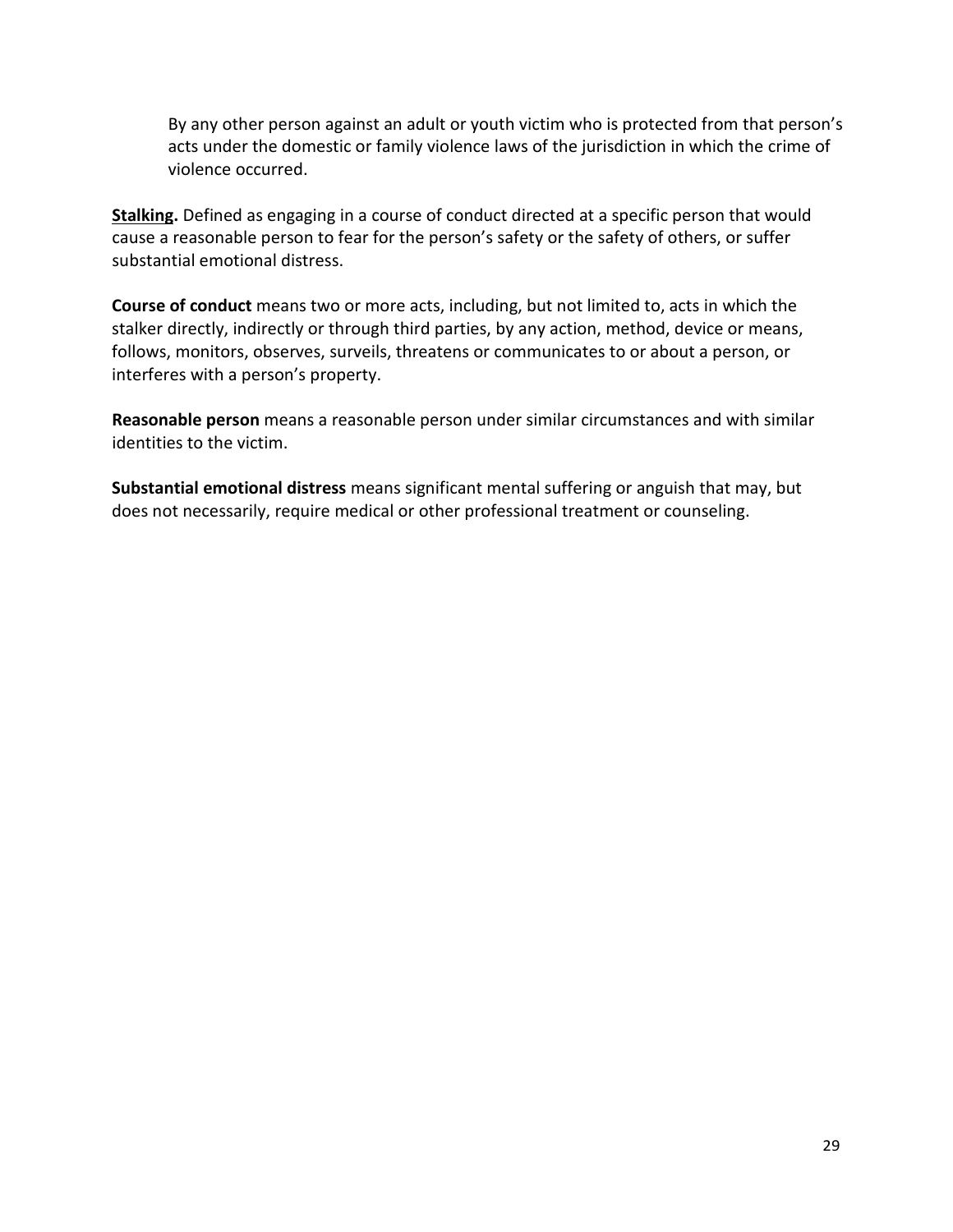#### CLERY DEFINITIONS FOR ARRESTS AND REFERRALS

The Clery Act requires disclosure of crime statistics for the **number of arrests** and **the number of persons referred for disciplinary action** for the following law violations:

- 1. Weapons: carrying, possessing, etc.;
- 2. Drug abuse violations; and
- 3. Liquor law violations.

**Arrest** for Clery Act purposes is defined as persons processed by arrest, citation or summons.

**Referred for disciplinary action** is defined as the referral of any person to any official who initiates a disciplinary action of which a record is established and which may result in the imposition of a sanction.

**Drug Abuse Violations** are violations of laws prohibiting the production, distribution and/or use of certain controlled substances and the equipment or devices utilized in their preparation and/or use. This includes the unlawful cultivation, manufacture, distribution, sale, purchase, use, possession, transportation or importation of any controlled drug or narcotic substance. Arrests for violations of state and local laws, specifically those relating to the unlawful possession, sale, use, growing, manufacturing and making of narcotic drugs are included.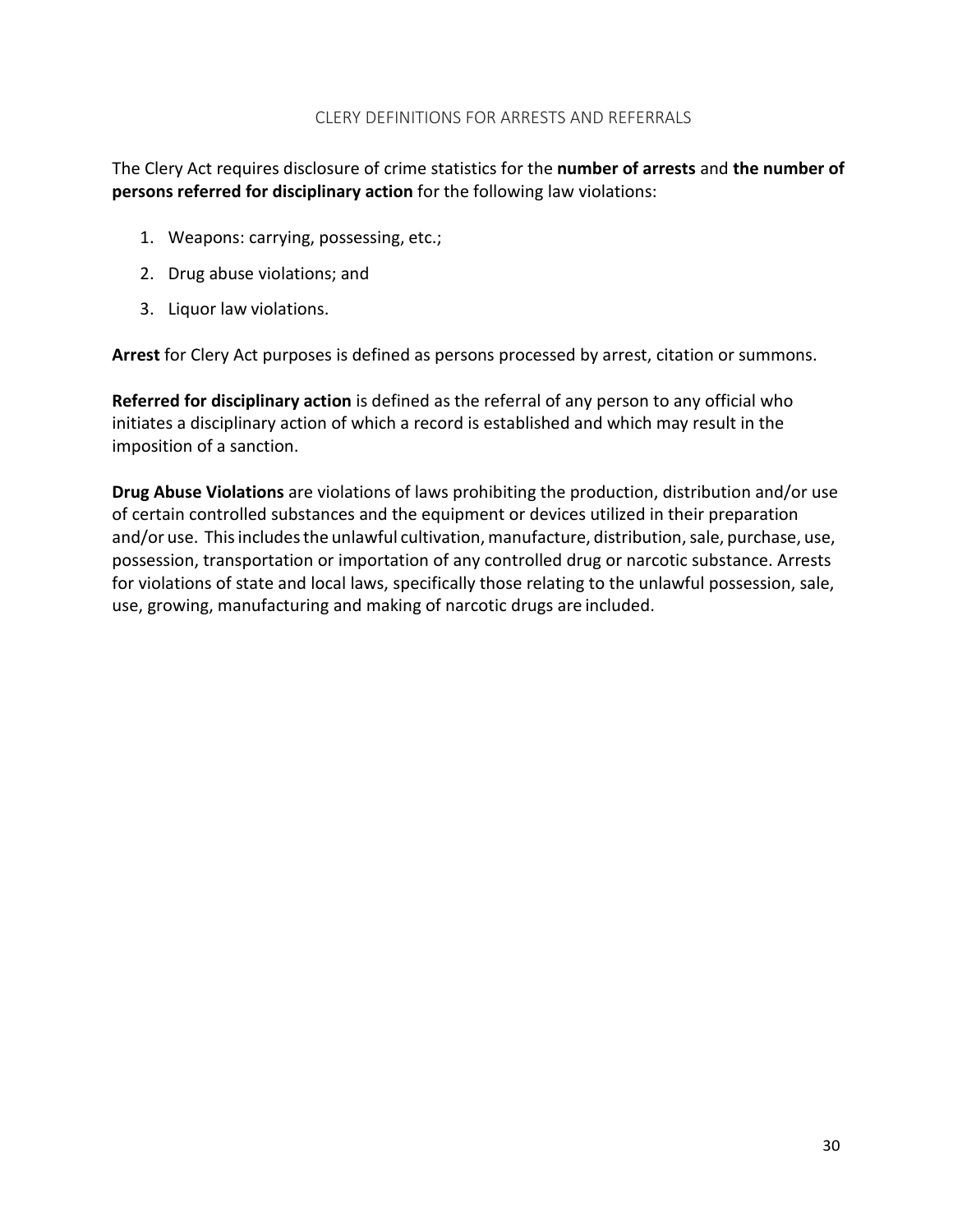**Liquor Law Violations** are violations of state or local laws or ordinances prohibiting the manufacture, sale, purchase, transportation, possession or use of alcoholic beverages, not including driving under the influence and drunkenness.

**Weapons Law Violations (Carrying, Possession, etc.)** are violations of laws or ordinances prohibiting the manufacture, sale, purchase, transportation, possession, concealment or use of firearms, cutting instruments, explosives, incendiary devices or other deadly weapons.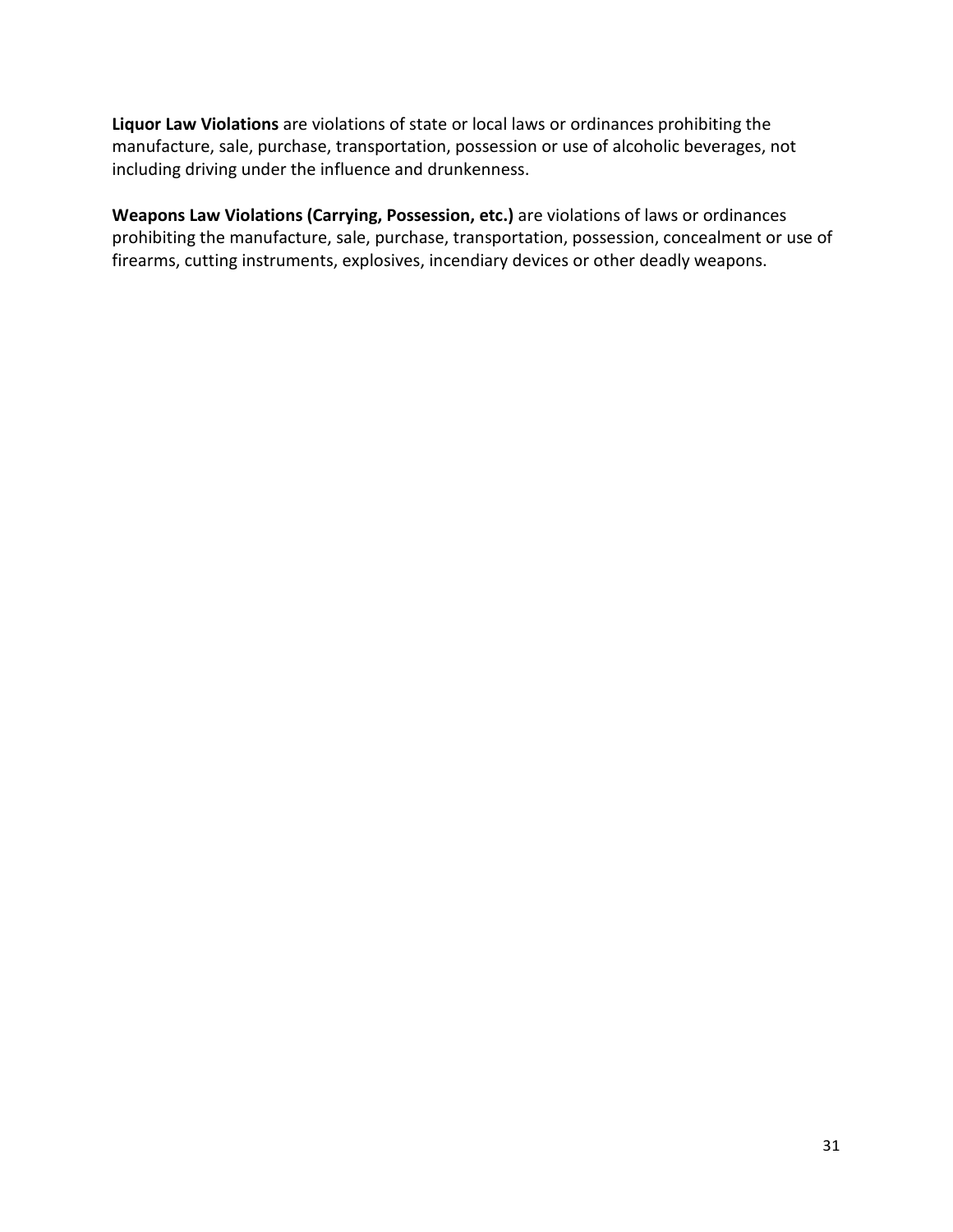# APPENDIX C PENNSYLVANIA UNIFORM CRIME REPORTING ACT

<span id="page-31-1"></span><span id="page-31-0"></span>The Pennsylvania Uniform Crime Reporting Act requires the release of crime statistics and crime rates to students and employees, and it requires that those statistics be available to applicants and new employees upon request. The rate is based on the actual number of Full-Time Equivalent (FTE) students, faculty and staff calculated according to a state-mandated formula. The index in the table below is based on incidents per 100,000 FTEs. The crime rates for 2017, 2018 and 2019 are established using population figures for the fall academic semester of each year (standard rounding rules are applied).

Under the Pennsylvania Uniform Crime Reporting Act, institutions of higher education are required to report crime statistics as defined by the Uniform Crime Reporting Program for the following crimes if the crimes are reported and occur on the property owned by the college or university.

The Uniform Crime Reporting (UCR) program divides offenses into two groups: Part I and Part II crimes. Each month, the Harrisburg Police Department submits information on the number of Part I and Part II offenses known to the Department, and those offenses cleared by arrest or exceptional means, to the Pennsylvania State Police.

**NOTE:** Pennsylvania state crime classificationsreported by an individual college or universitymay vary statistically from the crime classifications under federal law, asreported in accordance with the Clery Act. Because of these differing crime classifications and definitions, with only a few exceptions, the Pennsylvania state crime statistics will rarely match the federal crime statistics.

## **Part I Offenses**:

## **Criminal Homicide**:

A) Murder and non-negligent manslaughter: the willful (non-negligent) killing of one human being by another. Deaths caused by negligence, attempts to kill, assaults to kill, suicides and accidental deaths are excluded. The program classifies justifiable homicides separately and limits the definition to:

- (1) the killing of a felon by a law enforcement officer in the line of duty; or
- (2) the killing of a felon, during the commission of a felony, by a private citizen.

B) Manslaughter by negligence: the killing of another person through gross negligence. Traffic fatalities are excluded.

**Rape**: Penetration, no matter how slight, of the vagina or anus with any body part or object, or oral penetration by a sex organ of another person, without the consent of the victim. Statutory offenses (no force used―victim under age of consent) are excluded.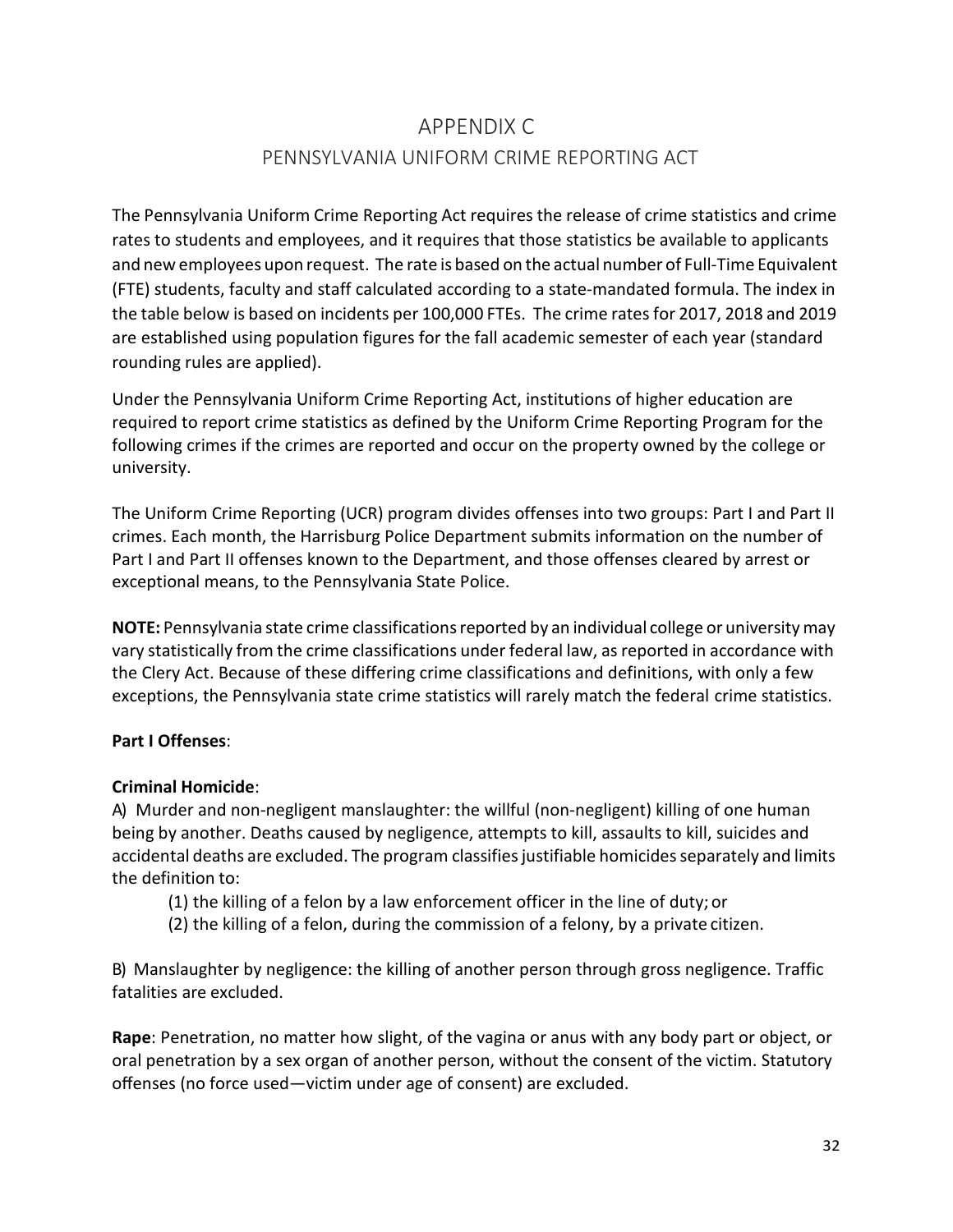**Robbery:** The taking or attempted taking of anything of value from the care, custody or control of a person or persons by force or threat of force or violence and/or by putting the victim in fear.

**Aggravated Assault:** An unlawful attack by one person upon anotherforthe purpose of inflicting severe or aggravated bodily injury. This type of assault usually is accompanied by the use of a weapon or by means likely to produce death or great bodily harm. Simple assaults are excluded.

**Burglary:** The unlawful entry of a structure to commit a felony or a theft. Attempted forcible entry is included.

**Larceny-Theft** (except Motor Vehicle Theft): The unlawful taking, carrying, leading or riding away of property from the possession or constructive possession of another. Examples are thefts of bicycles or automobile accessories, shoplifting, pocket-picking, or the stealing of any property or article that is not taken by force and violence or by fraud. Attempted larcenies are included. Embezzlement, confidence games, forgery, worthless checks, etc., are excluded.

**Motor Vehicle Theft**: The theft or attempted theft of a motor vehicle. A motor vehicle is selfpropelled and runs on land surface and not on rails. Motorboats, construction equipment, airplanes and farming equipment are specifically excluded from this category.

**Arson**: Any willful or malicious burning or attempt to burn, with or without intent to defraud, a dwelling house, public building, motor vehicle or aircraft, personal property of another, etc.

## **Part II Offenses:**

**Other Assaults** (Simple): Assaults and attempted assaults which are not of an aggravated nature and do not result in serious injury to the victim. Includes subjecting a person to unlawful physical attack or to fear of bodily harm by word or action.

**Forgery and Counterfeiting**: The altering, copying or imitating of something, without authority or right, with the intent to deceive or defraud by passing the copy or thing altered or imitated as that which is original or genuine; or the selling, buying or possession of an altered, copied or imitated thing with the intent to deceive or defraud. Attempts are included.

**Fraud**: The intentional perversion of the truth for the purpose of inducing another person or other entity in reliance upon it to part with something of value or to surrender a legal right. Fraudulent conversion and obtaining of money or property by false pretenses, confidence games and bad checks, except forgeries and counterfeiting, are included.

**Embezzlement**: The unlawful misappropriation or misapplication by an offender to his/her own use or purpose of money, property or some other thing of value entrusted to his/her care,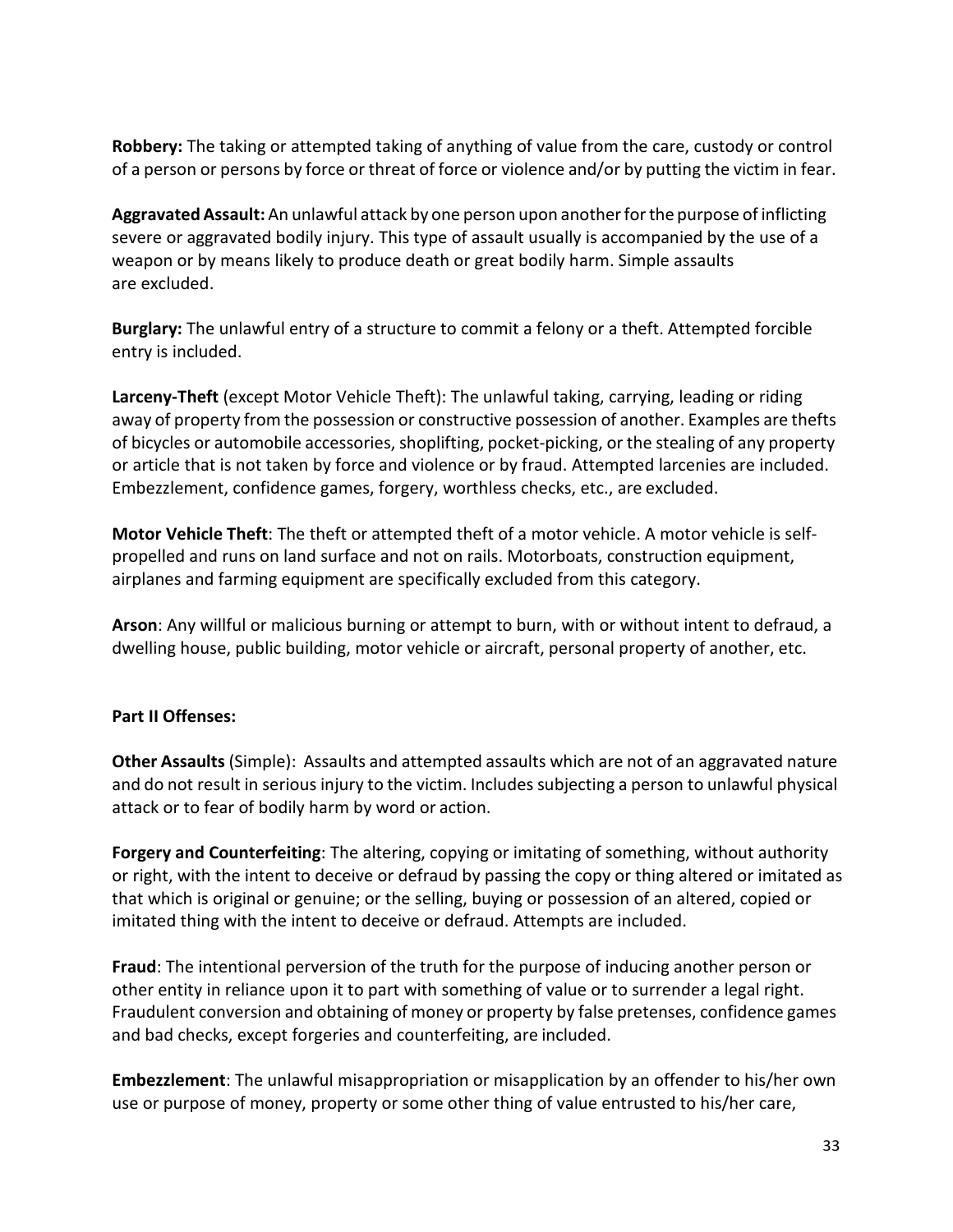custody or control.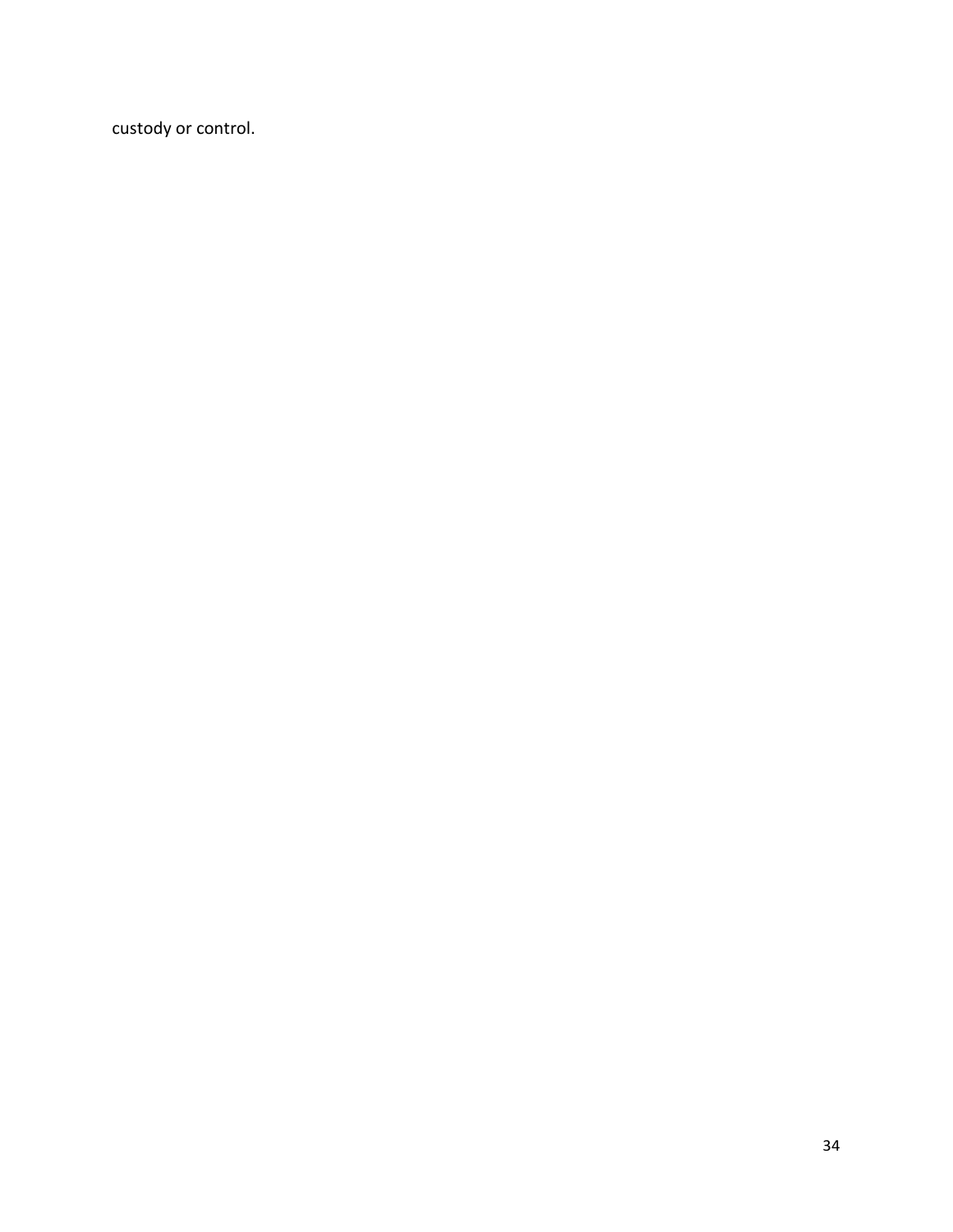**Stolen Property — Buying, Receiving or Possessing**: Buying, receiving, possessing, selling, concealing or transporting any property with the knowledge that it has been unlawfully taken, as by burglary, embezzlement, fraud, larceny, robbery, etc. Attempts are included.

**Vandalism**: To willfully or maliciously destroy, injure, disfigure or deface any public or private property, real or personal, without the consent of the owner or person having custody or control by cutting, tearing, breaking, marking, painting, drawing, covering with filth or any other such means as may be specified by local law. Attempts are included.

**Weapons — Carrying, Possessing, etc**.: The violation of laws or ordinances prohibiting the manufacture, sale, purchase, transportation, possession, concealment, or use of firearms, cutting instruments, explosives, incendiary devices or other deadly weapons. Attempts areincluded.

**Prostitution and Commercialized Vice**: The unlawful promotion of, or participation in, sexual activities for profit, including attempts.

**Sex offenses** (except forcible rape, prostitution and commercialized vice): Statutory rape, offenses against chastity, common decency, morals and the like. Includes the offense of fondling. Attempts are included.

**Drug Abuse Violations**: The violation of laws prohibiting the production, distribution and/or use of certain controlled substances. The unlawful cultivation, manufacture, distribution, sale, purchase, use, possession, transportation or importation of any controlled drug or narcotic substance. Arrests for violations of state and local laws, specifically those relating to the unlawful possession, sale, use, growing, manufacturing and making of narcotic drugs. The following drug categories are specified: opium or cocaine and their derivatives (morphine, heroin, codeine); marijuana; synthetic narcotics—manufactured narcotics that can cause true addiction (Demerol, Methadone); and dangerous non-narcotic drugs (barbiturates, Benzedrine).

**Gambling**: To unlawfully bet or wager money or something else of value; assist, promote or operate a game of chance for money or some other stake; possess or transmit wagering information; manufacture, sell, purchase, possess or transport gambling equipment, devices or goods; or tamper with the outcome of a sporting event or contest to gain a gambling advantage.

**Offenses Againstthe Family and Children**: Unlawful nonviolent acts by a family member (or legal guardian) that threaten the physical, mental or economic well-being or morals of another family member and that are not classifiable as other offenses, such as assault or sex offenses. Attempts are included.

**Driving Under the Influence**: Driving or operating a motor vehicle or common carrier while mentally or physically impaired as the result of consuming an alcoholic beverage or using a drug or narcotic.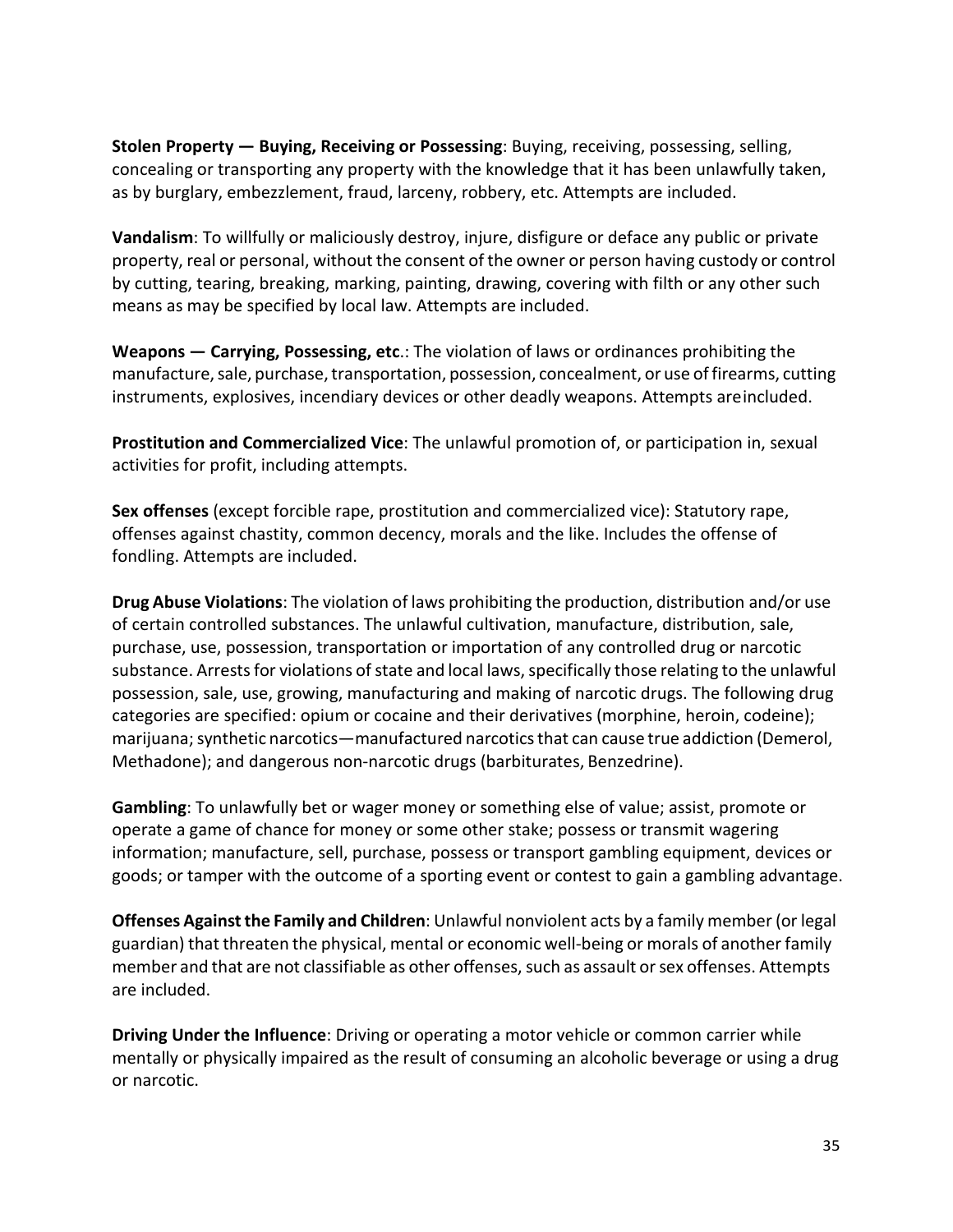**Liquor Laws**: The violation of state or local laws or ordinances prohibiting the manufacture, sale, purchase, transportation, possession or use of alcoholic beverages, not including driving under the influence and drunkenness. Federal violations are excluded.

**Drunkenness**: To drink alcoholic beverages to the extent that one's mental faculties and physical coordination are substantially impaired. Excludes driving under the influence.

**Disorderly Conduct**: Any behavior that tends to disturb the public peace or decorum, scandalizes the community or shocks the public sense of morality.

**Vagrancy**: The violation of a court order, regulation, ordinance or law requiring the withdrawal of persons from the streets or other specified areas; prohibiting persons from remaining in an area or place in an idle or aimless manner; or prohibiting persons from going from place to place without visible means of support.

**All Other Offenses**: All violations of state or local laws not specifically identified as Part I or Part II offenses, except traffic violations.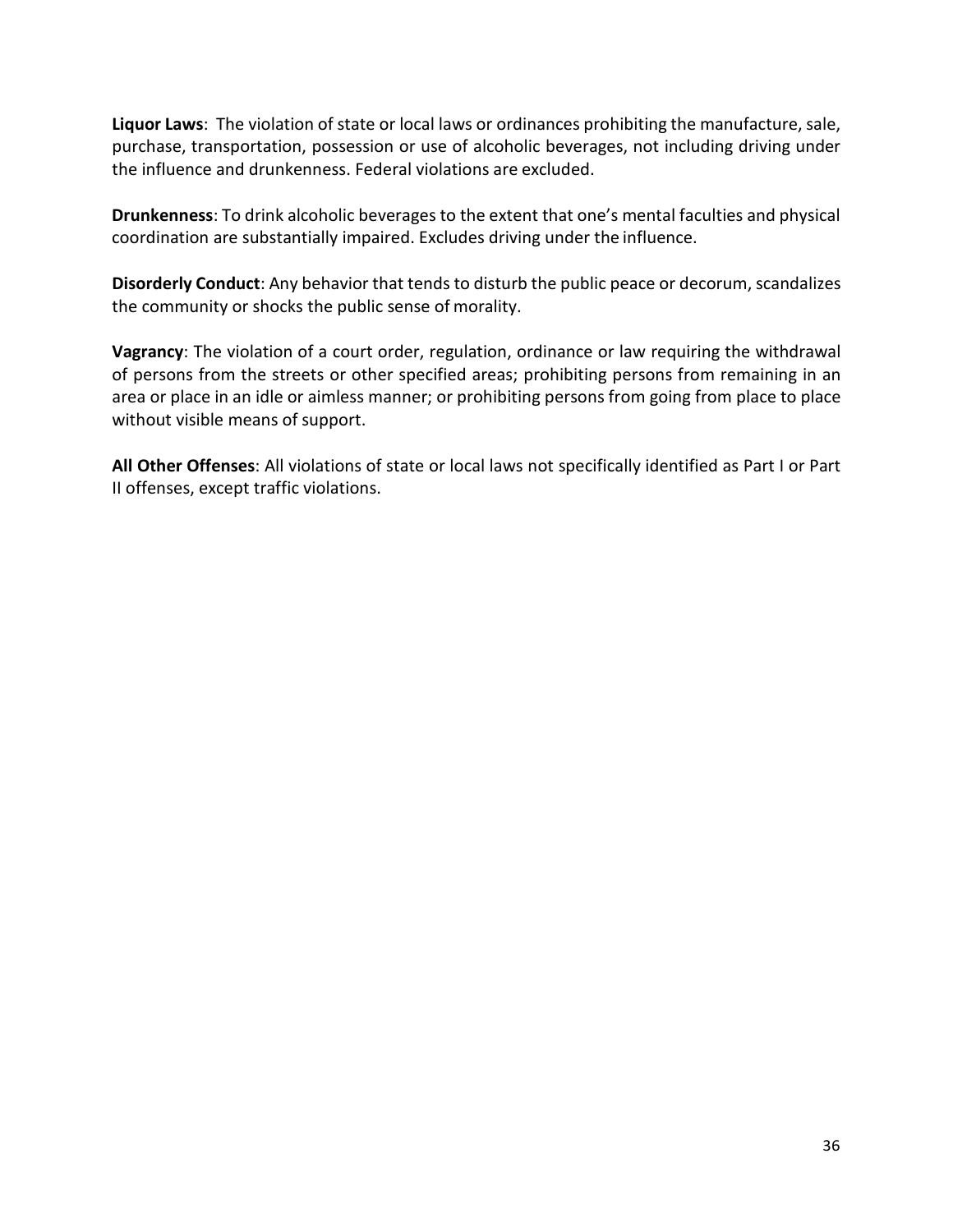## APPENDIX D

## PENNSYLVANIA CRIME DEFINITIONS AND STATUTORY REFERENCES

## <span id="page-36-1"></span><span id="page-36-0"></span>**Consent**

## **311. Consent.**

**(a) General rule.** The consent of the victim to conduct charged to constitute an offenseor to the result thereof is a defense if such consent negates an element of the offense or precludes the infliction of the harm or evil sought to be prevented by the law defining the offense.

**(b) Consent to bodily injury.** When conduct is charged to constitute an offense becauseit causes or threatens bodily injury, consent to such conduct or to the infliction of such injury is a defense if:

(1) the conduct and the injury are reasonably foreseeable hazards of joint participation in a lawful athletic contest or competitive sport; or

(2) the consent establishes a justification for the conduct under Chapter 5 of this title (relating to general principles of justification).

**(c) Ineffective consent.** Unless otherwise provided by this title or by the law defining the offense, assent does not constitute consent if:

(1) it is given by a person who is legally incapacitated to authorize the conduct charged to constitute the offense;

(2) it is given by a person who by reason of youth, mental disease or defect, or intoxication is manifestly unable or known by the actor to be unable to make a reasonable judgment as to the nature or harmfulness of the conduct charged to constitute the offense;

(3) it is given by a person whose improvident consent is sought to be prevented by the law defining the offense; or

(4) it is induced by force, duress or deception of a kind sought to be prevented by the law defining the offense.

(Apr. 16, 1992, P.L.108, No.24, eff. 60 days)

**1992 Amendment.** Act 24 amended subsec. (c). **Cross References.** Section 311 is referred to in sections 2607, 2718 of this title.

#### **Sexual Assault**

#### **Sec.**

3101. Definitions.

3102. Mistake as to age.

3103. Spouse relationships (repealed).

3104. Evidence of victim's sexual conduct.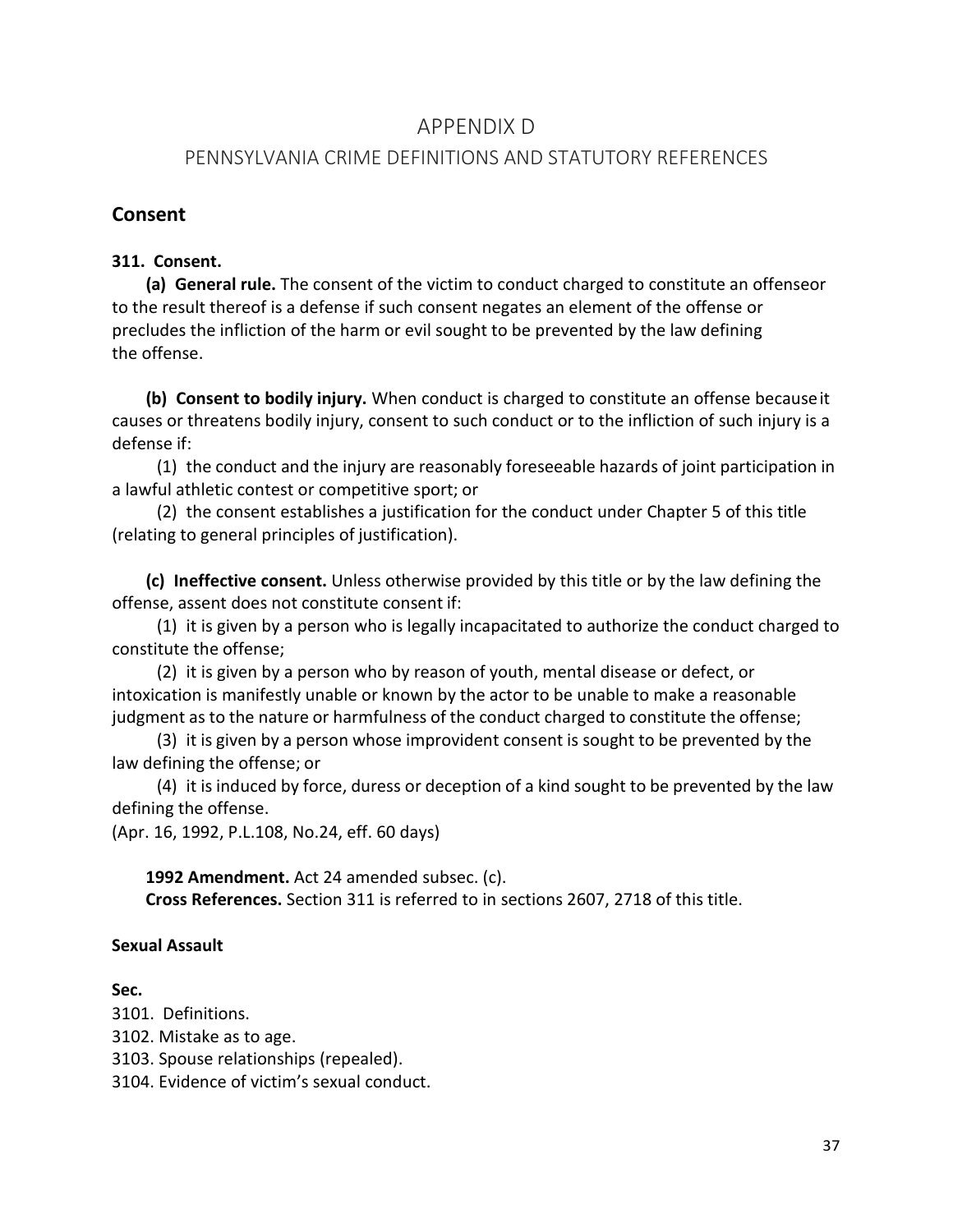3105. Prompt complaint.

3106. Testimony of complainants.

3107. Resistance not required.

### **3101. Definitions.**

Subject to additional definitions contained in subsequent provisions of this chapter which are applicable to specific provisions of this chapter, the following words and phrases when used in this chapter shall have, unless the context clearly indicates otherwise, the meanings given to them in this section:

**"Complainant."** An alleged victim of a crime under this chapter.

**"Deviate sexual intercourse."** Sexual intercourse per os or per anus between human beings and any form of sexual intercourse with an animal. The term also includes penetration, however slight, of the genitals or anus of another person with a foreign object for any purpose other than good faith medical, hygienic or law enforcement procedures.

**"Forcible compulsion."** Compulsion by use of physical, intellectual, moral, emotional or psychological force, either express or implied. The term includes, but is not limited to, compulsion resulting in another person's death, whether the death occurred before, during or after sexual intercourse.

**"Foreign object."** Includes any physical object not a part of the actor's body.

**"Indecent contact."** Any touching of the sexual or other intimate parts of the person for the purpose of arousing or gratifying sexual desire, in any person.

**"Serious bodily injury."** As defined in section 2301 (relating to definitions).

**"Sexual intercourse."** In addition to its ordinary meaning, includes intercourse per os or per anus, with some penetration, however slight; emission is not required.

## **3102. Mistake as to age.**

Except as otherwise provided, whenever in this chapter the criminality of conduct depends on a child being below the age of 14 years, it is no defense that the defendant did not know the age of the child or reasonably believed the child to be the age of 14 years or older. When criminality depends on the child's being below a critical age older than 14 years, it is a defense for the defendant to prove by a preponderance of the evidence that he or she reasonably believed the child to be above the critical age.

## **§ 3104. Evidence of victim's sexual conduct.**

**(a) General rule.** Evidence of specific instances of the alleged victim's past sexual conduct, opinion evidence of the alleged victim's past sexual conduct, and reputation evidence of the alleged victim's past sexual conduct shall not be admissible in prosecutions under this chapter except evidence of the alleged victim's past sexual conduct with the defendant where consent of the alleged victim is at issue and such evidence is otherwise admissible pursuant to the rules of evidence.

**(b) Evidentiary proceedings.** A defendant who proposes to offer evidence of the alleged victim's past sexual conduct pursuant to subsection (a) shall file a written motion and offer of proof at the time of trial. If, at the time of trial, the court determines that the motion and offer of proof are sufficient on their faces, the court shall order an in camera hearing and shall make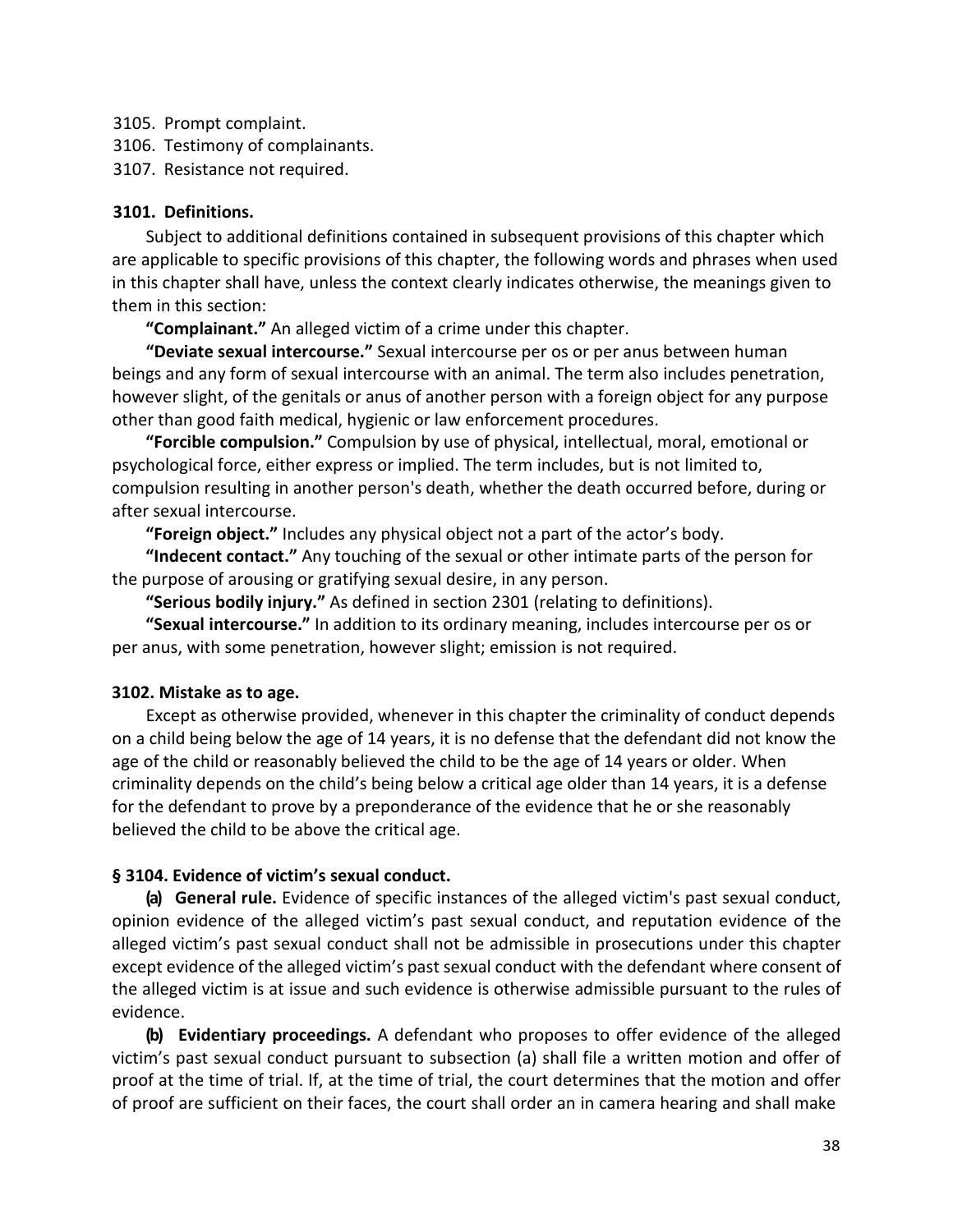findings on the record as to the relevance and admissibility of the proposed evidence pursuant to the standards set forth in subsection (a).

## **§ 3105. Prompt complaint.**

Prompt reporting to public authority is not required in a prosecution under this chapter; provided, however, that nothing in this section shall be construed to prohibit a defendant from introducing evidence of the complainant's failure to promptly report the crime if such evidence would be admissible pursuant to the rules of evidence.

## **3106. Testimony of complainants.**

The credibility of a complainant of an offense under this chapter shall be determined by the same standard as is the credibility of a complainant of any other crime. The testimony of a complainant need not be corroborated in prosecutions under this chapter. No instructions shall be given cautioning the jury to view the complainant's testimony in any other way than that in which all complainants' testimony is viewed.

## **§ 3107. Resistance not required.**

The alleged victim need not resist the actor in prosecutions under this chapter; provided, however, that nothing in this section shall be construed to prohibit a defendant from introducing evidence that the alleged victim consented to the conduct in question.

## **SUBCHAPTER B** DEFINITION OF OFFENSES

## **Sec.**

- 3121. Rape.
- 3122. Statutory rape (repealed).
- 3122.1. Statutory sexual assault.
- 3123. Involuntary deviate sexual intercourse.
- 3124. Voluntary deviate sexual intercourse (repealed).
- 3124.1. Sexual assault.
- 3124.2. Institutional sexual assault.
- 3124.3. Sexual assault by sports official, volunteer or employee of nonprofit association.
- 3125. Aggravated indecent assault.
- 3126. Indecent assault.
- 3127. Indecent exposure.
- 3128. Spousal sexual assault (repealed).
- 3129. Sexual intercourse with animal.
- 3130. Conduct relating to sex offenders.
- 3131. Unlawful dissemination of intimate image.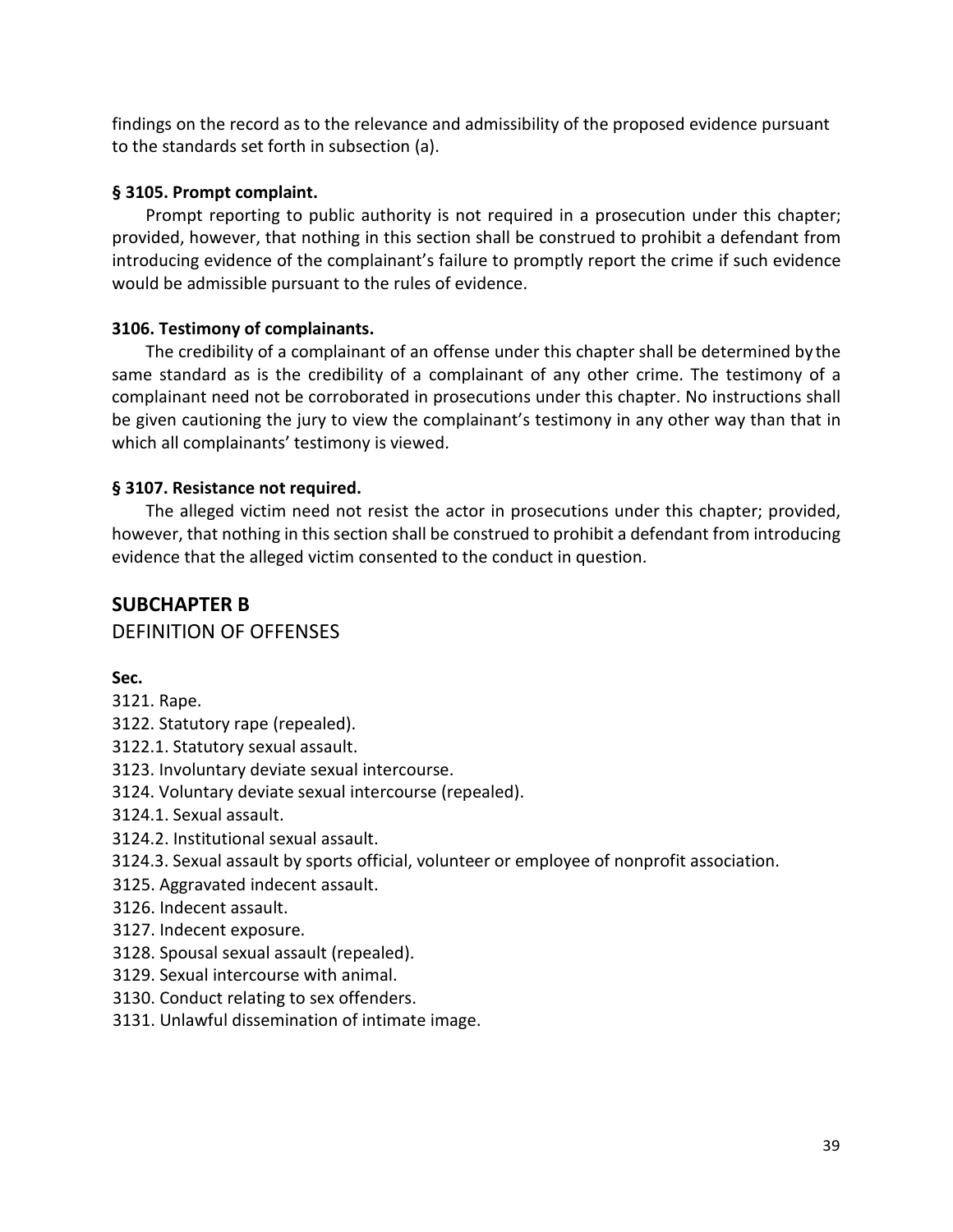#### **3121. Rape.**

**(a) Offense defined.** A person commits a felony of the first degree when the person engages in sexual intercourse with a complainant:

(1) By forcible compulsion.

(2) By threat of forcible compulsion that would prevent resistance by a personof reasonable resolution.

(3) Who is unconscious or where the person knows that the complainant is unaware that the sexual intercourse is occurring.

(4) Where the person has substantially impaired the complainant's power to appraiseor control his or her conduct by administering or employing, without the knowledge of the complainant, drugs, intoxicants or other means for the purpose of preventingresistance.

(5) Who suffers from a mental disability which renders the complainant incapable of consent.

(6) (Deleted by amendment).

**(b) Additional penalties.** In addition to the penalty provided for by subsection (a), a person may be sentenced to an additional term not to exceed 10 years' confinement and an additional amount not to exceed \$100,000 where the person engages in sexual intercourse with a complainant and has substantially impaired the complainant's power to appraise or control his or her conduct by administering or employing, without the knowledge of the complainant, any substance for the purpose of preventing resistance through the inducement of euphoria, memory loss and any other effect of this substance.

**(c) Rape of a child.** A person commits the offense of rape of a child, a felony of the first degree, when the person engages in sexual intercourse with a complainant who is less than13 years of age.

**(d) Rape of a child with serious bodily injury.** A person commits the offense of rape of a child resulting in serious bodily injury, a felony of the first degree, when the person violates this section and the complainant is under 13 years of age and suffers serious bodily injury in the course of the offense.

**(e) Sentences.** Notwithstanding the provisions of section 1103 (relating to sentence of imprisonment for felony), a person convicted of an offense under:

(1) Subsection (c) shall be sentenced to a term of imprisonment which shall be fixed by the court at not more than 40 years.

(2) Subsection (d) shall be sentenced up to a maximum term of lifeimprisonment.

#### **3122.1. Statutory sexual assault.**

**(a) Felony of the second degree.** Except as provided in section 3121 (relating to rape), a person commits a felony of the second degree when that person engages in sexual intercourse with a complainant to whom the person is not married who is under the age of 16 years and that person is either:

(1) four years older but less than eight years older than the complainant; or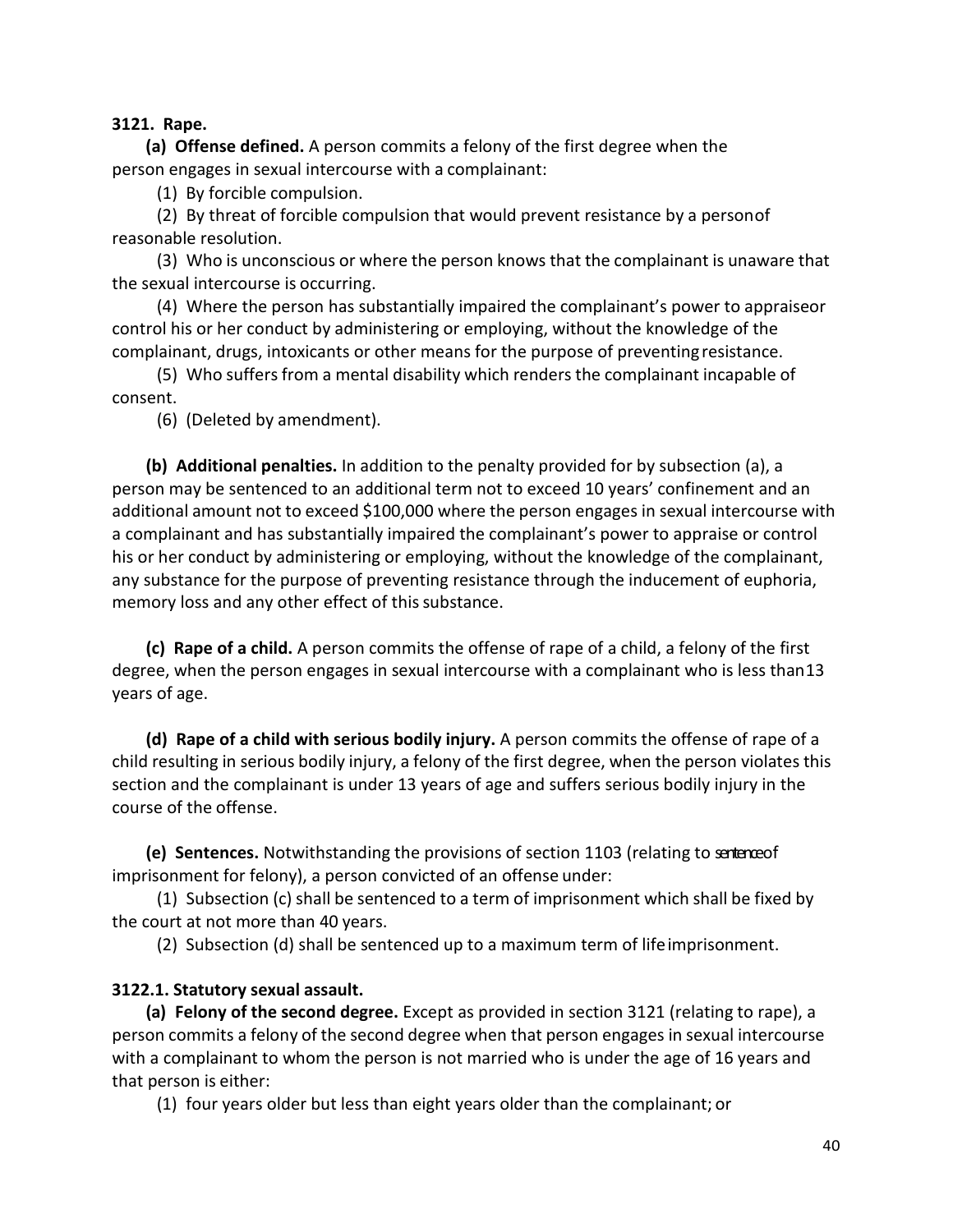(2) eight years older but less than 11 years older than the complainant.

**(b) Felony of the first degree.** A person commits a felony of the first degree when that person engages in sexual intercourse with a complainant under the age of 16 years and that person is 11 or more years older than the complainant and the complainant and the person are not married to each other.

## **3123. Involuntary deviate sexual intercourse.**

**(a) Offense defined.** A person commits a felony of the first degree when the person engages in deviate sexual intercourse with a complainant:

(1) by forcible compulsion;

(2) by threat of forcible compulsion that would prevent resistance by a personof reasonable resolution;

(3) who is unconscious or where the person knows that the complainant is unaware that the sexual intercourse is occurring;

(4) where the person has substantially impaired the complainant's power to appraiseor control his or her conduct by administering or employing, without the knowledge of the complainant, drugs, intoxicants or other means for the purpose of preventing resistance;

(5) who suffers from a mental disability which renders him or her incapable of consent; or

(6) (Deleted by amendment).

(7) who is less than 16 years of age and the person is four or more years older thanthe complainant and the complainant and person are not married to each other.

**(b) Involuntary deviate sexual intercourse with a child.** A person commits involuntary deviate sexual intercourse with a child, a felony of the first degree, when the person engages in deviate sexual intercourse with a complainant who is less than 13 years of age.

**(c) Involuntary deviate sexual intercourse with a child with serious bodily injury.** A person commits an offense under this section with a child resulting in serious bodily injury, a felony of the first degree, when the person violates this section and the complainant is less than 13 years of age and the complainant suffers serious bodily injury in the course of the offense.

**(d) Sentences.** Notwithstanding the provisions of section 1103 (relating to sentence of imprisonment for felony), a person convicted of an offense under:

(1) Subsection (b) shall be sentenced to a term of imprisonment which shall be fixed by the court at not more than 40 years.

(2) Subsection (c) shall be sentenced up to a maximum term of lifeimprisonment.

**(e) Definition.** As used in this section, the term "forcible compulsion" includes, but is not limited to, compulsion resulting in another person's death, whether the death occurred before, during or after the sexual intercourse.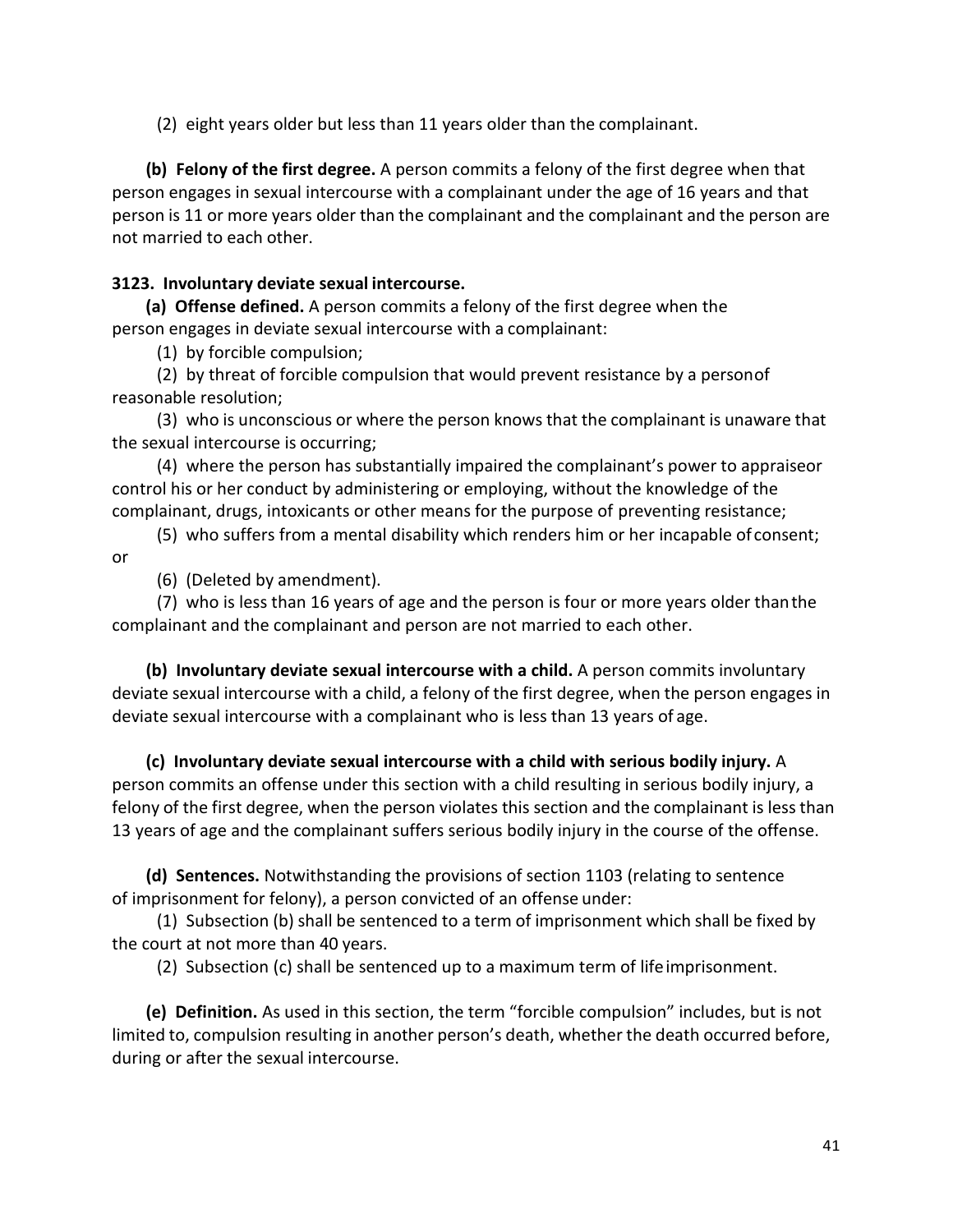#### **3124.1. Sexual assault.**

Except as provided in section 3121 (relating to rape) or 3123 (relating to involuntary deviate sexual intercourse), a person commits a felony of the second degree when that person engages in sexual intercourse or deviate sexual intercourse with a complainant without the complainant's consent.

### **3124.2. Institutional sexual assault.**

**(a) General rule.** Except as provided under subsection (a.1) and in sections 3121 (relating to rape), 3122.1 (relating to statutory sexual assault), 3123 (relating to involuntary deviate sexual intercourse), 3124.1 (relating to sexual assault) and 3125 (relating to aggravated indecent assault), a person who is an employee or agent of the Department of Corrections or a county correctional authority, youth development center, youth forestry camp, state or county juvenile detention facility, other licensed residential facility serving children and youth, or mental health or mental retardation facility or institution commits a felony of the third degree when that person engages in sexual intercourse, deviate sexual intercourse or indecent contact with an inmate, detainee, patient or resident.

**(a.1) Institutional sexual assault of a minor.** A person who is an employee or agent of the Department of Corrections or a county correctional authority, youth development center, youth forestry camp, state or county juvenile detention facility, other licensed residential facility serving children and youth, or mental health or mental retardation facility or institution commits a felony of the third degree when that person engages in sexual intercourse, deviate sexual intercourse or indecent contact with an inmate, detainee, patient or resident who is under 18 years of age.

## **(a.2) Schools.**

(1) Except as provided in sections 3121, 3122.1, 3123, 3124.1 and 3125, a person who is a volunteer or an employee of a school or any other person who has direct contact with a student at a school commits a felony of the third degree when he engages in sexual intercourse, deviate sexual intercourse or indecent contact with a student of the school.

(2) As used in this subsection, the following terms shall have the meanings given to them in this paragraph:

(i) "Direct contact." Care, supervision, guidance or control.

(ii) "Employee."

(A) Includes:

(I) A teacher, a supervisor, a supervising principal, a principal, an assistantprincipal, a vice principal, a director of vocational education, a dental hygienist, a visiting teacher, a home and school visitor, a school counselor, a child nutrition program specialist, a school librarian, a school secretary (the selection of whom is on the basis of merit as determined by eligibility lists), a school nurse, a substitute teacher, a janitor, a cafeteria worker, a bus driver, a teacher aide and any other employee who has direct contact with school students.

(II) An independent contractor who has a contract with a school for the purpose of performing a service for the school, a coach, an athletic trainer, a coach hired asan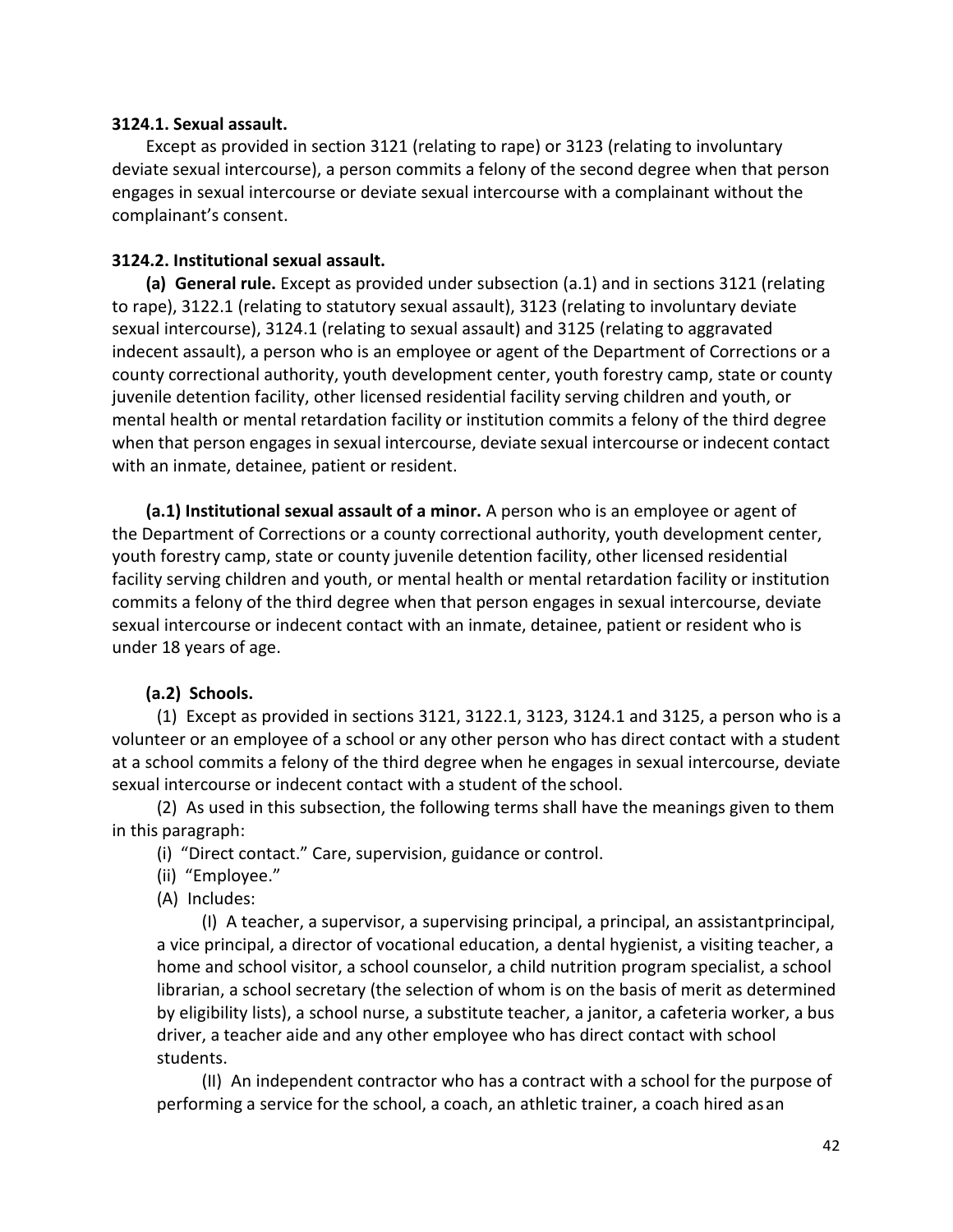independent contractor by the Pennsylvania Interscholastic Athletic Association or an athletic trainer hired as an independent contractor by the Pennsylvania Interscholastic Athletic Association.

(B) The term does not include:

(I) A student employed at the school.

(II) An independent contractor or any employee of an independent contractorwho has no direct contact with school students.

(iii) "School." A public or private school, intermediate unit or area vocational-technical school.

(iv) "Volunteer." The term does not include a school student.

**(a.3) Child care.** Except as provided in sections 3121, 3122.1, 3123, 3124.1 and 3125, a person who is a volunteer or an employee of a center for children commits a felony of the third degree when he engages in sexual intercourse, deviate sexual intercourse or indecent contact with a child who is receiving services at the center.

**(b) Definitions.** As used in this section, the following words and phrases shall have the meanings given to them in this subsection unless the context clearly indicatesotherwise:

"Agent." A person who is assigned to work in a state or county correctional or juvenile detention facility, a youth development center, youth forestry camp, other licensed residential facility serving children and youth, or mental health or mental retardation facility or institution who is employed by any State or county agency or any person employed by an entity providing contract services to the agency.

"Center for children." Includes a child day-care center, group and family day-care home, boarding home for children, a center providing early intervention and drug and alcohol services for children, or other facility which provides child-care services which are subject to approval, licensure, registration or certification by the Department of Public Welfare or a county social services agency or which are provided pursuant to a contract with the department or a county social services agency. The term does not include a youth development center, youth forestry camp, state or county juvenile detention facility, and other licensed residential facility serving children and youth.

## **3124.3. Sexual assault by sports official, volunteer or employee of nonprofit association.**

**(a) Sports official.** Except as provided in sections 3121 (relating to rape), 3122.1 (relating to statutory sexual assault), 3123 (relating to involuntary deviate sexual intercourse), 3124.1 (relating to sexual assault) and 3125 (relating to aggravated indecent assault), a person who serves as a sports official in a sports program of a nonprofit association or a for-profit association commits a felony of the third degree when that person engages in sexual intercourse, deviate sexual intercourse or indecent contact with a child under 18 years of age who is participating in a sports program of the nonprofit association or for-profit association.

**(b) Volunteer or employee of nonprofit association.** Except as provided in sections 3121, 3122.1, 3123, 3124.1 and 3125, a volunteer or an employee of a nonprofit association having direct contact with a child under 18 years of age who participates in a program or activity ofthe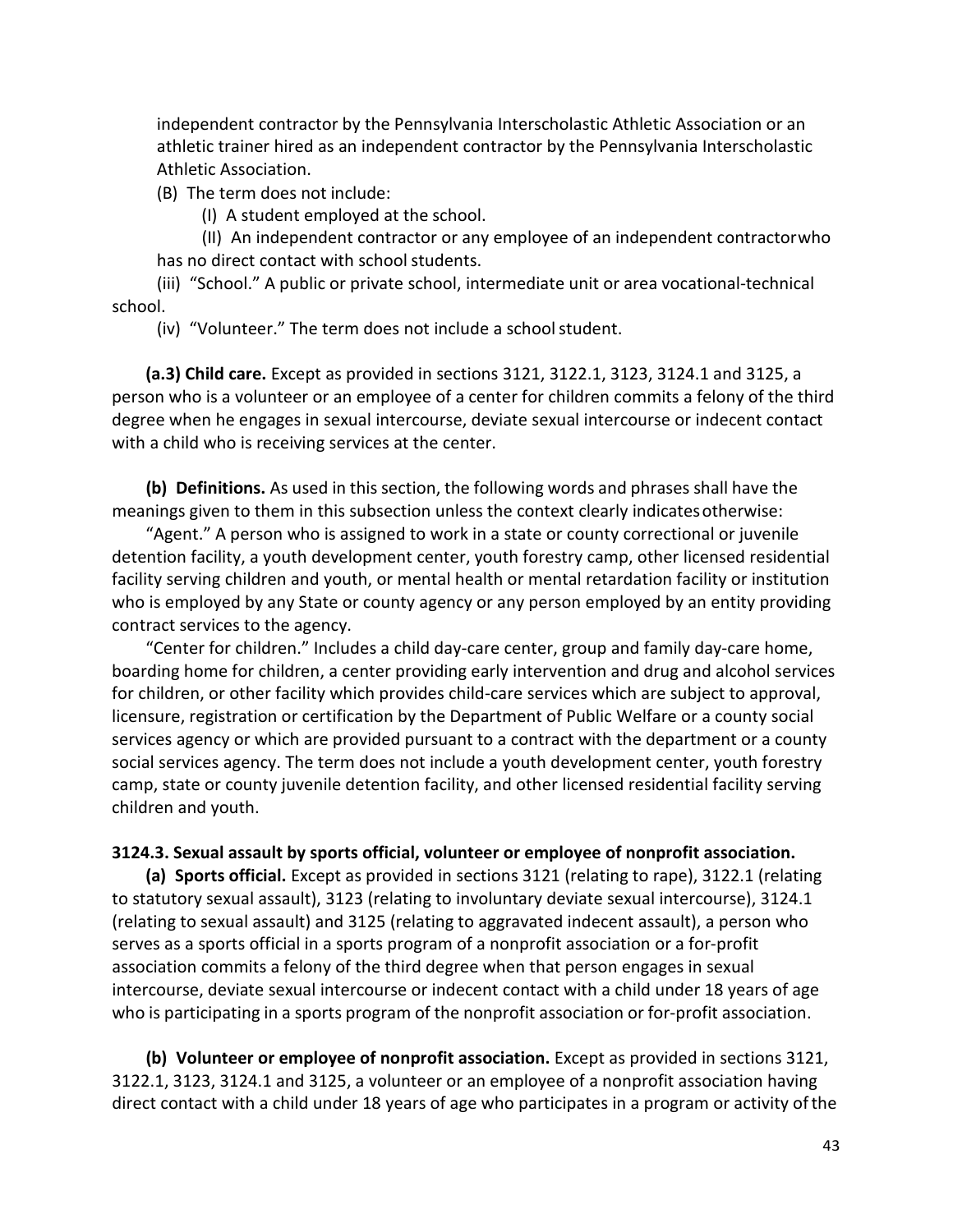nonprofit association commits a felony of the third degree if the volunteer or employee engages in sexual intercourse, deviate sexual intercourse or indecent contact with that child.

**(c) Definitions.** As used in this section, the following words and phrases shall have the meanings given to them in this subsection unless the context clearly indicatesotherwise:

**"Direct contact."** Care, supervision, guidance or control.

**"Nonprofit association."** As defined in 42 Pa.C.S. § 8332.1 (relating to manager, coach, umpire or referee and nonprofit association negligence standard).

**"Sports official."** A person who supervises children participating in a sports program of a nonprofit association or a for-profit association, including, but not limited to, a coach, assistant coach, athletic trainer, team attendant, game manager, instructor or a person at a sports program who enforces the rules of a sporting event sponsored by a sports program of a nonprofit association or a for-profit association, including, but not limited to, an umpire or referee, whether receiving remuneration or holding the position as a volunteer.

**"Sports program."** As defined in 42 Pa.C.S. § 8332.1. (June 18, 2014, P.L.741, No.56, eff. 60 days)

## **3125. Aggravated indecent assault.**

**(a) Offenses defined.** Except as provided in sections 3121 (relating to rape), 3122.1 (relating to statutory sexual assault), 3123 (relating to involuntary deviate sexual intercourse) and 3124.1 (relating to sexual assault), a person who engages in penetration, however slight, of the genitals or anus of a complainant with a part of the person's body for any purpose other than good faith medical, hygienic or law enforcement procedures commits aggravated indecent assault if:

(1) the person does so without the complainant's consent;

(2) the person does so by forcible compulsion;

(3) the person does so by threat of forcible compulsion that would prevent resistance by a person of reasonable resolution;

(4) the complainant is unconscious or the person knows that the complainant is unaware that the penetration is occurring;

(5) the person has substantially impaired the complainant's power to appraise or control his or her conduct by administering or employing, without the knowledge of the complainant, drugs, intoxicants or other means for the purpose of preventing resistance;

(6) the complainant suffers from a mental disability which renders him or her incapable of consent;

(7) the complainant is less than 13 years of age; or

(8) the complainant is less than 16 years of age and the person is four or more years older than the complainant and the complainant and the person are not married to each other.

**(b) Aggravated indecent assault of a child.** A person commits aggravated indecent assault of a child when the person violates subsection  $(a)(1)$ ,  $(2)$ ,  $(3)$ ,  $(4)$ ,  $(5)$  or  $(6)$  and the complainant is less than 13 years of age.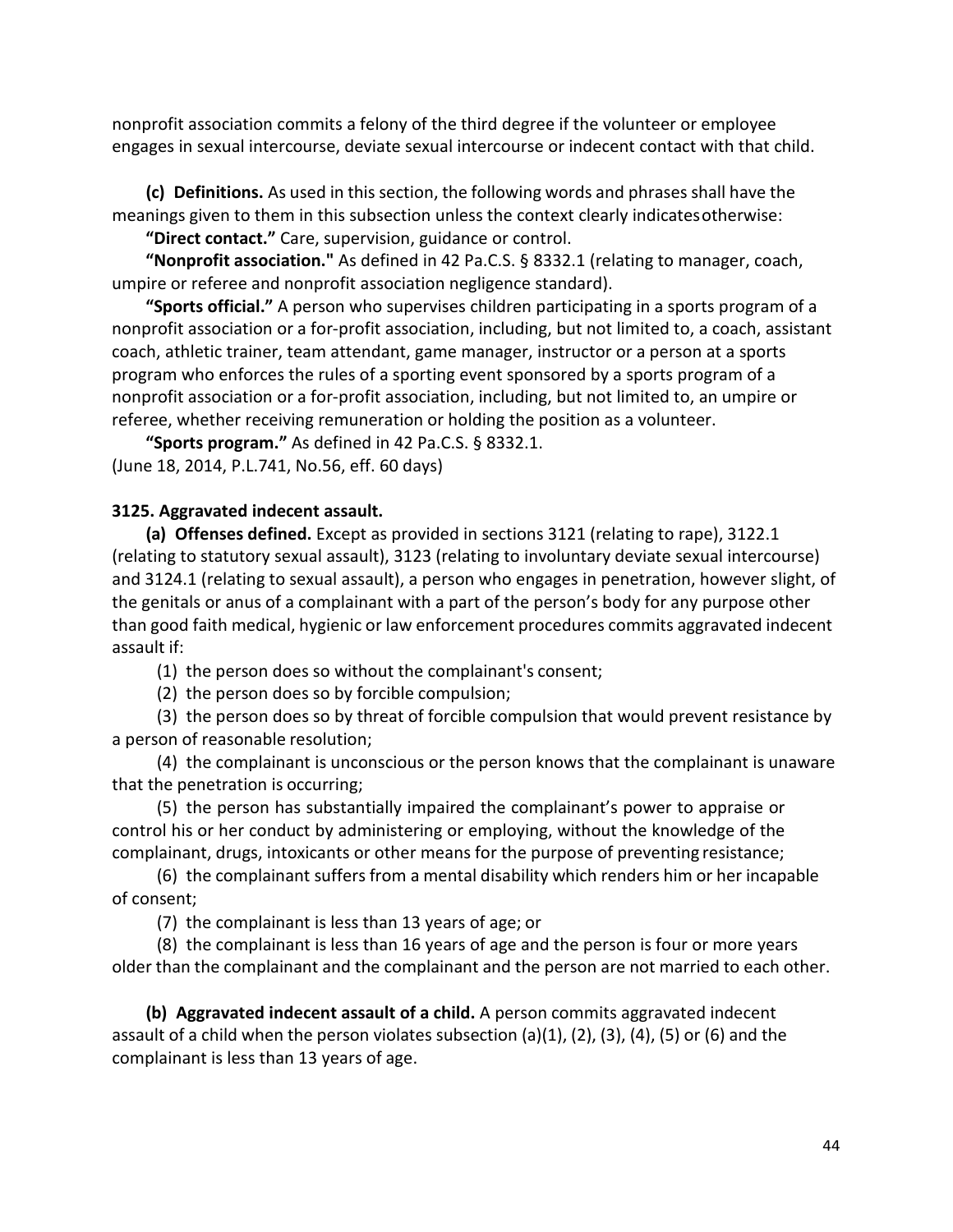## **(c) Grading and sentences.**

(1) An offense under subsection (a) is a felony of the second degree.

(2) An offense under subsection (b) is a felony of the first degree.

## **3126. Indecent assault.**

**(a) Offense defined.** A person is guilty of indecent assault if the person has indecent contact with the complainant, causes the complainant to have indecent contact with the person or intentionally causes the complainant to come into contact with seminal fluid, urine or feces for the purpose of arousing sexual desire in the person or the complainantand:

(1) the person does so without the complainant's consent;

(2) the person does so by forcible compulsion;

(3) the person does so by threat of forcible compulsion that would prevent resistance by a person of reasonable resolution;

(4) the complainant is unconscious or the person knows that the complainant is unaware that the indecent contact is occurring;

(5) the person has substantially impaired the complainant's power to appraise or control his or her conduct by administering or employing, without the knowledge of the complainant, drugs, intoxicants or other means for the purpose of preventing resistance;

(6) the complainant suffers from a mental disability which renders the complainant incapable of consent;

(7) the complainant is less than 13 years of age; or

(8) the complainant is less than 16 years of age and the person is four or more years older than the complainant and the complainant and the person are not married to each other.

**(b) Grading.** Indecent assault shall be graded asfollows:

(1) An offense under subsection (a)(1) or  $(8)$  is a misdemeanor of the second degree.

(2) An offense under subsection (a)(2), (3), (4), (5) or (6) is a misdemeanor of the first degree.

(3) An offense under subsection (a)(7) is a misdemeanor of the first degree unless any of the following apply, in which case it is a felony of the third degree:

(i) It is a second or subsequent offense.

(ii) There has been a course of conduct of indecent assault by the person.

(iii) The indecent assault was committed by touching the complainant's sexual or intimate parts with sexual or intimate parts of the person.

(iv) The indecent assault is committed by touching the person's sexual or intimate parts with the complainant's sexual or intimate parts.

## **3127. Indecent exposure.**

**(a) Offense defined.** A person commits indecent exposure if that person exposes his or her genitals in any public place or in any place where there are present other persons under circumstances in which he or she knows or should know that this conduct is likely to offend, affront or alarm.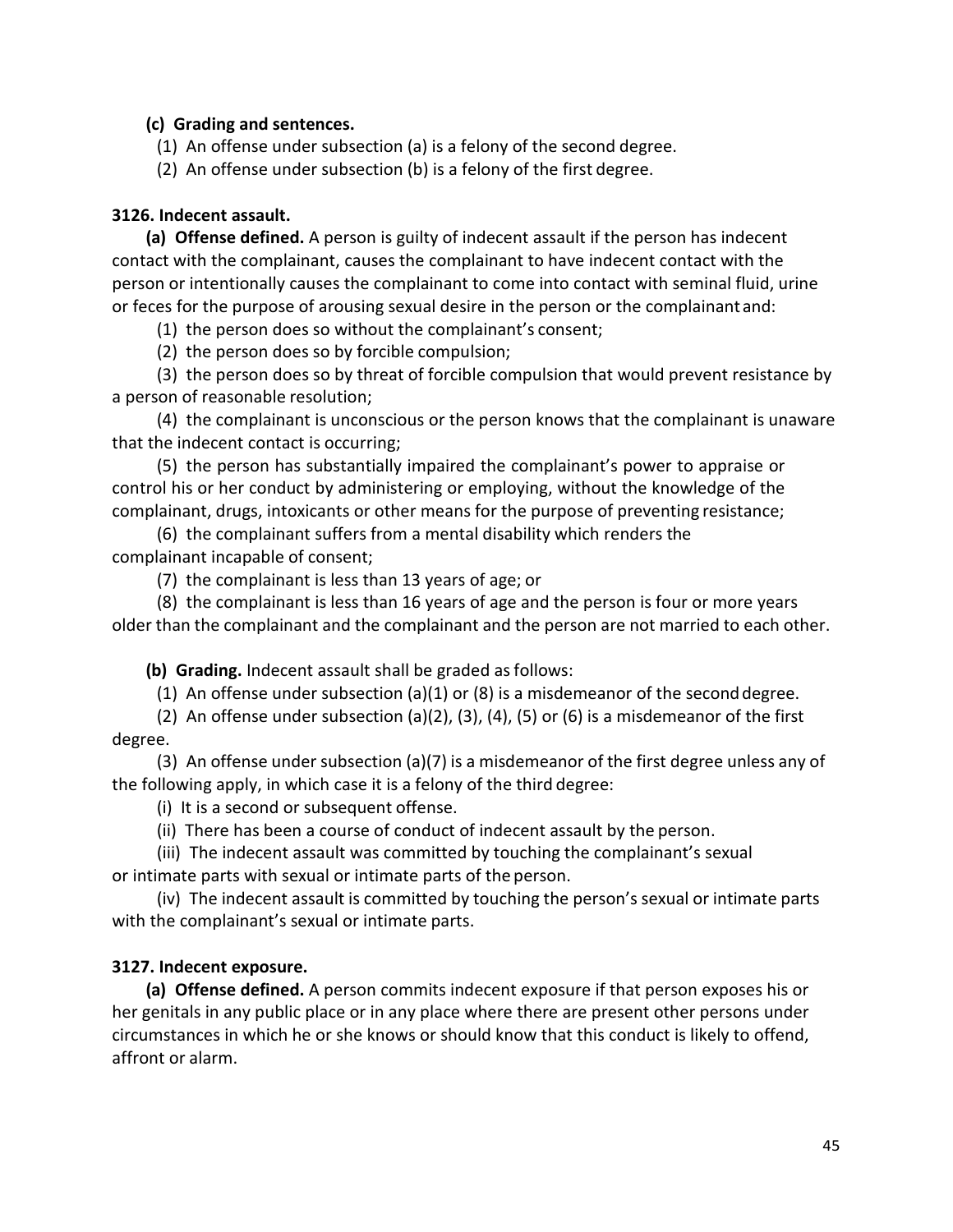**(b) Grading.** If the person knows or should have known that any of the persons present are less than 16 years of age, indecent exposure under subsection (a) is a misdemeanor of the first degree. Otherwise, indecent exposure under subsection (a) is a misdemeanor of the second degree.

#### **3129. Sexual intercourse with animal.**

A person who engages in any form of sexual intercourse with an animal commits a misdemeanor of the second degree.

#### **3130. Conduct relating to sex offenders.**

**(a) Offense defined.** A person commits a felony of the third degree if the person has reason to believe that a sex offender is not complying with or has not complied with the requirements of the sex offender's probation or parole, imposed by statute or court order, or with the registration requirements of 42 Pa.C.S. Ch. 97 Subch. H (relating to registration of sexual offenders), and the person, with the intent to assist the sex offender in eluding a law enforcement agent or agency that is seeking to find the sex offender to question the sex offender about, or to arrest the sex offender for, noncompliance with the requirements of the sex offender's probation or parole or the requirements of 42 Pa.C.S. Ch. 97 Subch.H:

(1) withholds information from or does not notify the law enforcement agent or agency about the sex offender's noncompliance with the requirements of parole, the requirementsof 42 Pa.C.S. Ch. 97 Subch. H or, if known, the sex offender's whereabouts;

(2) harbors or attempts to harbor or assist another person in harboring or attempting to harbor the sex offender;

(3) conceals or attempts to conceal, or assists another person in concealing or attempting to conceal, the sex offender; or

(4) provides information to the law enforcement agent or agency regarding the sex offender which the person knows to be false.

**(b) Definition.** As used in this section, the term "sex offender" means a person who is required to register with the Pennsylvania State Police pursuant to the provisions of 42Pa.C.S. Ch. 97 Subch. H.

#### **§ 3131. Unlawful dissemination of intimate image.**

**(a) Offense defined.** Except as provided in sections 5903 (relating to obscene and other sexual materials and performances), 6312 (relating to sexual abuse of children) and 6321 (relating to transmission of sexually explicit images by minor), a person commits the offenseof unlawful dissemination of intimate image if, with intent to harass, annoy or alarm a current or former sexual or intimate partner, the person disseminates a visual depiction of the current or former sexual or intimate partner in a state of nudity or engaged in sexualconduct.

**(b) Defense.** It is a defense to a prosecution under this section that the actor disseminated the visual depiction with the consent of the person depicted.

**(c) Grading.** An offense under subsection (a) shall be: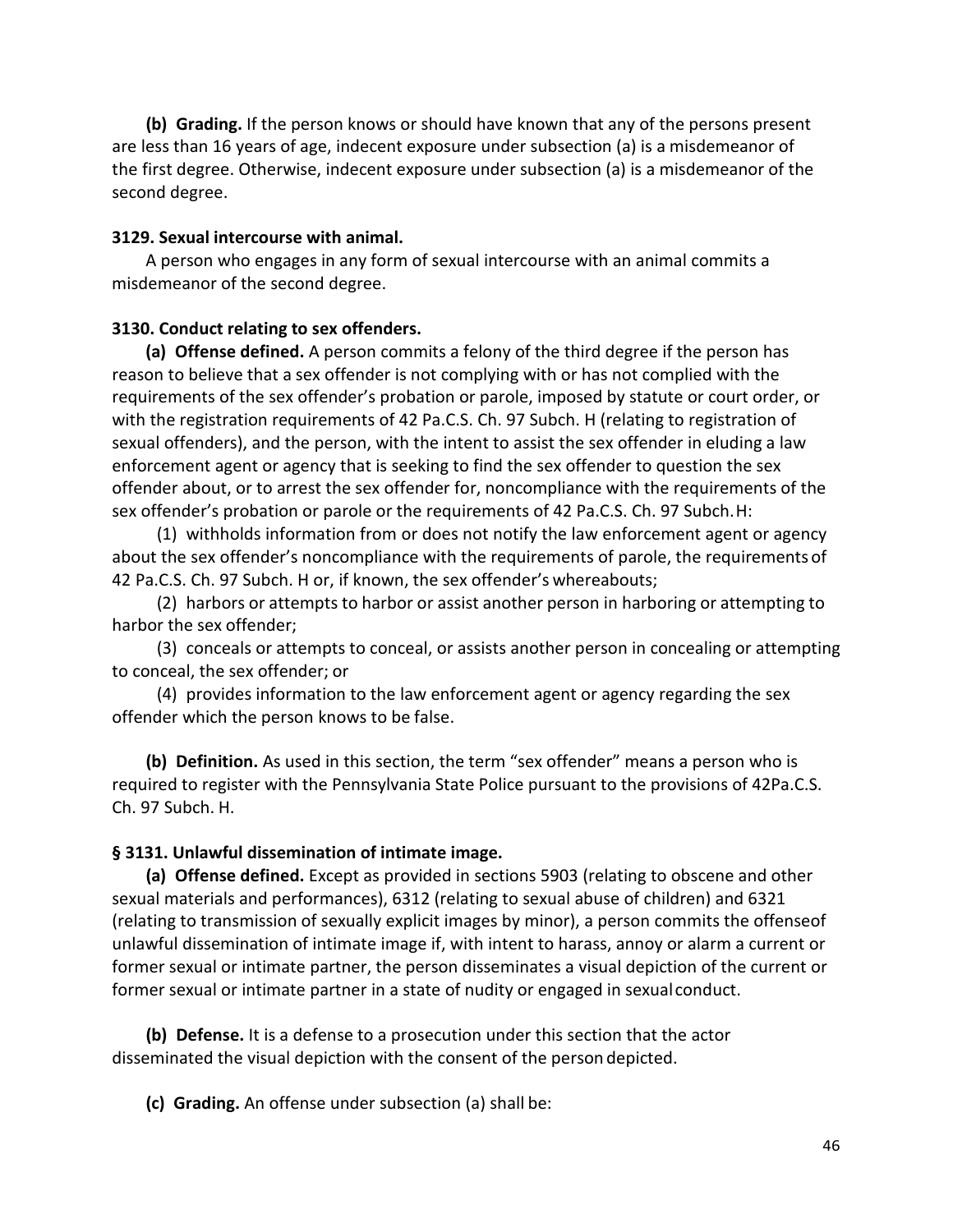- (1) A misdemeanor of the first degree when the person depicted is aminor.
- (2) A misdemeanor of the second degree when the person depicted is not aminor.

**(d) Territorial applicability.** A person may be convicted under the provisions of this section if the victim or the offender is located within this Commonwealth.

**(e) Nonapplicability.** Nothing in this section shall be construed to apply to a law enforcement officer engaged in the performance of the law enforcement officer's official duties.

**(f) Concurrent jurisdiction to prosecute.** In addition to the authority conferred upon the Attorney General by the act of October 15, 1980 (P.L.950, No.164), known as the Commonwealth Attorneys Act, the Attorney General shall have the authority to investigate and to institute criminal proceedings for any violation of this section or any series of violations involving more than one county of this Commonwealth or another state. No person charged with a violation of this section by the Attorney General shall have standing to challenge the authority of the Attorney General to investigate or prosecute the case, and, if a challenge is made, the challenge shall be dismissed, and no relief shall be made available in the courts of this Commonwealth to the person making the challenge.

**(g) Definitions.** As used in this section, the following words and phrases shall have the meanings given to them in this subsection unless the context clearly indicatesotherwise:

**"Law enforcement officer."** Any officer of the United States, of the Commonwealth or political subdivision thereof, or of another state or subdivision thereof, who is empowered to conduct investigations of or to make arrests for offenses enumerated in this title or an equivalent crime in another jurisdiction, and any attorney authorized by law to prosecute or participate in the prosecution of such offense.

**"Minor."** An individual under 18 years of age. **"Nudity."** As defined in section 5903(e). **"Sexual conduct."** As defined in section 5903(e). **"Visual depiction."** As defined in section 6321.

## **Domestic Violence**

#### **§ 2711. Probable cause arrests in domestic violence cases.**

**(a) General rule.** A police officer shall have the same right of arrest without a warrant as in a felony whenever he has probable cause to believe the defendant has violated section 2504 (relating to involuntary manslaughter), 2701 (relating to simple assault), 2702(a)(3), (4) and (5) (relating to aggravated assault), 2705 (relating to recklessly endangering another person), 2706 (relating to terroristic threats) or 2709.1 (relating to stalking) against a family or household member although the offense did not take place in the presence of the police officer. A police officer may not arrest a person pursuant to this section without first observing recent physical injury to the victim or other corroborative evidence. For the purposes of this subsection,the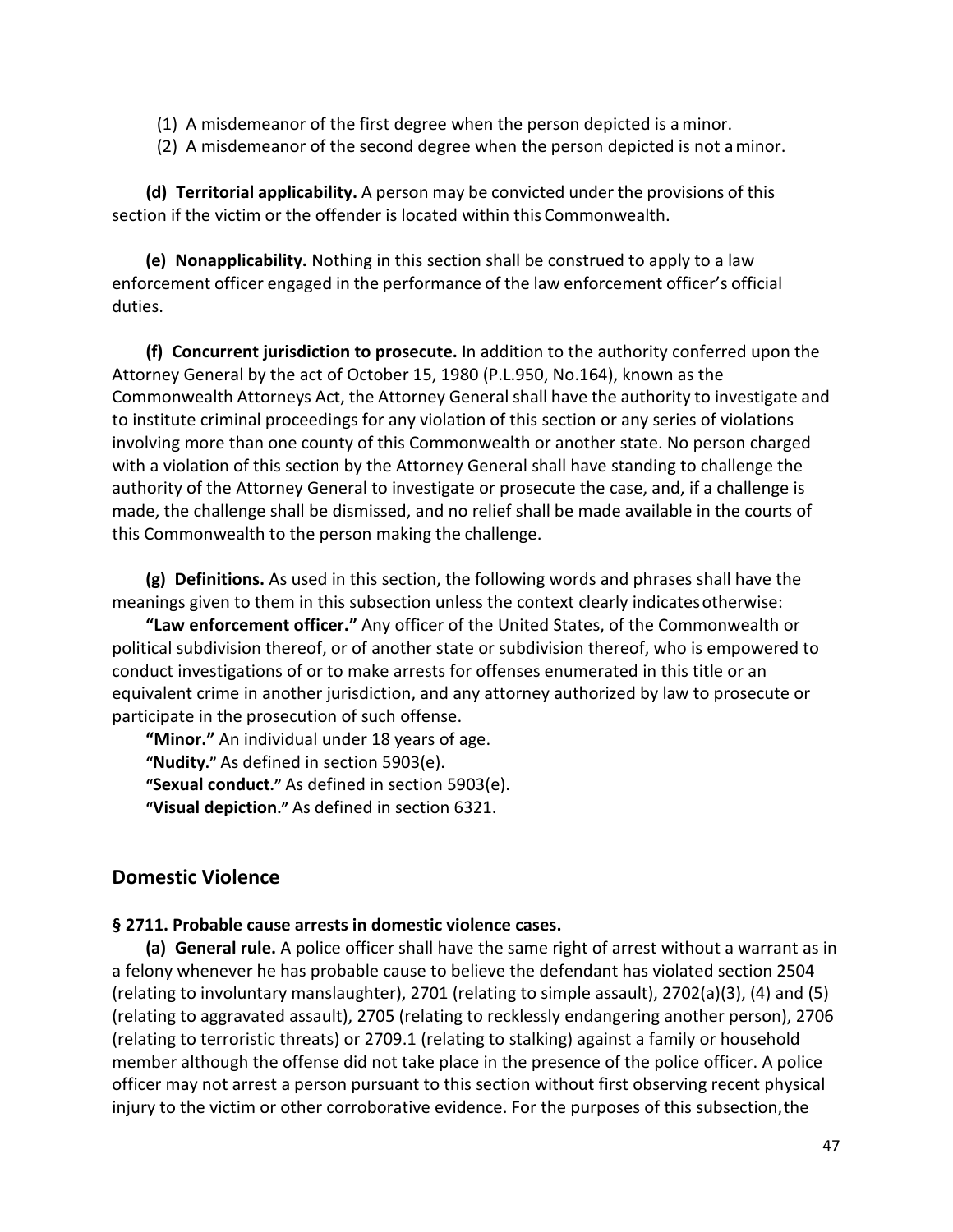term "family or household member" has the meaning given that term in 23 Pa.C.S. § 6102 (relating to definitions).

**(b) Seizure of weapons.** The arresting police officer shall seize all weapons used by the defendant in the commission of the alleged offense.

## **(c) Bail.**

(1) A defendant arrested pursuant to this section shall be afforded a preliminary arraignment by the proper issuing authority without unnecessary delay. In no case shall the arresting officer release the defendant from custody rather than taking the defendant before the issuing authority.

(2) In determining whether to admit the defendant to bail, the issuing authority shall consider whether the defendant poses a threat of danger to the victim. If the issuing authority makes such a determination, it shall require as a condition of bail that the defendant shall refrain from entering the residence or household of the victim and the victim's place of employment and shall refrain from committing any further criminal conduct against the victim and shall so notify the defendant thereof at the time the defendant is admitted to bail. Such condition shall expire at the time of the preliminary hearing or upon the entry or the denial of the protection of abuse order by the court, whichever occurs first. A violation of this condition may be punishable by the revocation of any form of pretrial release or the forfeiture of bail and the issuance of a bench warrant for the defendant's arrest or remanding him to custody or a modification of the terms of the bail. The defendant shall be provided a hearing on thismatter.

**(d) Notice of rights.** Upon responding to a domestic violence case, the police officer shall, orally or in writing, notify the victim of the availability of a shelter, including its telephone number, or other services in the community. Said notice shall include the following statement: "If you are the victim of domestic violence, you have the right to go to court and file a petition requesting an order for protection from domestic abuse pursuant to 23 Pa.C.S. Ch. 61 (relating to protection from abuse) which could include the following:

(1) An order restraining the abuser from further acts of abuse.

(2) An order directing the abuser to leave your household.

(3) An order preventing the abuser from entering your residence, school, business or place of employment.

(4) An order awarding you or the other parent temporary custody of or temporary visitation with your child or children.

(5) An order directing the abuser to pay support to you and the minor children if the abuser has a legal obligation to do so."

## **Title 23**

## **6102. Definitions.**

**(a) General rule.** The following words and phrases when used in this chapter shall have the meanings given to them in this section unless the context clearly indicates otherwise: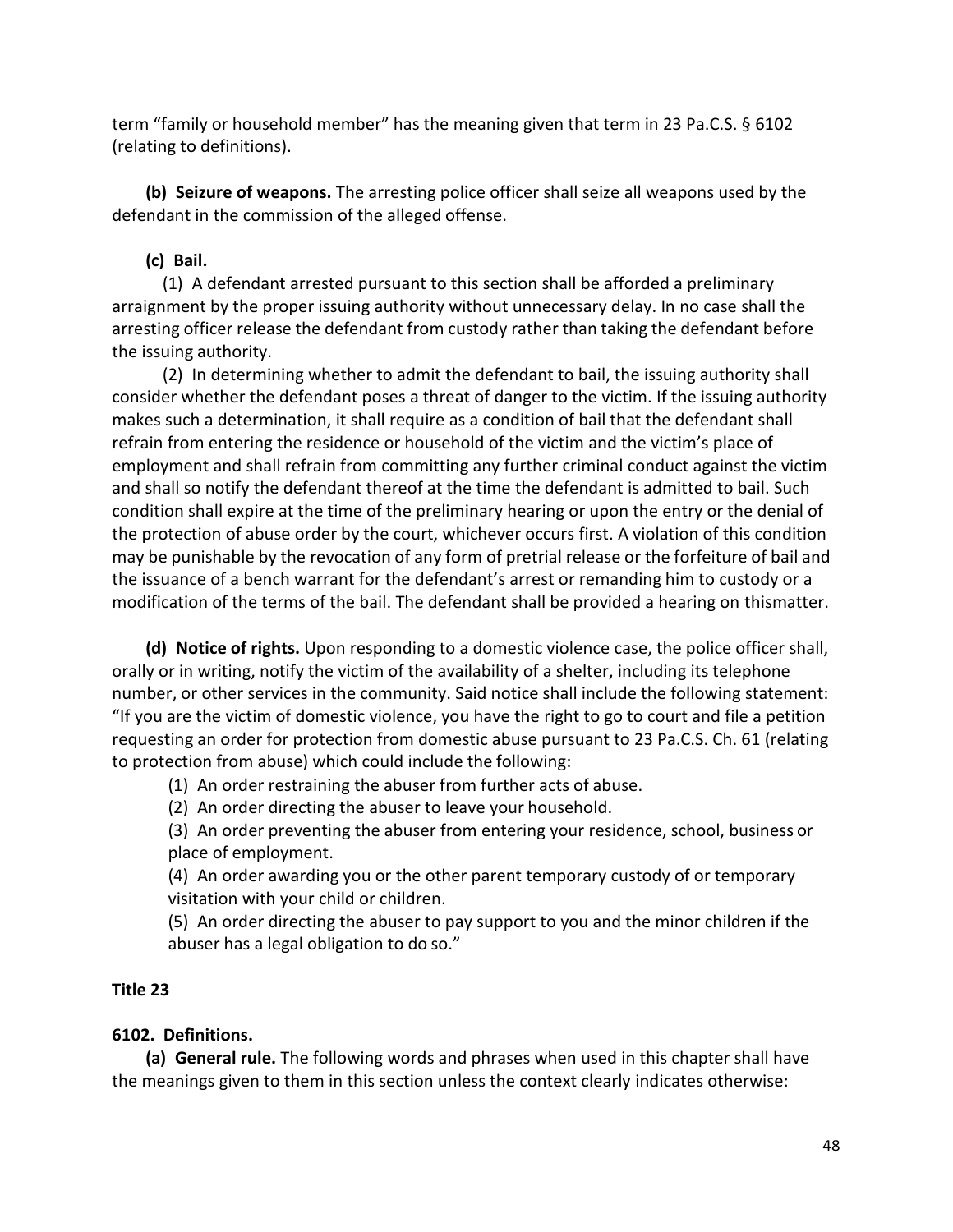**"Abuse."** The occurrence of one or more of the following acts between family or household members, sexual or intimate partners or persons who share biological parenthood:

(1) Attempting to cause or intentionally, knowingly or recklessly causing bodily injury, serious bodily injury, rape, involuntary deviate sexual intercourse, sexual assault, statutory sexual assault, aggravated indecent assault, indecent assault or incest with or without a deadly weapon.

(2) Placing another in reasonable fear of imminent serious bodily injury.

(3) The infliction of false imprisonment pursuant to 18 Pa.C.S. § 2903 (relating to false imprisonment).

(4) Physically or sexually abusing minor children, including such terms as definedin Chapter 63 (relating to child protective services).

(5) Knowingly engaging in a course of conduct or repeatedly committing acts toward another person, including following the person, without proper authority, under circumstances which place the person in reasonable fear of bodily injury. The definition of this paragraph applies only to proceedings commenced under this title and is inapplicable to any criminal prosecutions commenced under Title 18 (relating to crimes and offenses).

**"Adult."** An individual who is 18 years of age or older.

**"Certified copy."** A paper copy of the original order of the issuing court endorsed by the appropriate clerk of that court or an electronic copy of the original order of the issuing court endorsed with a digital signature of the judge or appropriate clerk of that court. A raised seal on the copy of the order of the issuing court shall not be required.

**"Comparable court."** A foreign court that:

(1) has subject matter jurisdiction and is authorized to issue ex parte, emergency, temporary or final protection orders in that jurisdiction; and

(2) possessed jurisdiction over the parties when the protection order was issued in that jurisdiction.

**"Confidential communications."** All information, whether written or spoken, transmitted between a victim and a domestic violence counselor or advocate in the course of the relationship. The term includes information received or given by the domestic violence counselor or advocate in the course of the relationship, as well as advice, reports, statistical data, memoranda or working papers, records or the like, given or made in the course of the relationship. The term also includes communications made by or to a linguistic interpreter assisting the victim, counselor or advocate in the course of the relationship.

**"Domestic violence counselor/advocate."** An individual who is engaged in a domestic violence program, the primary purpose of which is the rendering of counseling or assistance to victims of domestic violence, who has undergone 40 hours of training.

**"Domestic violence program."** A nonprofit organization or program whose primary purpose is to provide services to domestic violence victims, which include, but are not limited to, crisis hotline; safe homes or shelters; community education; counseling systems intervention and interface; transportation, information and referral; and victim assistance.

**"Family or household members."** Spouses or persons who have been spouses, persons living as spouses or who lived as spouses, parents and children, other persons related by consanguinity or affinity, current or former sexual or intimate partners, or persons who share biological parenthood.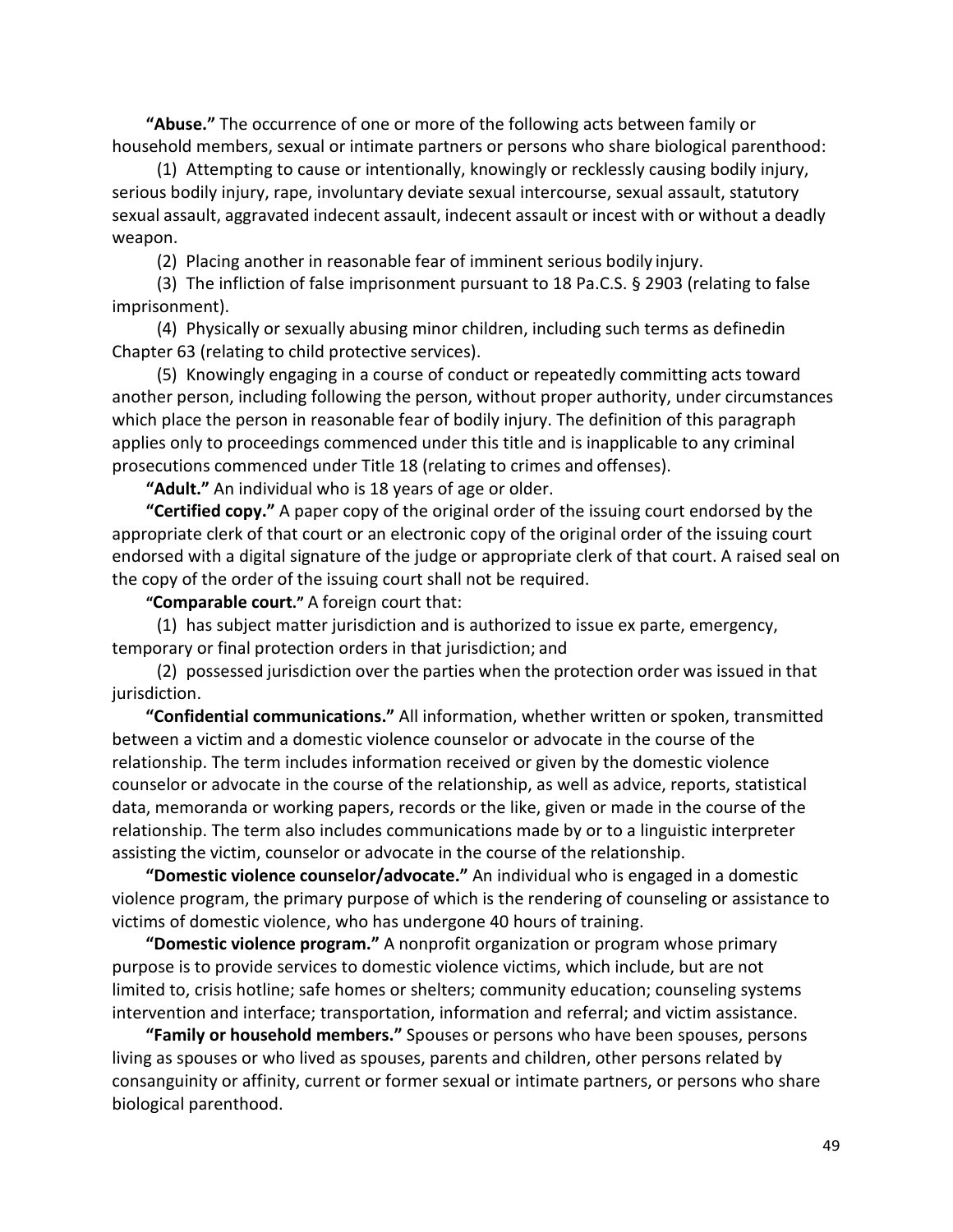**"Firearm."** Any weapon which is designed to or may readily be converted to expel any projectile by the action of an explosive or the frame or receiver of any such weapon as defined by 18 Pa.C.S. § 6105(i) (relating to persons not to possess, use, manufacture, control, sell or transfer firearms).

**"Foreign protection order."** A protection order as defined by 18 U.S.C. § 2266 (relating to definitions) issued by a comparable court of another state, the District of Columbia, Indian tribe or territory, possession or commonwealth of the United States.

**"Hearing officer."** A magisterial district judge, judge of the Philadelphia Municipal Court, arraignment court magistrate appointed under 42 Pa.C.S. § 1123 (relating to jurisdiction and venue), master appointed under 42 Pa.C.S. § 1126 (relating to masters) and master for emergency relief.

**"Master for emergency relief."** A member of the bar of the Commonwealth appointed under section 6110(e) (relating to emergency relief by minor judiciary).

**"Minor."** An individual who is not an adult.

**"Other weapon."** Anything readily capable of lethal use and possessed under circumstances not manifestly appropriate for lawful uses which it may have. The term does not include a firearm.

**"Safekeeping permit."** A permit issued by a sheriff allowing a person to take possession of any firearm, other weapon or ammunition that a judge ordered a defendant to relinquish in a protection from abuse proceeding.

**"Secure visitation facility."** A court-approved visitation program offered in a facility with trained professional staff operated in a manner that safeguards children and parents from abuse and abduction.

#### **"Sheriff."**

(1) Except as provided in paragraph (2), the sheriff of the county.

(2) In a city of the first class, the chief or head of the police department.

**"Victim."** A person who is physically or sexually abused by a family or household member. For purposes of section 6116 (relating to confidentiality), a victim is a person against whom abuse is committed who consults a domestic violence counselor or advocate for the purpose of securing advice, counseling or assistance. The term shall also include persons who have a significant relationship with the victim and who seek advice, counseling or assistance from a domestic violence counselor or advocate regarding abuse of the victim.

**"Weapon."** Anything readily capable of lethal use and possessed under circumstances not manifestly appropriate for lawful uses which it may have. The term includes a firearm which is not loaded or lacks a magazine, clip or other components to render it immediately operable, and components which can readily be assembled into a weapon as defined by 18 Pa.C.S. § 907 (relating to possessing instruments of crime).

## **NOTE: In Pennsylvania, criminal code related to dating violence is covered under Title 23 — Domestic Relations.**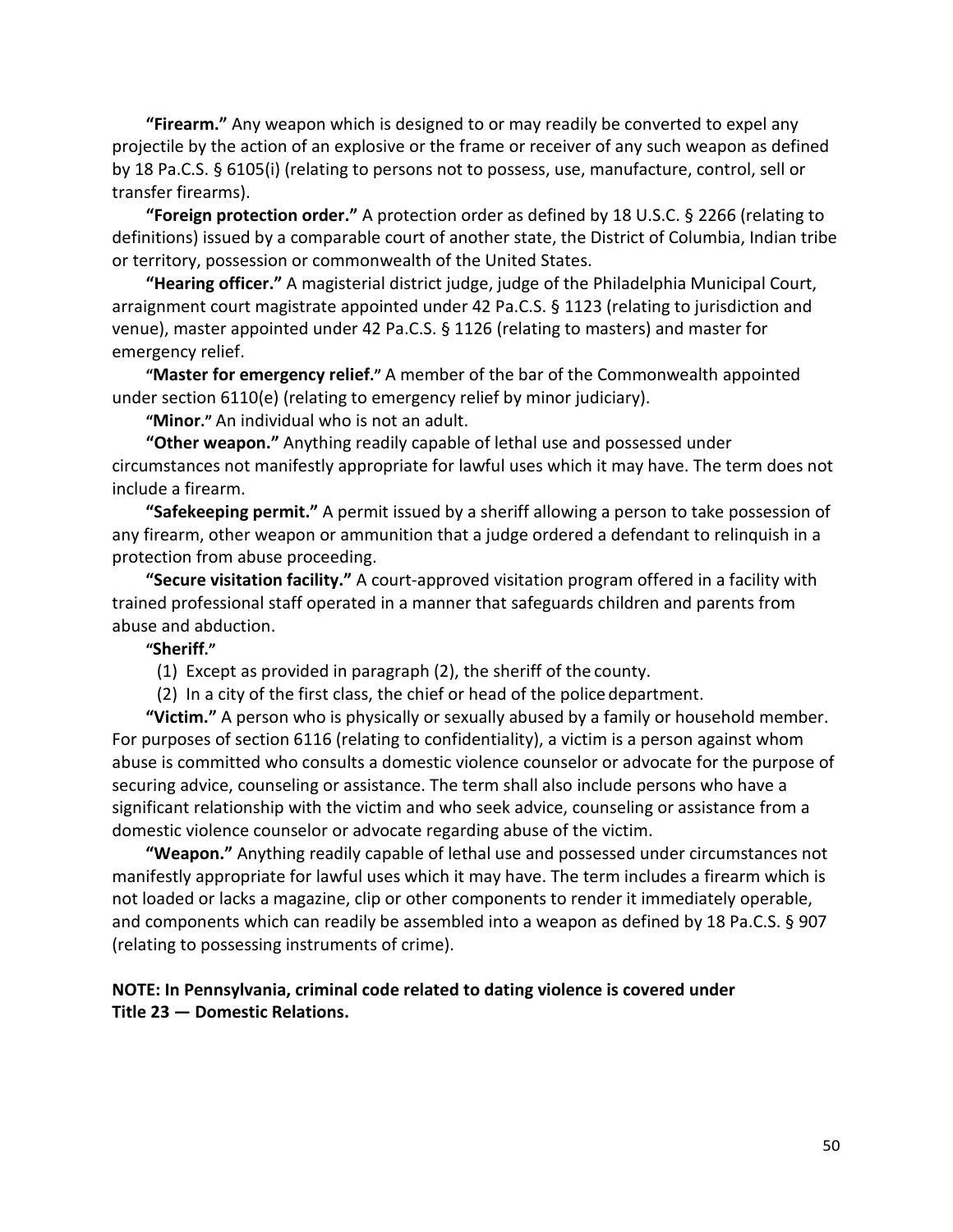## **Stalking**

## **2709.1. Stalking.**

**(a) Offense defined.** A person commits the crime of stalking when the person either:

(1) engages in a course of conduct or repeatedly commits acts toward another person, including following the person without proper authority, under circumstances which demonstrate either an intent to place such other person in reasonable fear of bodily injury or to cause substantial emotional distress to such other person; or

(2) engages in a course of conduct or repeatedly communicates to another person under circumstances which demonstrate or communicate either an intent to place such other person in reasonable fear of bodily injury or to cause substantial emotional distress to such other person.

## **(b) Venue.**

(1) An offense committed under this section may be deemed to have been committedat either the place at which the communication or communications were made or at the place where the communication or communications were received.

(2) Acts indicating a course of conduct which occur in more than one jurisdiction may be used by any other jurisdiction in which an act occurred as evidence of a continuing pattern of conduct or a course of conduct.

## **(c) Grading.**

 $(1)$  Except as otherwise provided for in paragraph  $(2)$ , a first offense under this section shall constitute a misdemeanor of the first degree.

(2) A second or subsequent offense under this section or a first offense under subsection (a) if the person has been previously convicted of a crime of violence involving the same victim, family or household member, including, but not limited to, a violation of section 2701 (relating to simple assault), 2702 (relating to aggravated assault), 2705 (relating to recklessly endangering another person), 2901 (relating to kidnapping), 3121 (relating to rape) or 3123 (relating to involuntary deviate sexual intercourse), an order issued under section 4954 (relating to protective orders) or an order issued under 23 Pa.C.S. § 6108 (relating to relief) shall constitute a felony of the third degree.

**(d) False reports.** A person who knowingly gives false information to any law enforcement officer with the intent to implicate another under this section commits an offense under section 4906 (relating to false reports to law enforcement authorities).

**(e) Application of section.** This section shall not apply to constitutionally protected activity.

**(f) Definitions.** As used in this section, the following words and phrases shall have the meanings given to them in this subsection: